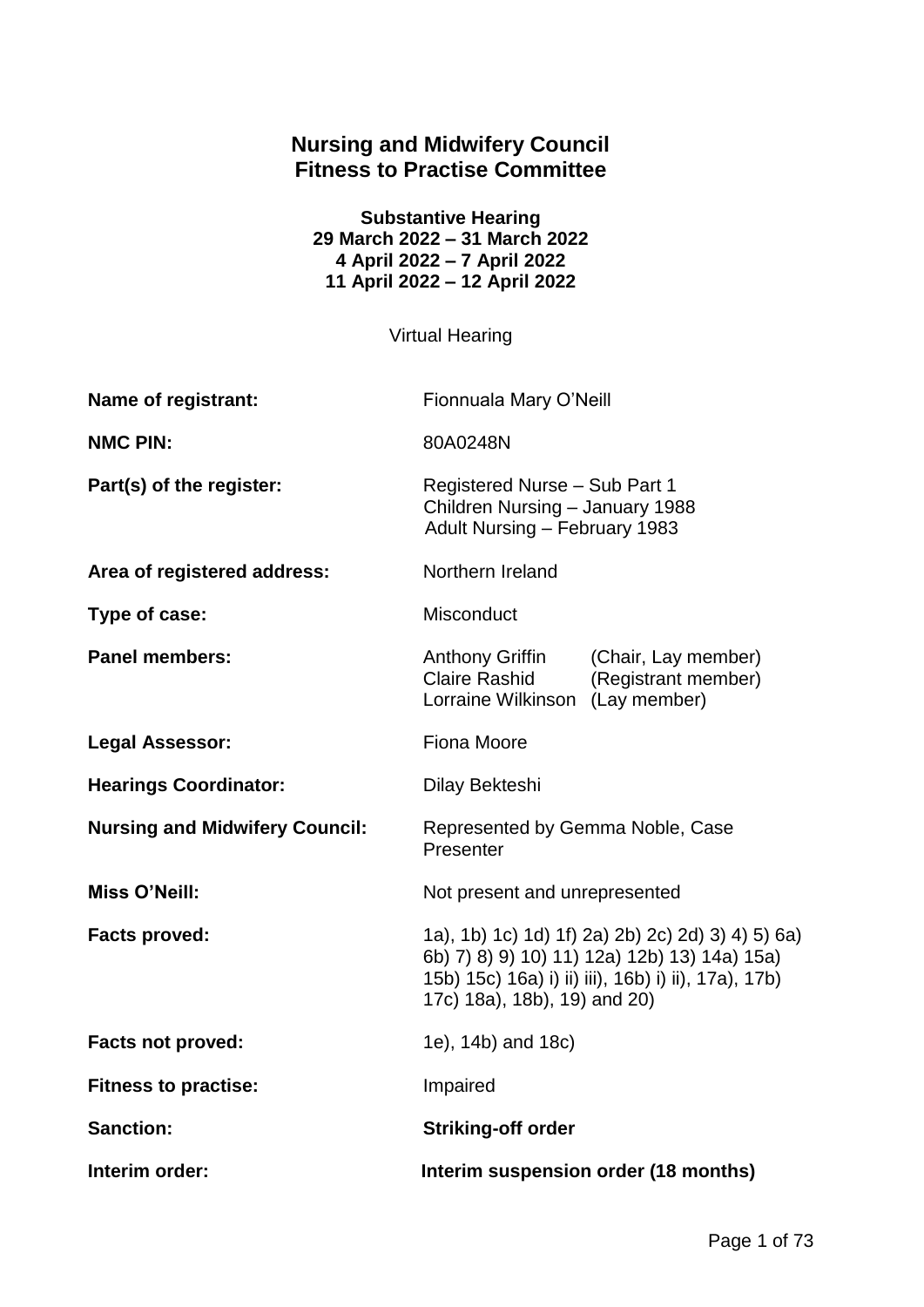### **Details of charge**

That you, a Registered Nurse:

- 1. In the presence of HCA 1, on a date unknown, when carrying out a catheterisation procedure on Person 1 in A Bay, Bed 1:
	- a) On entering the cubicle, abruptly said "right, this is what we're doing" or words to that effect.
	- b) Pushed Person 1's legs wide open.
	- c) Was not mindful of Person 1's comments that you were "rough" and/or "sore" in that you responded "that's just me – you know me" and/or "well that's how it is" or words to that effect.
	- d) Pushed the sheet maintaining Person 1's dignity up to their chest.
	- e) Did not ask Person 1 if you could reposition the sheet so as to assist you in carrying out the procedure.
	- f) Did not take steps, either by your words or actions, to make Person 1 feel comfortable and/or respected during the procedure.
- 2. On or around 27 May 2019, in reference to Nurse A:
	- a) Said: "Look at that bastard going to pray and break his fast while I'm getting hammered" or words to that effect;
	- b) Called him a "Lazy bastard";
	- c) Complained that Nurse A had left you to look after "his Drunks";
	- d) Said "I bet his GMAWS isn't done".
- 3. On an unknown date referred to Nurse A as 'Kunta Kinte'.
- 4. On a shift commencing 28 July 2019 said to HCA 3, with reference to Nurse A: "that cunt does not speak to me, everyone thinks he is nice but he is not, he is a cunt" or words to that effect.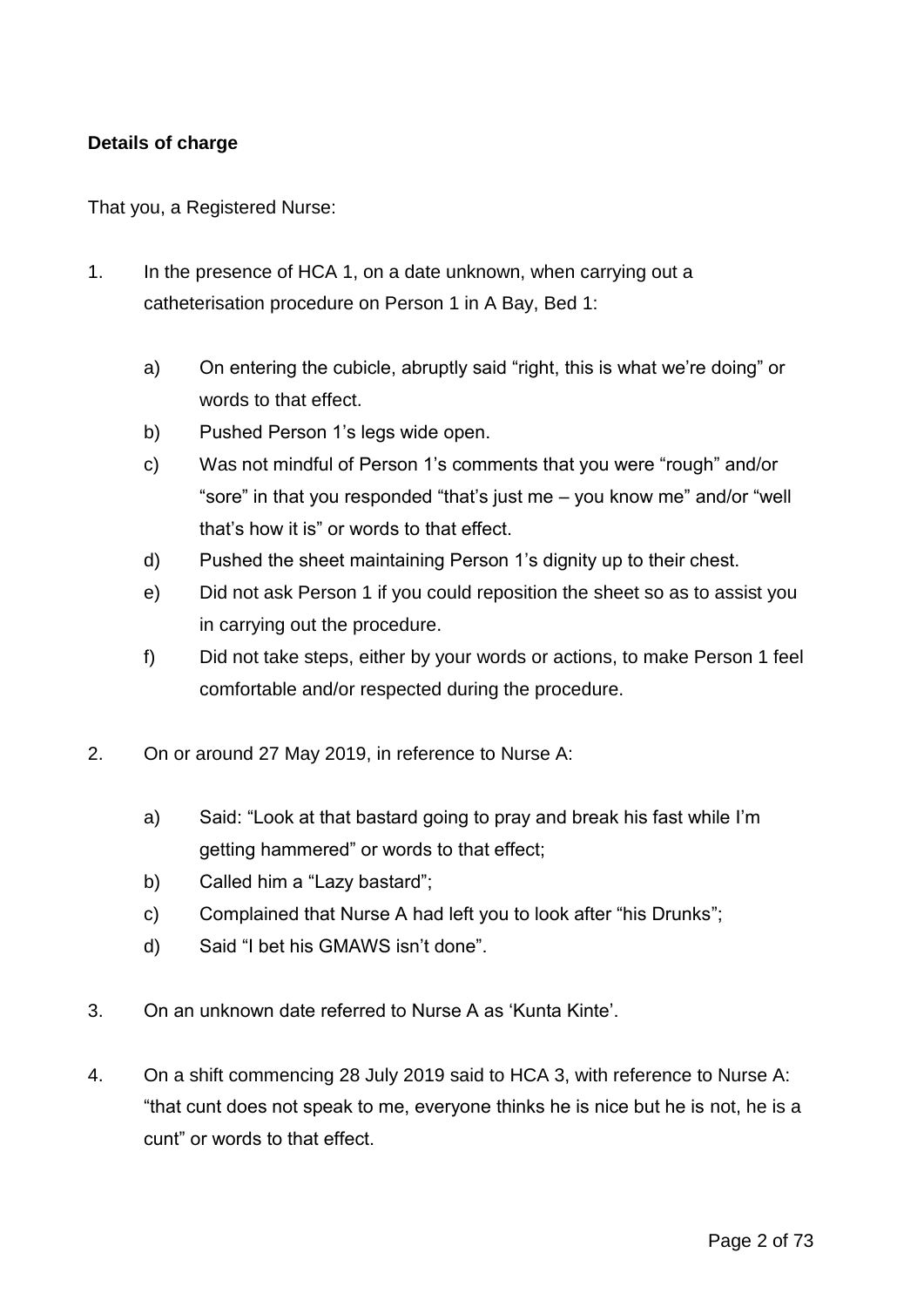- 5. On unknown dates(s) said in reference to Nurse A "him coming over to your country earning this and that and does nothing only take himself off and pray, cunt" or words to that effect.
- 6. Your conduct at any or all of Charges 2, 3, 4 and 5 amounts to bullying and/or harassment of Nurse A in that:
	- a) Your conduct related to one or more protected characteristics, namely religion and/or race.
	- b) Your conduct had the purpose or effect of violating Nurse A's dignity or creating an intimidating, hostile, degrading, humiliating or offensive environment for Nurse A.
- 7. Informally complained to colleagues when rostered to work with Nurse A.
- 8. Spoke negatively with colleagues about patients on the unit who misused drugs and/or abused alcohol.
- 9. In the presence of HCA 2, made a racist statement about the patient he was with in Bay C in that you said: "if he was in the jungle now they would be throwing bananas at him" or words to that effect.
- 10. On one or more occasions, spoke in a derogatory way about patients from Eastern Europe.
- 11. On one or more occasions used the word 'commanche' when referring to people.
- 12. In or around October/November 2018, on responding to a patient buzzer:
	- a) Muted the patient buzzer; and/or
	- b) Left the patient without providing any assistance to the patient.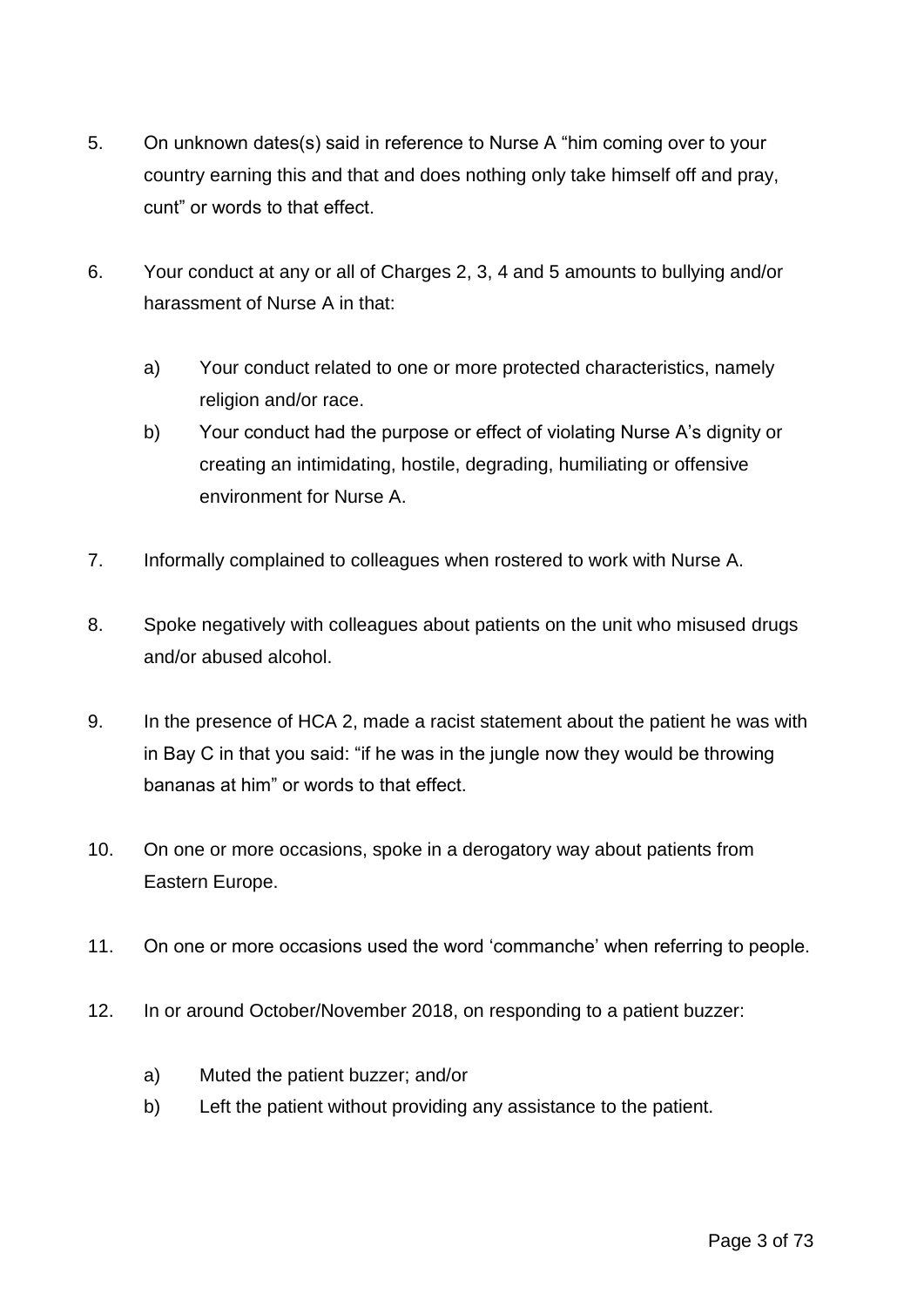- 13. On one or more occasions did not provide the necessary assistance to patients who had 'Care of 1' status.
- 14. When approached by HCA 2 for pain relief for a patient who had fractured his leg:
	- a) Said: "that's just cramp, not much I can do about cramp" or words to that effect.
	- b) Did not take steps to review the patient.
- 15. On one or more occasion:
	- a) Did not prioritise administering pain relief for patients.
	- b) Did not administer pain relief when requested by patients.
	- c) Did not administer Librium as a PRN to patients when they were prescribed it.
- 16. While working a night shift at Daisy Hill Hospital between 10 October 2019 and 18 October 2019:
	- a) When asked by Person 2 to administer their prescribed medication (Cyclizine) at approximately 17:30:
		- i. Replied: "I do not give Cyclizine via vein" or words to that effect.
		- ii. Failed to administer Person 2 their prescribed dose of Cyclizine.
		- iii. Did not take steps to ensure Person 2 was administered the prescribed medication until Person 2 raised the matter again approximately 1 hour later.
	- b) When called by a patient on one or more occasions for assistance to use the toilet responded by:
		- i. Throwing your arms in the air; and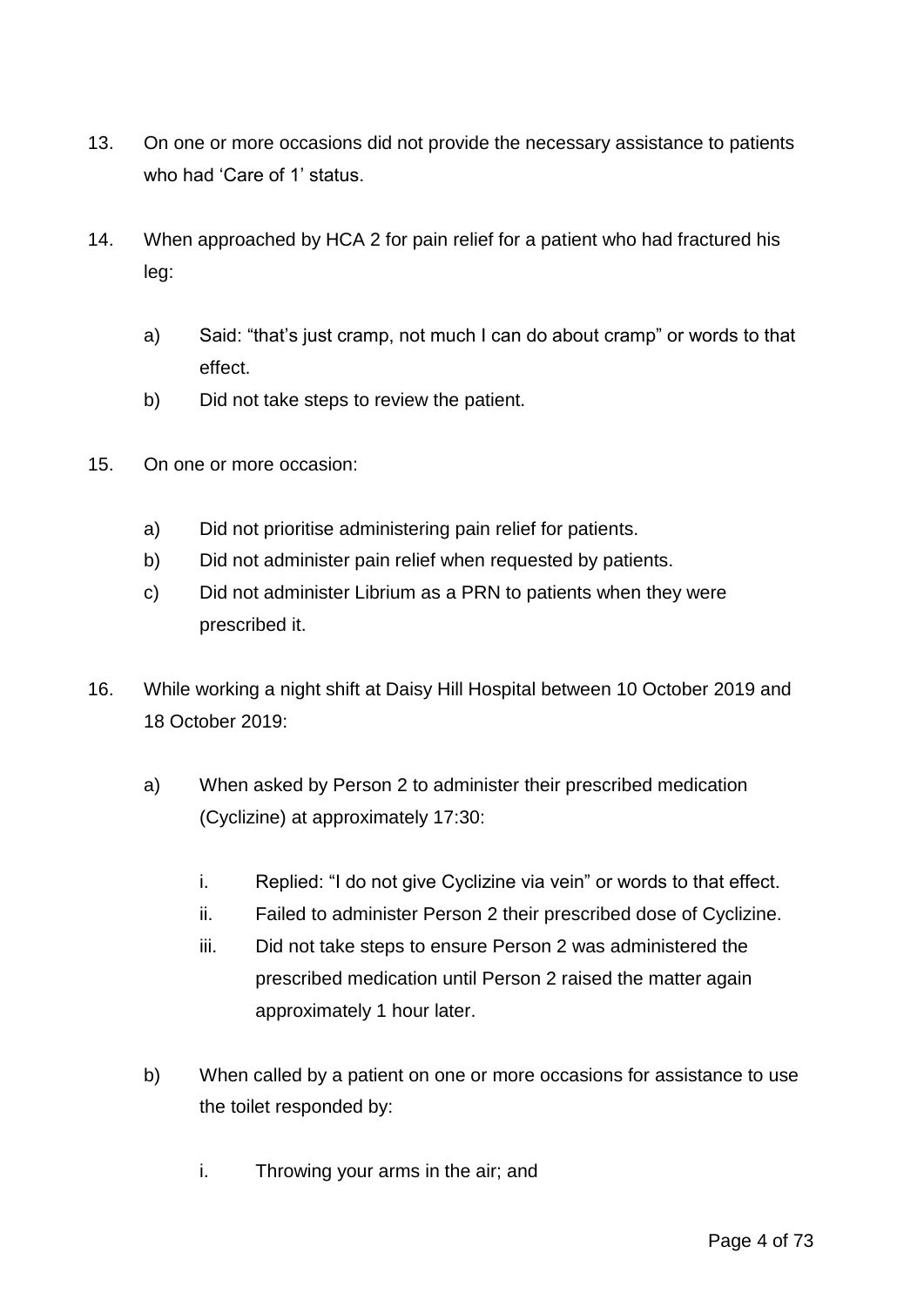- ii. Saying "I have not got time to take you to the toilet, I am too bloody busy' or words to that effect.
- 17. You did not work collaboratively with colleagues in that you:
	- a) Would not help others with their tasks.
	- b) Delegated personal care for patients when you should have done it yourself.
	- c) Left the task of removing a needle and line from a patient who wished to leave the hospital to the next shift.
- 18. Administered Librium to Person 3, who was allocated to Nurse A:
	- a) Without checking with Nurse A before the administration.
	- b) Without reviewing and/or considering the assessment Nurse A had documented for Person 3.
	- c) As a PRN dose when it could or should have been the patient's regular dose.
- 19. Accused Nurse A of missing Person 3's dose of Librium.
- 20. When Nurse A told you that there was no medication error in relation to Person 3 you dismissed his explanation and walked away from him.

AND in light of the above, your fitness to practise is impaired by reason of your misconduct.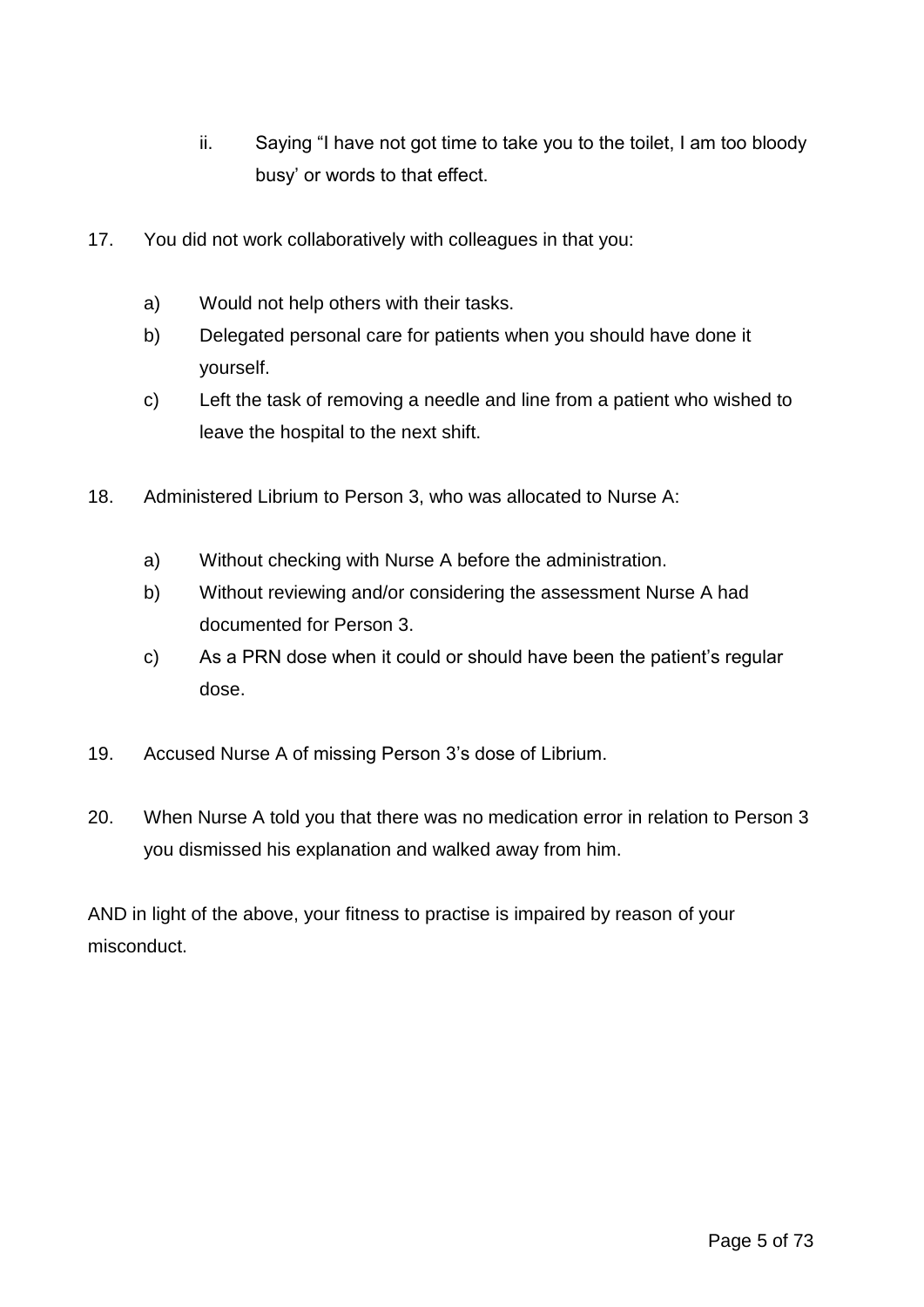### **Decision and reasons on service of Notice of Hearing**

The panel was informed at the start of this hearing that Miss O'Neill was not in attendance and that the Notice of Hearing letter had been sent to Miss O'Neill and her representative's registered email address on 23 February 2022.

The panel took into account that the Notice of Hearing provided details of the allegation, the time, dates and venue of the hearing and, amongst other things, information about Miss O'Neill's right to attend, be represented and call evidence, as well as the panel's power to proceed in her absence.

Ms Noble, on behalf of the Nursing and Midwifery Council (NMC), submitted that it had complied with the requirements of Rules 11 and 34 of the Nursing and Midwifery Council (Fitness to Practise) Rules 2004, as amended (the Rules).

The panel accepted the advice of the legal assessor.

In the light of all of the information available, the panel was satisfied that Miss O'Neill has been served with the Notice of Hearing in accordance with the requirements of Rules 11 and 34.

#### **Decision and reasons on proceeding in the absence of Miss O'Neill**

The panel next considered whether it should proceed in the absence of Miss O'Neill. The panel had regard to Rule 21(2), which states:

- *'21. (2) Where the registrant fails to attend and is not represented at the hearing, the Committee*
	- *(a) shall require the presenter to adduce evidence that all reasonable efforts have been made, in accordance with these Rules, to serve the notice of hearing on the registrant;*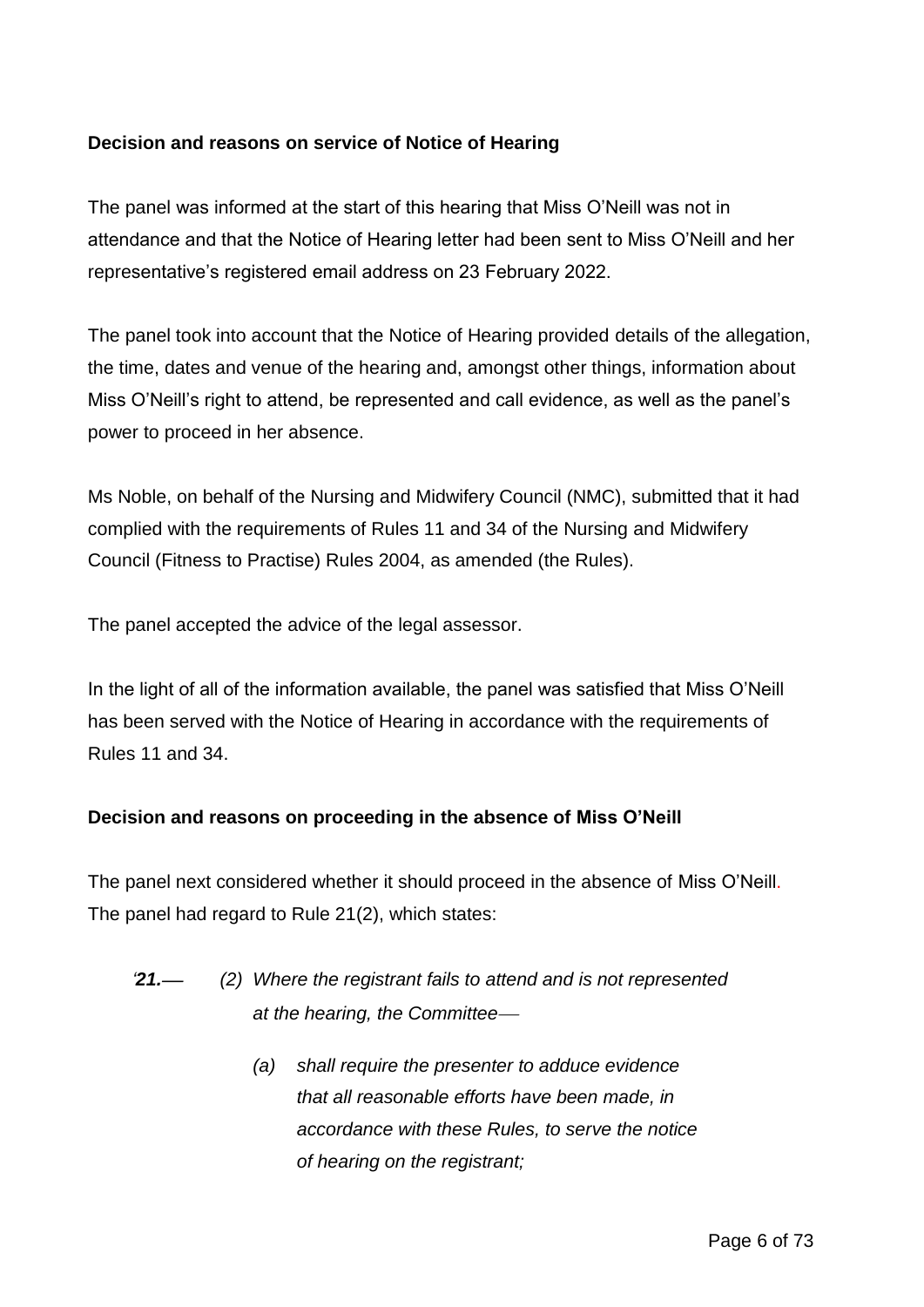- *(b) may, where the Committee is satisfied that the notice of hearing has been duly served, direct that the allegation should be heard and determined notwithstanding the absence of the registrant; or*
- *(c) may adjourn the hearing and issue directions.'*

Ms Noble invited the panel to continue in the absence of Miss O'Neill on the basis that she had voluntarily absented herself. She told the panel that Miss O'Neill has indicated that she does not wish to engage in the proceedings. In November 2021 Miss O'Neill indicated by telephone to the case coordinator that she did not wish to attend the hearing. Ms Noble submitted that there is nothing to suggest that an adjournment would secure Miss O'Neill's attendance. She told the panel that there are a number of witnesses who are due to attend this week and therefore it would be fair and appropriate to proceed in Miss O'Neill's absence.

The panel accepted the advice of the legal assessor.

The panel noted that its discretionary power to proceed in the absence of a registrant under the provisions of Rule 21 is not absolute and is one that should be exercised *'with the utmost care and caution'* as referred to in the case of *R.* v *Jones (Anthony William)* (No.2) [2002] UKHL 5. The panel further noted the case of *R (on the application of Raheem) v Nursing and Midwifery Council* [2010] EWHC 2549 (Admin) and the ruling of Mr Justice Holman that:

*'...reference by committees or tribunals such as this, or indeed judges, to exercising the discretion to proceed in the person's absence* "with the utmost caution" *is much more than mere lip service to a phrase used by Lord Bingham of Cornhill. If it is the law that in this sort of situation a committee or tribunal should exercise its discretion* "with the utmost care and caution"*, it is extremely important that the committee or tribunal in question demonstrates by its language (even though, of course, it need*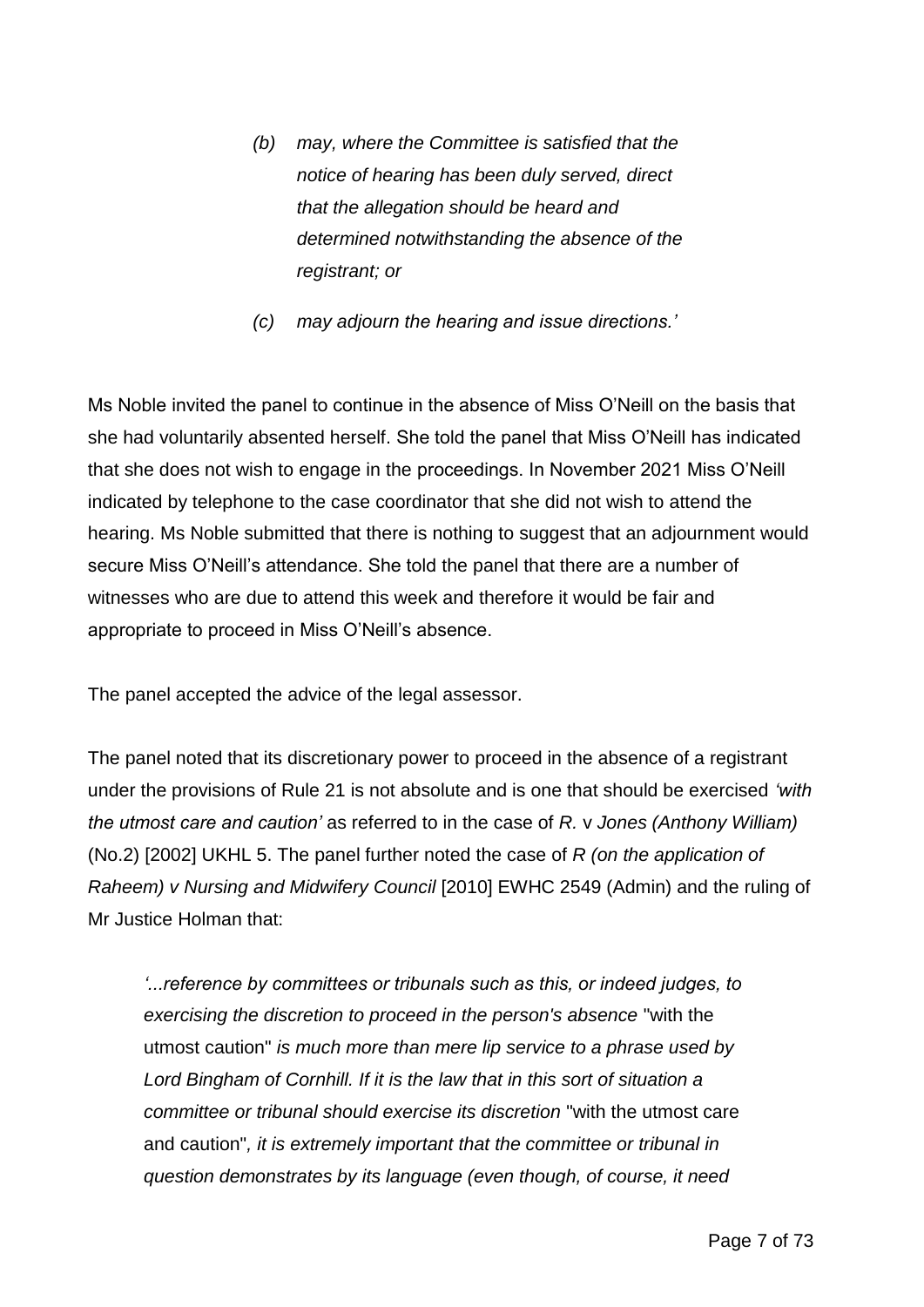*not use those precise words) that it appreciates that the discretion which it is exercising is one that requires to be exercised with that degree of care and caution.'*

The panel has decided to proceed in the absence of Miss O'Neill. In reaching this decision, the panel has considered the submissions of Ms Noble and the advice of the legal assessor. It has had particular regard to the factors set out in the decision of *R v Jones* and *General Medical Council v Adeogba* [2016] EWCA Civ 162 and had regard to the overall interests of justice and fairness to all parties. It noted that:

- Miss O'Neill had not requested an adjournment of this hearing and the panel did not consider that there was information to suggest that an adjournment would result in Miss O'Neill's attendance at a hearing on a future date;
- The panel was satisfied that Miss O'Neill was aware of the date of this hearing. It considered that Miss O'Neill has therefore voluntarily absented herself from this hearing;
- A number of witnesses are due to give oral evidence at this hearing, and not proceeding with the hearing may inconvenience the witnesses, their employers, and for those involved in clinical practice, patients requiring their professional services;
- The charges relate in part to events which occurred in 2018 and 2019, and any further delay may have an adverse effect on the ability of witnesses to accurately recall matters;
- There is a strong public interest in the expeditious disposal of this case.

The panel recognised that there is some disadvantage to Miss O'Neill in proceeding in her absence. Although the evidence upon which the NMC relies will have been sent to her registered email address, she has made no response to the allegations. She will not be able to challenge the evidence relied upon by the NMC in person and will not be able to give evidence on her own behalf. However, in the panel's judgement, this can be mitigated. The panel can make allowance for the fact that the NMC's evidence will not be tested by cross-examination and, of its own volition, can explore any inconsistencies in the evidence which it identifies. Furthermore, the limited disadvantage is the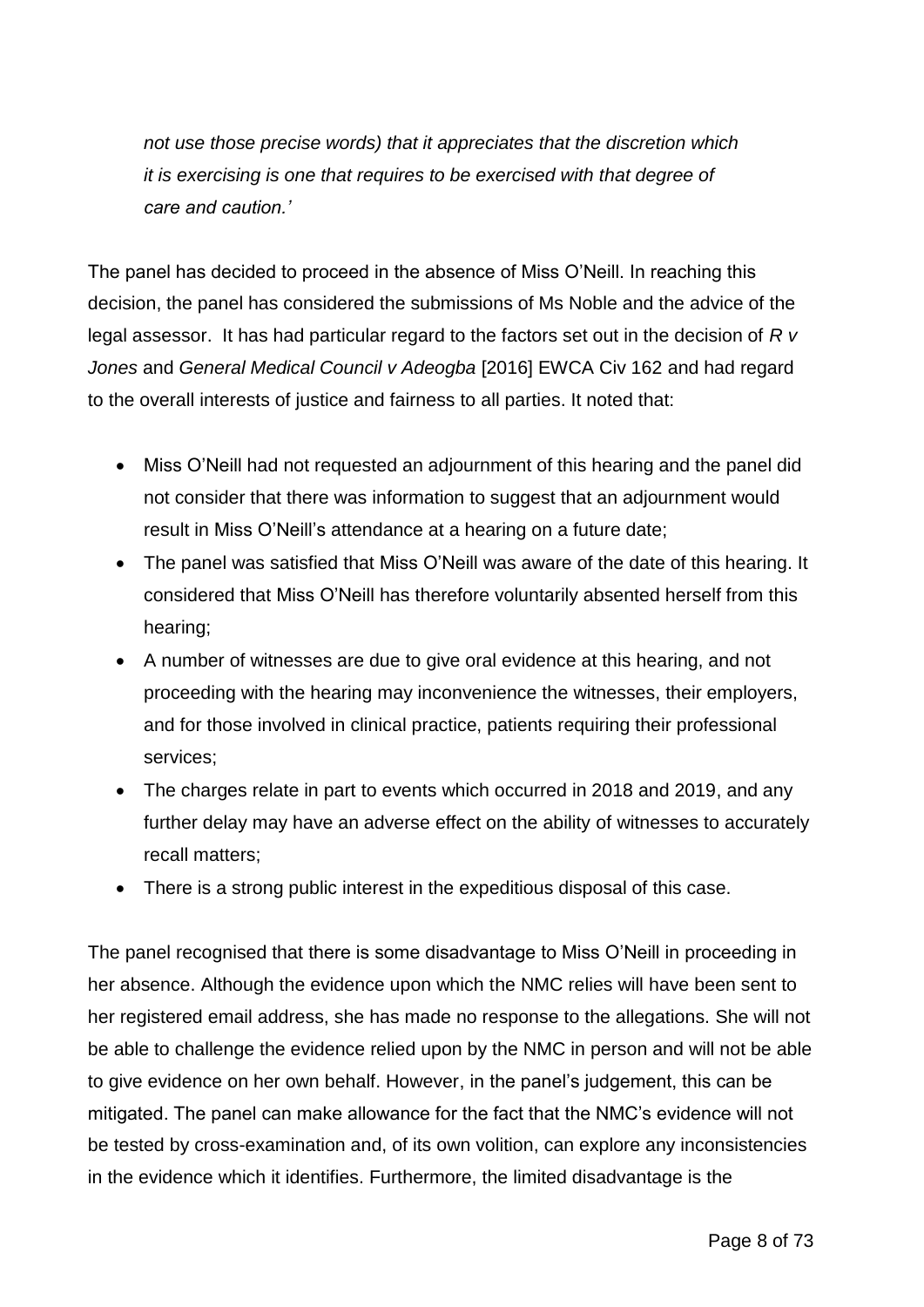consequence of Miss O'Neill's decisions to absent herself from the hearing, waive her rights to attend, and/or be represented, and to not provide evidence or make submissions on her own behalf.

The panel has decided to proceed in the absence of Miss O'Neill. The panel will draw no adverse inference from Miss O'Neill's absence in its findings of the facts.

### **Decision and reasons on application under Rule 19**

At the outset of the hearing Ms Noble, on behalf of the NMC, made an application for parts of this hearing to be heard in private, on the basis that there would be reference to Person 2's health. This application was made pursuant to Rule 19 of the Rules.

The panel accepted the advice of the legal assessor. While Rule 19 (1) provides, as a starting point, that hearings shall be conducted in public, Rule 19 (3) states that the panel may hold hearings partly or wholly in private if it is satisfied that this is justified by the interests of any party or by the public interest.

Having heard that there will be reference to Person 2's health, the panel determined to hold such parts of the hearing in private. The panel determined to rule on whether or not to go into private session in connection with Person 2's health as and when such issues are raised.

### **Decision and reasons on application to admit hearsay evidence**

The panel heard an application made by Ms Noble under Rule 31 to allow the witness statement and exhibits of HCA 3 into evidence. Ms Noble informed the panel that HCA 3 was not present at this hearing and explained she was unable to attend due to her health.

In the preparation of this hearing, the NMC had indicated to Miss O'Neill that HCA 3 would provide live evidence. However, unfortunately HCA 3 is not in a position to attend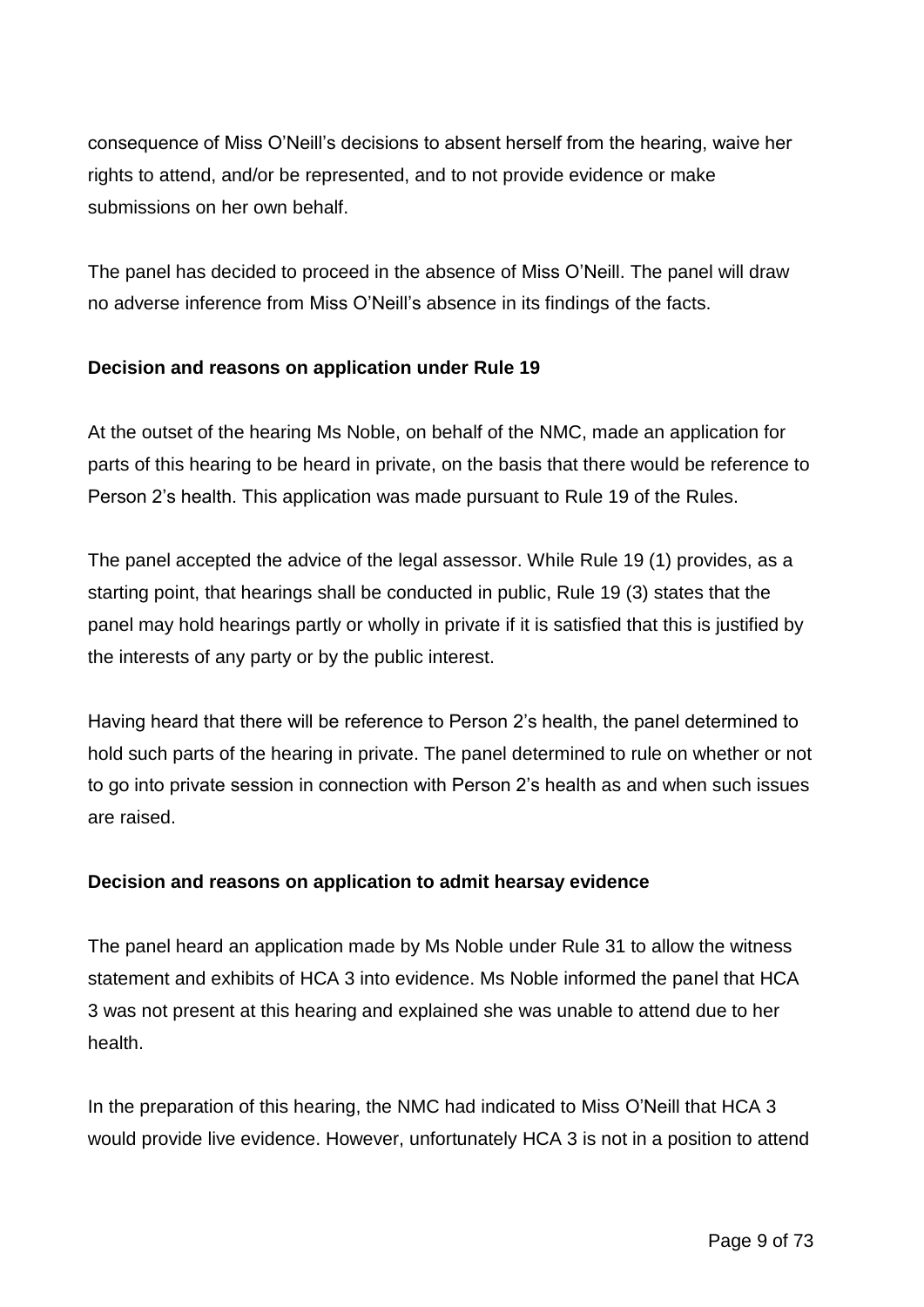this hearing to provide evidence. The panel was provided with documentation in respect of HCA 3's health condition.

Ms Noble provided the background to this application. She submitted that HCA 3's evidence was relevant as it speaks to several charges. Ms Noble told the panel that in respect of charges 4), 5), 17c) HCA 3's statement and exhibits are the sole evidence and in respect of charges 6), 7), 17a) and 17b) HCA 3's provides supporting evidence. She submitted that it would be fair in all the circumstances to allow the evidence to be read into record as it is not the sole and decisive evidence on all charges and the matters raised are supported by other witnesses who the panel will hear from in due course. Ms Noble submitted that HCA 3's reasons for non-attendance are genuine. She therefore invited the panel to allow HCA 3's written statement and exhibits into evidence.

The panel heard and accepted the legal assessor's advice on the issues it should take into consideration in respect of this application. This included that Rule 31 provides that, so far as it is '*fair and relevant*', a panel may accept evidence in a range of forms and circumstances, whether or not it is admissible in civil proceedings. She referred the panel to the cases of *Thorneycroft v NMC* [2014] EWHC 1565 (Admin) and *NMC v Ogbona* [2010] EWCH 1216.

The panel gave the application in regard to HCA 3 serious consideration. The panel noted that HCA 3's statement had been prepared in anticipation of being used in these proceedings and contained the paragraph, '*This statement … is true to the best of my information, knowledge and belief*' and signed by her.

The panel considered that the evidence provided by HCA 3 is relevant and is the sole evidence in respect of charges 4), 5), 17c). The panel considered that as Miss O'Neill had been provided with a copy of HCA 3's statement and, as the panel had already determined that Miss O'Neill had chosen voluntarily to absent herself from these proceedings, she would not be in a position to cross-examine this witness in any case. There was also public interest in the issues being explored fully which supported the admission of this evidence into the proceedings. The panel considered there would be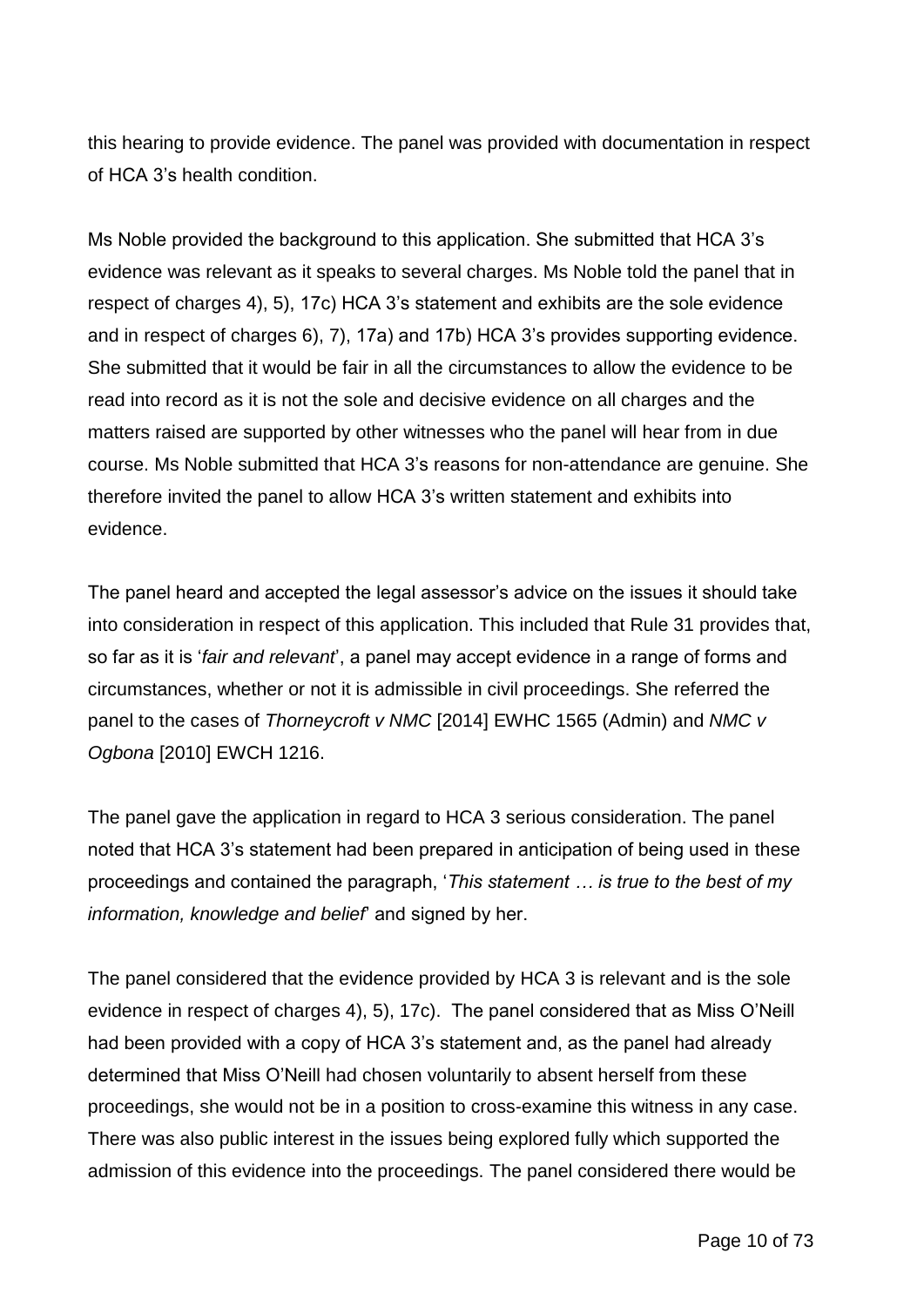no prejudice to Miss O'Neill in admitting HCA 3's evidence. She has been sent HCA 3's witness statement and has had the opportunity to comment on this.

The panel also accepted that there was a good and cogent reason for HCA 3's nonattendance which was supported by medical evidence.

In these circumstances, the panel determined that it would be fair and relevant to accept into evidence the hearsay evidence of HCA 3, but would give what it deemed appropriate weight once the panel had heard and evaluated all the evidence before it.

#### **Witnesses**

The panel heard live evidence from the following witnesses called on behalf of the NMC:

| HCA 1:     | <b>Band 3 Senior Health Care</b>                                     |
|------------|----------------------------------------------------------------------|
|            | Assistant (HCA) at Belfast NHS                                       |
|            | <b>Trust (Belfast Trust)</b>                                         |
| $HCA 2$ :  | Senior Nursing Assistant at                                          |
|            | <b>Belfast Trust</b>                                                 |
| Nurse A:   | Band 5 Agency Nurse at Belfast<br>Trust                              |
| Person 2:  | Patient at Southern Health and<br>Social Care Trust (Southern Trust) |
| Witness A: | <b>Senior Nursing Assistant at</b><br><b>Belfast Trust</b>           |
| Witness B: | Band 7 Registered Nurse at<br><b>Belfast Trust</b>                   |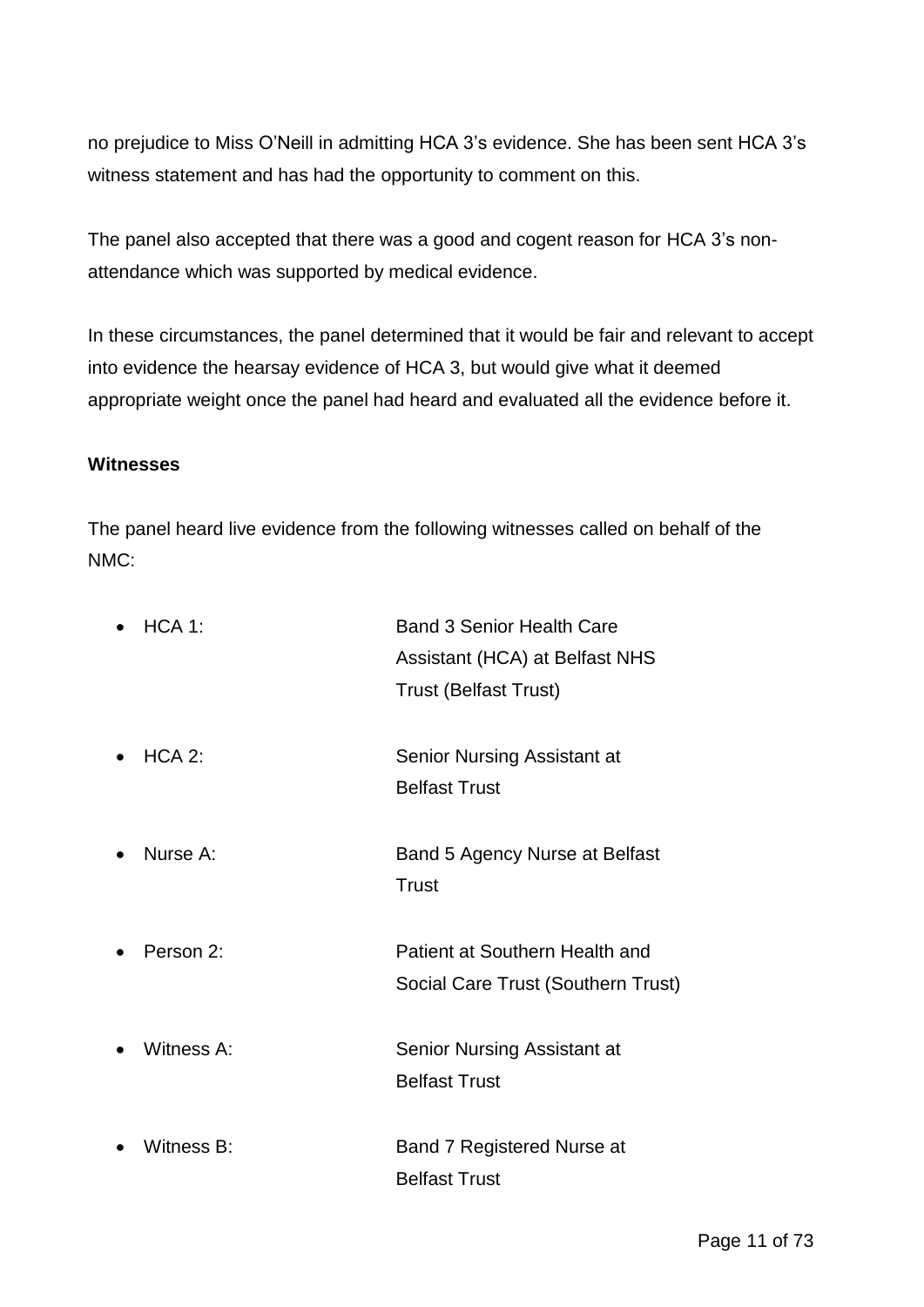| $\bullet$ | Witness C: | <b>Band 7 Registered Nurse at</b><br><b>Belfast Trust</b> |
|-----------|------------|-----------------------------------------------------------|
|           | Witness D: | <b>Clinical Lead Nurse at Belfast</b><br>Trust            |
|           | Witness E: | Nurse Manager for Just Nurses<br>(the Agency)             |
|           | Witness F: | Ward sister at Daisy Hill Hospital<br>Southern Trust      |

### **Background**

Miss O'Neill was referred to the NMC on 5 March 2020 by The Placement Group Belfast in relation to regulatory concerns which include:

- Rough handling of a patient when providing catheter care
- Failing to have proper regard for the dignity of that patient
- Using derogatory and racially discriminatory language when referring to patients and colleagues
- Failing to provide pain relief to patients when asked for
- Avoiding undertaking personal care to patients and not assisting them adequately when doing so
- Bullying colleagues and failing to assist and work cooperatively with them

Miss O'Neill had worked as an agency registered nurse between the years of 2016 and 2019 at Belfast NHS Trust (Belfast Trust) and then at Southern Health and Social Care Trust (Southern Trust). Miss O'Neill's agency had moved her following the initial concerns raised by colleagues to work at the Southern Trust and that further complaints were received by patients who were under her care.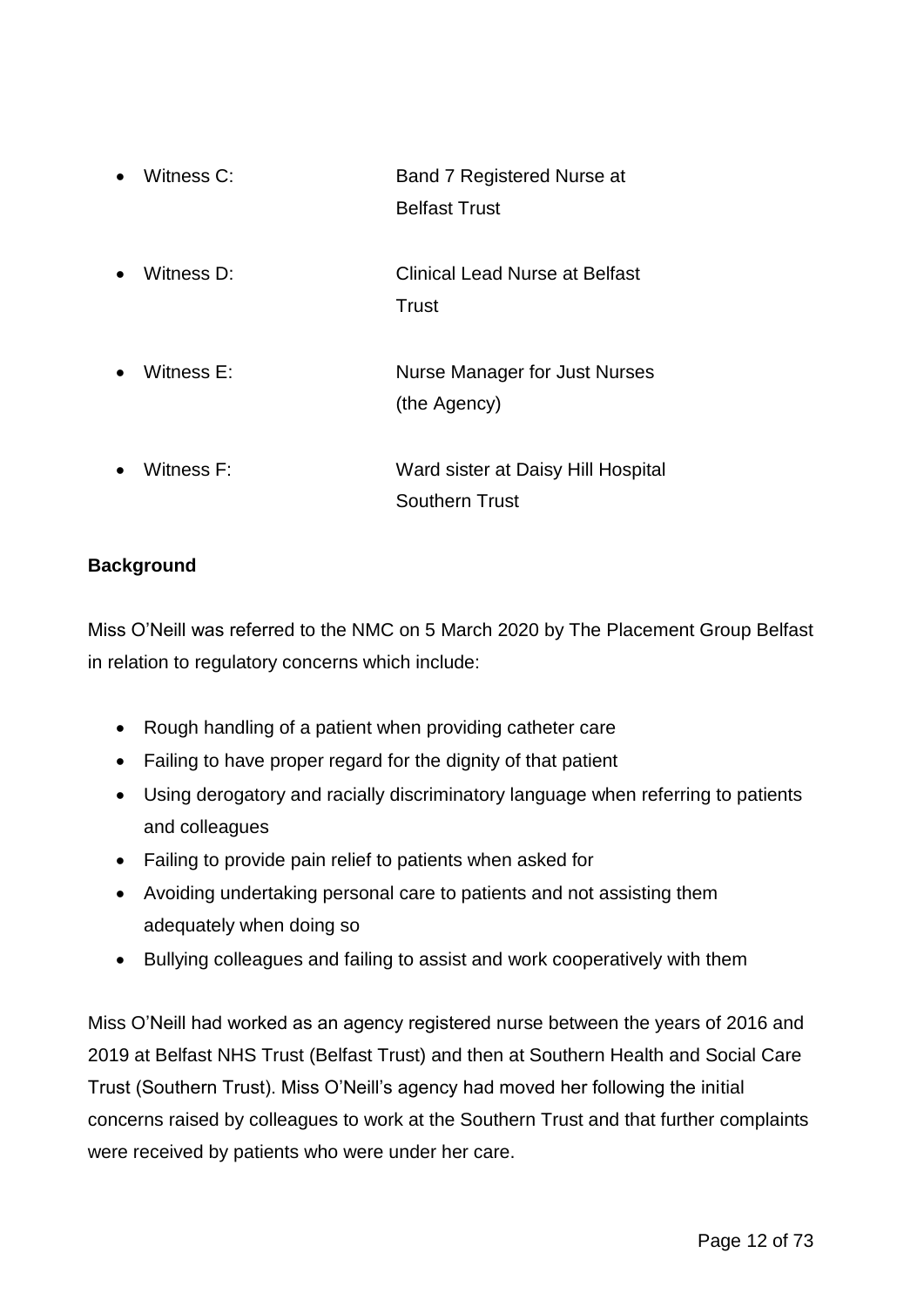It is alleged that on 1 August 2019 concerns were raised in writing at the Belfast Trust by Healthcare Assistants HCA 2, HCA 3, Witness A, Witness C and Witness D. On 1 August 2019, Miss O'Neill was asked to leave the Belfast Trust by Witness D following the concerns raised.

It is alleged that on 5 August 2019 Witness E of Just Nurses had a telephone call with Miss O'Neill to inform her that she would be suspended from working shifts at the Belfast Trust. On 9 August 2019, a meeting was held between Witness E, Miss O'Neill and her Union Representative to discuss the concerns raised. Miss O'Neill provided a written response to the concerns raised in the Belfast Trust.

It is alleged that on 16 September 2019, the first patient complaint was recorded in the Southern Trust by Witness F. On 27 October 2019, a second patient complaint was recorded in the Southern Trust by Witness F. On 29 October 2019, Witness E was informed of the complaints raised by patients against Miss O'Neill.

On 1 March 2020 Miss O'Neill competed her last shift at the Southern Trust.

The panel accepted the advice of the legal assessor, who in relation to charge 6, made reference to the definition of harassment as found within the Equality Act 2010. During the course of the panel's deliberations on the facts, it became apparent that the Equality Act 2010 does not apply to Northern Ireland. The legal assessor then corrected her advice by referring the panel to the relevant applicable legislation, namely, s 4A of the Race Relations (Northern Ireland) Order 1997 and s.3A of The Fair Employment and Treatment (Northern Ireland) Order 1998.

## *'The Fair Employment and Treatment (Northern Ireland) Order 1998*

*s. 3A (1) A person (A) subjects another person (B) to harassment in any circumstances… where, on the grounds of religious belief or political opinion, A engages in unwanted conduct which has the purpose or effect of –*

*(a) violating B's dignity; or*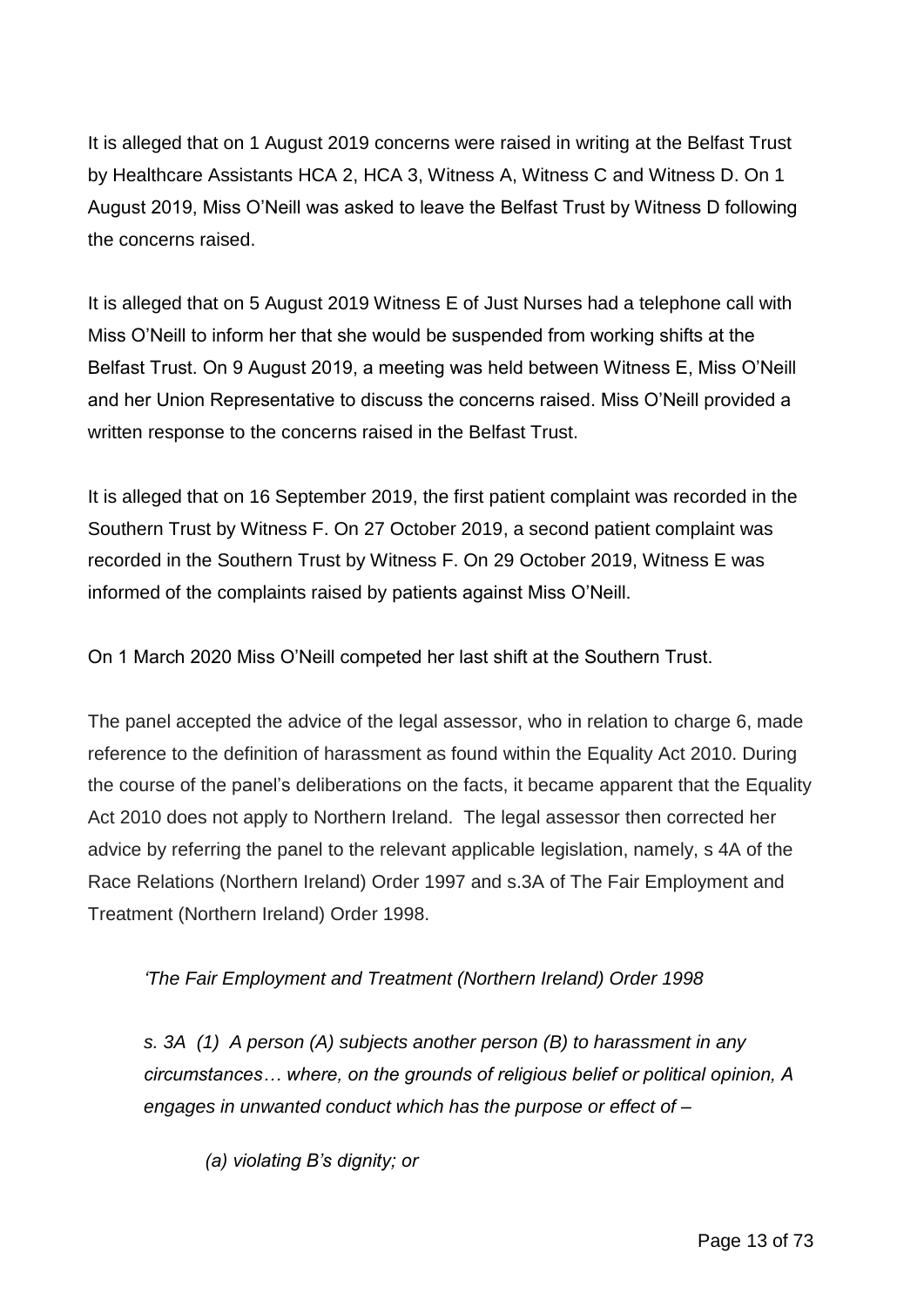*(b) creating an intimidating, hostile, degrading, humiliating or offensive environment for B.*

*(2) Conduct shall be regarded as having the effect specified in sub-paragraphs (a) and (b) of paragraph (1) only if, having regard to all the circumstances, including, in particular, the perception of B, it should be reasonably considered as having that effect.'*

*'The Race Relations (Northern Ireland) Order 1997*

*s.4A (1) A Person (A) subjects another person (B) to harassment in any circumstances… where, on grounds of race or ethnic or national origins, A engages in unwanted conduct which has the purpose or effect of –*

*(a) violating B's dignity; or*

*(b) creating an intimidating, hostile, degrading, humiliating or offensive environment for B.*

*(2) Conduct shall be regarded as having the effect specified in subparagraphs (a) and (b) of paragraph (1) only if, having regard to all the circumstances, including, in particular, the perception of B, it should be reasonably considered as having that effect.'*

The legal assessor advised Ms Noble of the corrected advice, which she accepted. The corrected advice was formally given to the panel in open session when the hearing resumed.

### **Panel's decision and reasons on facts**

In reaching its decisions on the disputed facts, the panel took into account all the oral and documentary evidence in this case together with the submissions made by Ms Noble on behalf of the NMC and the hearsay evidence of HCA 3.

The panel has drawn no adverse inference from the non-attendance of Miss O'Neill.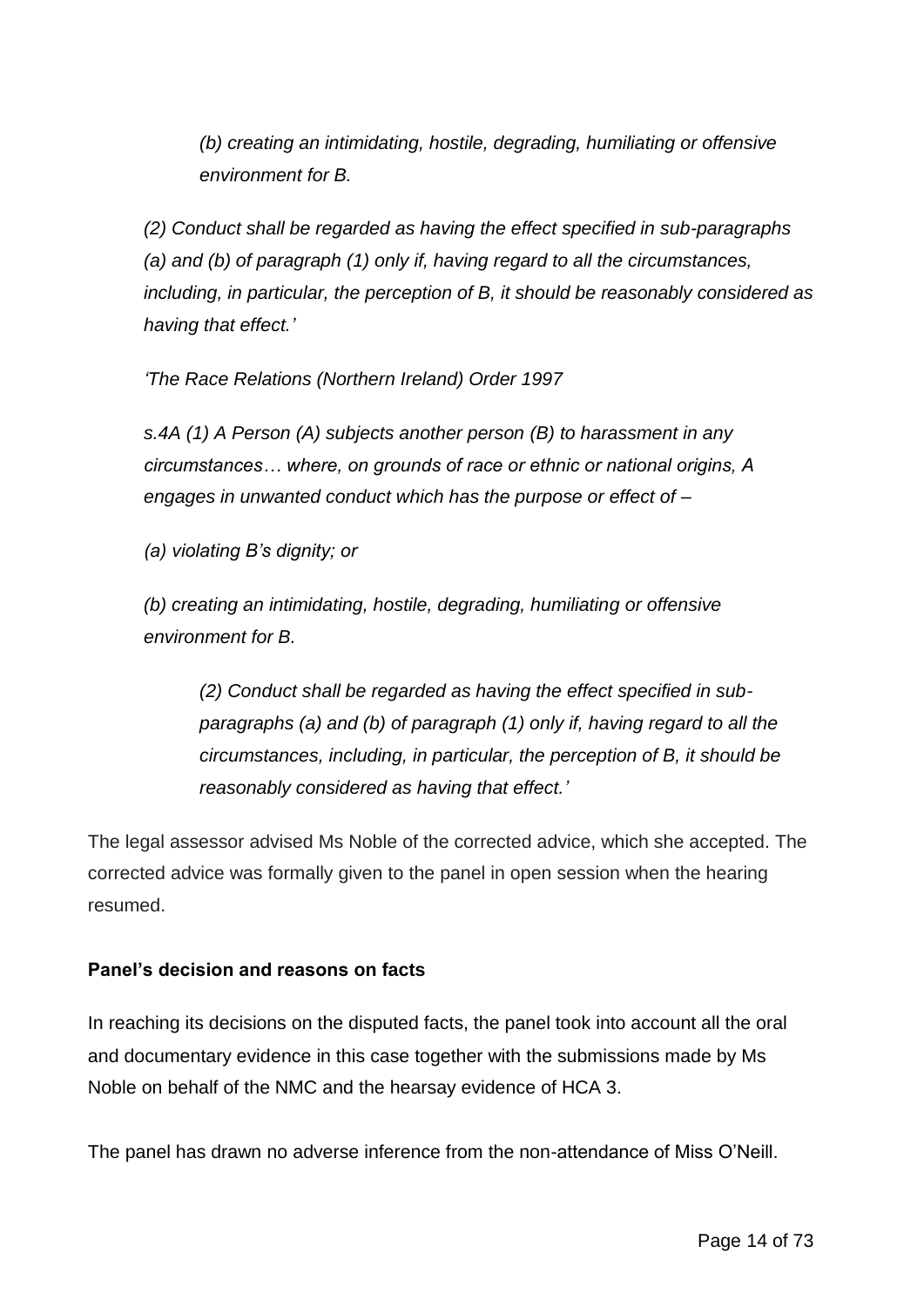The panel was aware that the burden of proof rests on the NMC, and that the standard of proof is the civil standard, namely the balance of probabilities. This means that a fact will be proved if a panel is satisfied that it is more likely than not that the incident occurred as alleged.

Before making any findings on the facts, the panel heard and accepted the advice of the legal assessor. It considered the witness and documentary evidence provided by the NMC.

## **Charge 1**

- 1. In the presence of HCA 1, on a date unknown, when carrying out a catheterisation procedure on Person 1 in A Bay, Bed 1:
	- a) On entering the cubicle, abruptly said "right, this is what we're doing" or words to that effect.
	- b) Pushed Person 1's legs wide open.
	- c) Was not mindful of Person 1's comments that you were "rough" and/or "sore" in that you responded "that's just me – you know me" and/or "well that's how it is" or words to that effect.
	- d) Pushed the sheet maintaining Person 1's dignity up to their chest.
	- e) Did not ask Person 1 if you could reposition the sheet so as to assist you in carrying out the procedure.
	- f) Did not take steps, either by your words or actions, to make Person 1 feel comfortable and/or respected during the procedure.

## **This charge is found proved in respect of charges 1a), 1b), 1c), 1d) and 1f).**

In reaching this decision, the panel took into account all the evidence before it. It had regard to HCA 1's written statement and oral evidence and found that the evidence provided by HCA 1 to be consistent and credible.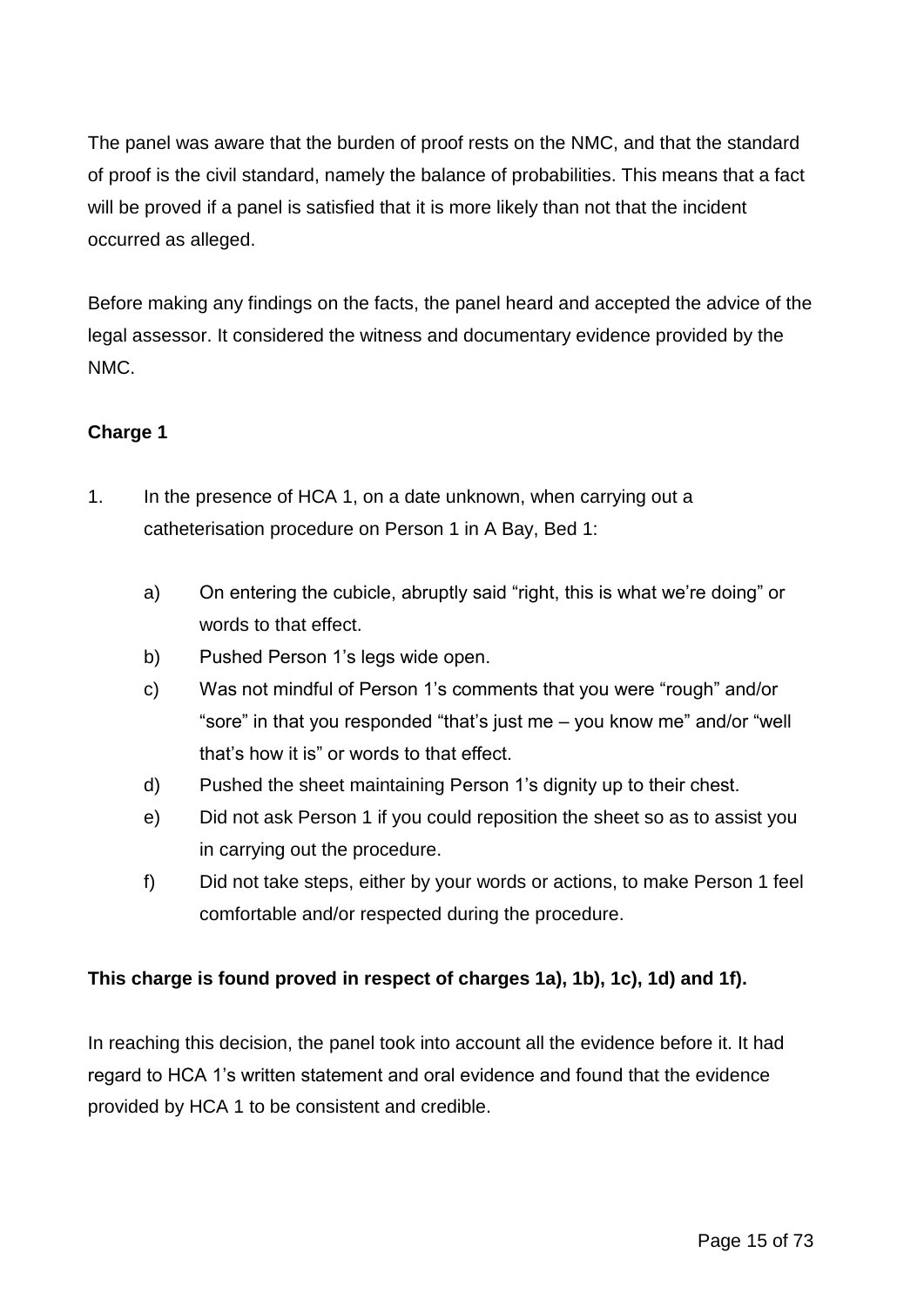### *Charge 1a)*

The panel noted that although HCA 1 was not able to catheterise patients herself, she was experienced in the Clinical Assessment Unit (CAU) and was able to comment on how nurses should or should not behave towards patients. The panel also noted that HCA 1 had chaperoned a number of nurses and was able to explain to the panel what good catheterisation practice looks like. It further noted that HCA 1 had worked with Miss O'Neill on average three or four times a month in the CAU.

The panel considered the written statement of HCA 1 which states the following: *'Once the Registrant had prepared the catheter, she pulled the curtain back and said "right, this is what we're doing". She was very abrupt.'* The panel found HCA 1's account of the incident consistent throughout her written and oral evidence and that she provided a clear account of language used, and the impact which witnessing the incident had upon her. The panel therefore found charge 1a) proved.

### *Charge 1b)*

The panel considered the written statement of HCA 1 which states the following: *'…had her feet up at her bottom and her legs close together. The Registrant abruptly pushed the patient's legs wide open.'* The panel was satisfied that HCA 1's account was consistent and the documentary evidence was supported in HCA 1's oral evidence.

HCA 1 told the panel that *"Miss O'Neill used her hands to separate the legs, but probably could have asked the patient to do it herself or explained what she was going to do or done it gently…"*

The panel considered HCA 1's explanation of what best practice would be and that she would have done it differently. The panel found that HCA 1's evidence was credible and her live evidence did not vary from the written statement which was produced during the NMC investigation. The panel therefore found charge 1b) proved.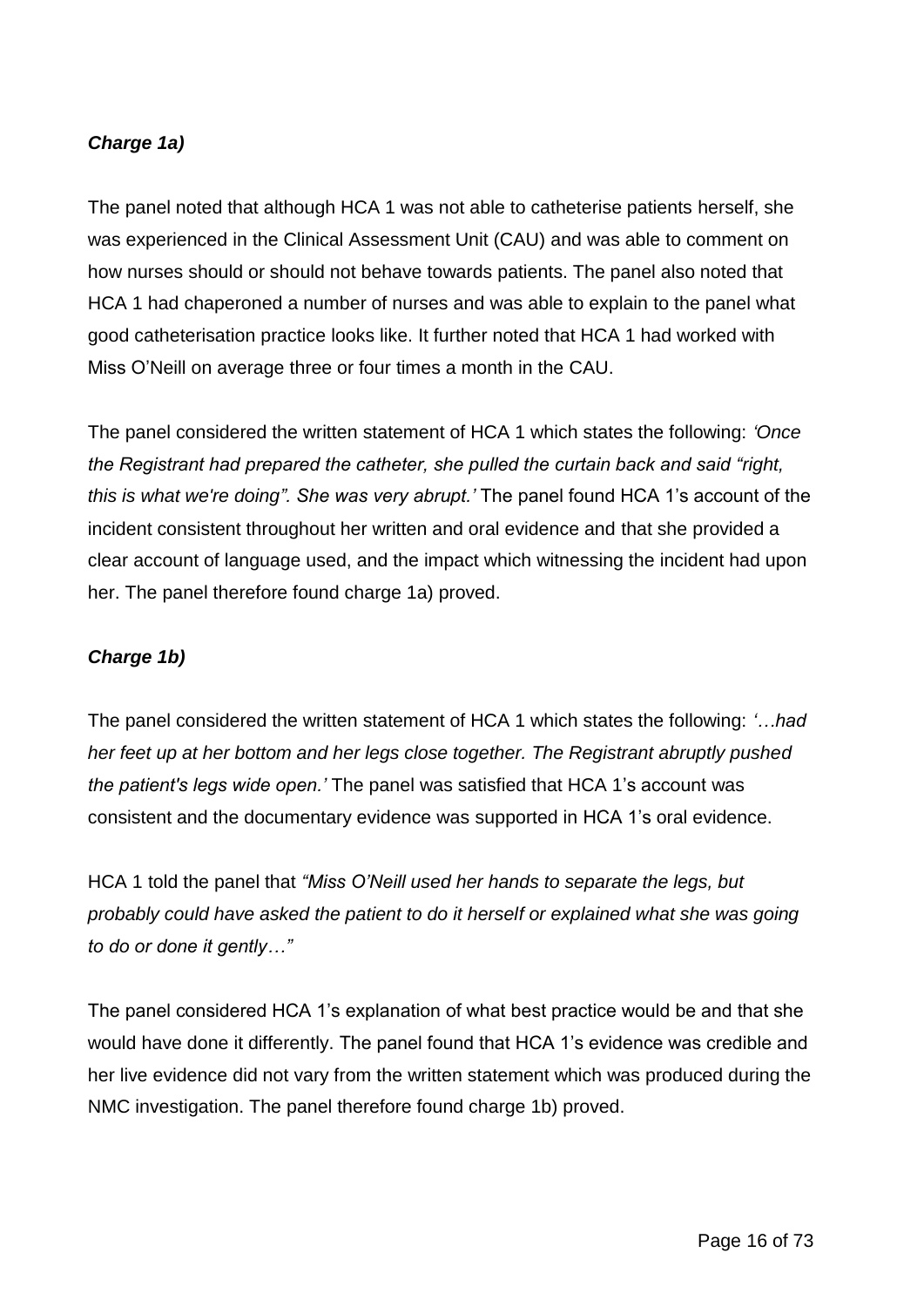### *Charge 1c)*

The panel considered HCA 1's account to be reliable and credible. The panel considered that HCA 1 was clear in her evidence and the information she provided in relation to what the patient had endured. The panel considered the following from HCA 1's written statement:

*'…Person 1 commented that this was "rough" and "sore". The Registrant responded, "That's just me - you know me" and "well that's how it is". I think she meant that was just her way and how she is with everyone when administering a catheter. Everyone who worked with the Registrant knew she was very abrupt…Person 1 said "Oh you are awful rough" when the Registrant pushed her legs apart. This was before the catheter was inserted.'*

The panel further noted that in HCA 1's oral evidence she explained that she had sensed Person 1 was uncomfortable during the procedure. The panel was satisfied that HCA 1's evidence was clear and unambiguous. It therefore found charge 1c) proved.

### *Charge 1d)*

The panel considered the written statement of HCA 1 which states the following: *'The Registrant also pushed the sheet up to the Person 1 chest. I did not think that this was necessary in order for the Registrant to administer the catheter.*'

In HCA 1's oral evidence she told the panel "*the sheet was on the lower half of the chest, upper abdomen. Relying on statement as well to remember, exposing lower half of abdomen rather than chest."* HCA 1 gave her opinion that Miss O'Neill was not kind or caring towards Person 1. She said that patients should be respected and made to feel comfortable and that there were steps Miss O'Neill could have taken, such as keeping the sheet down as much as possible to preserve Person 1's dignity, but Miss O'Neill made no effort to preserve Person 1's dignity. The panel determined that HCA 1's evidence was clear, coherent, and inherently plausible. The panel therefore found charge 1d) proved.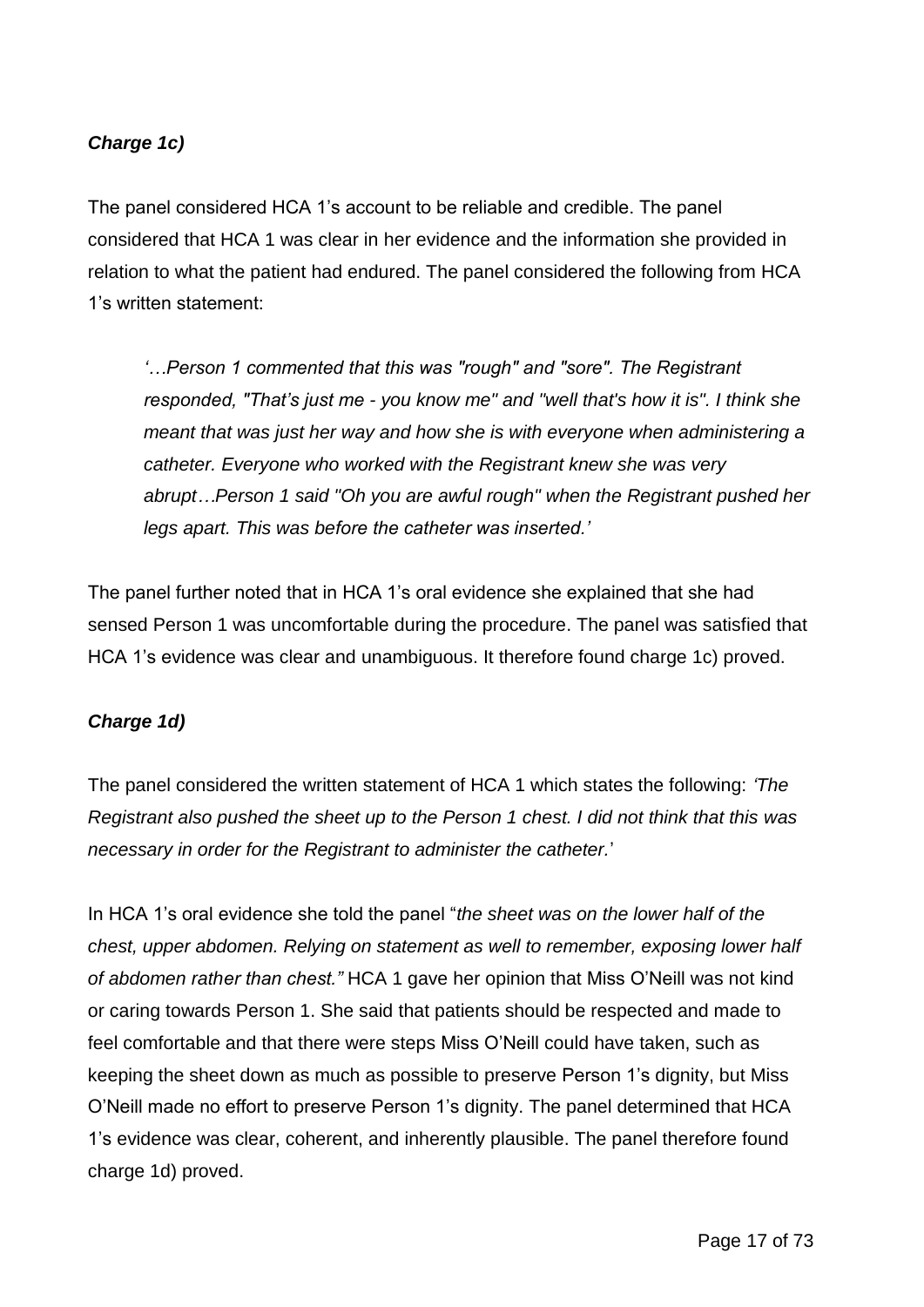#### *Charge 1e)*

In reaching its decision, the panel had regard to the evidence of HCA 1. However, the panel did not hear any evidence on whether anything was said to Person 1 about repositioning the sheet. The panel considered the written statement of HCA 1 which states that she does not remember Miss O'Neill saying anything. The panel determined that there is no specific evidence to find charge 1e) proved.

The panel therefore did not find charge 1e) proved.

#### *Charge 1f)*

In reaching its decision, the panel had regard to the evidence of HCA 1. It noted HCA 1's written statement which states the following:

*"Patients should be respected and made to feel comfortable. In this situation, there are certain steps that the Registrant could have taken such as keeping the sheet down as much as possible, asking the patient if she was okay or asking the patient if she could push the sheet up a bit if she was struggling to see. Which would have assisted to preserve the patient's dignity. The Registrant did not do any of this. The Registrant made no effort to preserve the patient's dignity."*

The panel noted that during HCA 1's oral evidence she said that patients should be respected and made to feel comfortable and that there were steps Miss O'Neill could have taken, such as keeping the sheet down as much as possible to preserve Person 1's dignity, but Miss O'Neill made no effort to preserve Person 1's dignity. The panel further considered the contemporaneous notes provided by HCA 1. It noted that HCA 1 suggests that Person 1 was embarrassed as a result of Miss O'Neill's failure to take the correct steps to make Person 1 feel comfortable and/or respected during the procedure. The panel was satisfied that there was sufficient evidence presented to find 1f) proved.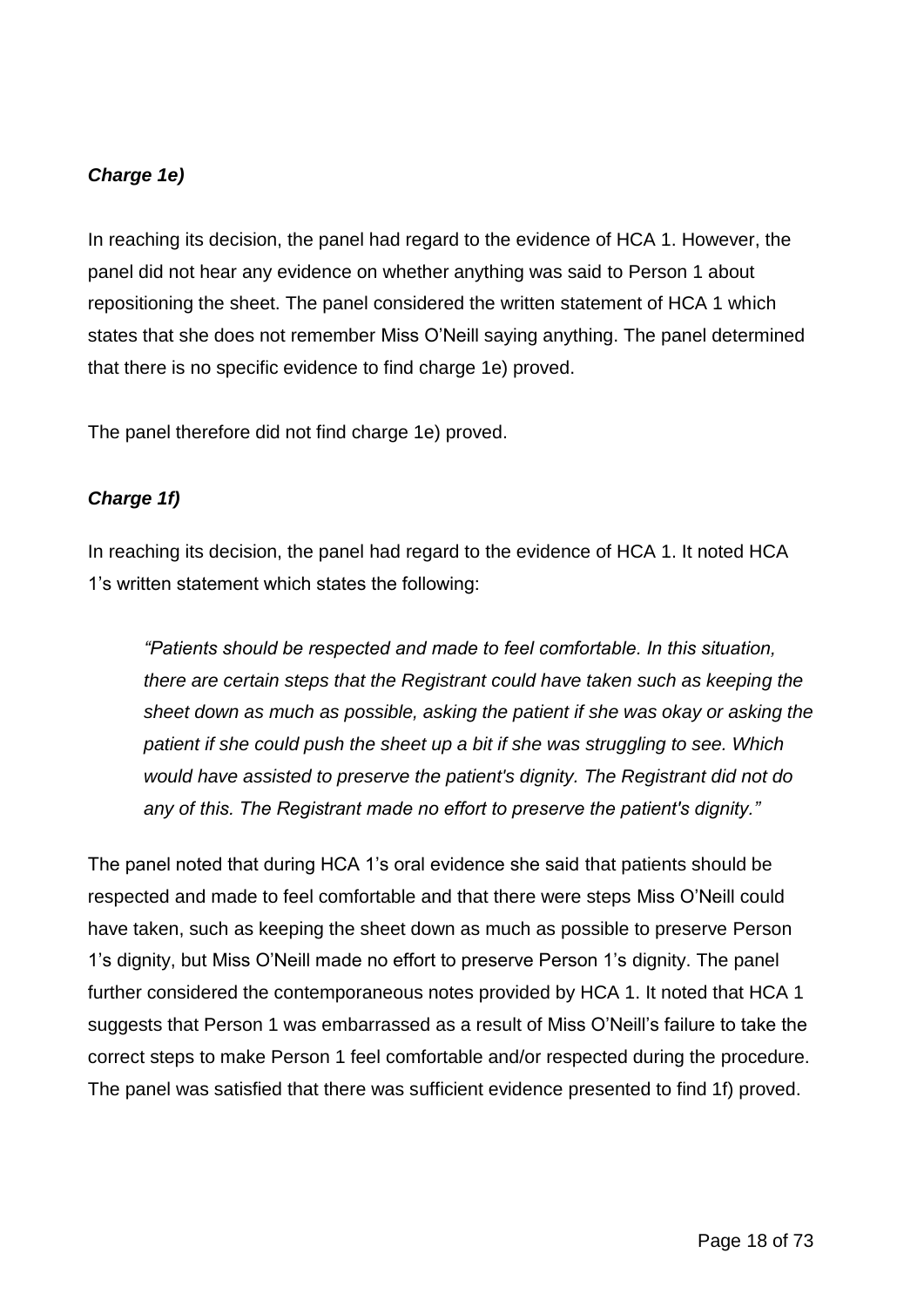### **Charge 2)**

#### 2. On or around 27 May 2019, in reference to Nurse A:

- a) Said: "Look at that bastard going to pray and break his fast while I'm getting hammered" or words to that effect;
- b) Called him a "Lazy bastard";
- c) Complained that Nurse A had left you to look after "his Drunks";
- d) Said "I bet his GMAWS isn't done".

#### **This charge is found proved in its entirety.**

In reaching this decision, the panel took into account the documentary and oral evidence provided by Witness A. It considered that Witness A has provided clear and consistent evidence in relation to charge 2a) – 2d) and presented in a professional manner throughout.

The panel noted that GMAWs stands for Glasgow Modified Alcohol Withdrawal Scale.

### *Charge 2a)*

The panel considered the written statement of Witness A which states the following:

*'I believe it was during Ramadan and [Nurse A] and another nurse had taken their break to pray in the staff changing area. Just after midnight, I was at the nursing station with the Registrant and she said "Look at that bastard going to pray and break his fast while I'm getting hammered", referring to [Nurse A].'*

The panel further considered Witness A's written concerns submitted to Witness D on 1 August 2019 which states:

*'I was on Night duty 27/05/2019 I was the SNA covering the bays on 2F. I was assisting [Nurse A] and [Miss O'Neill]. Around 23:00 [Nurse A] went to break his*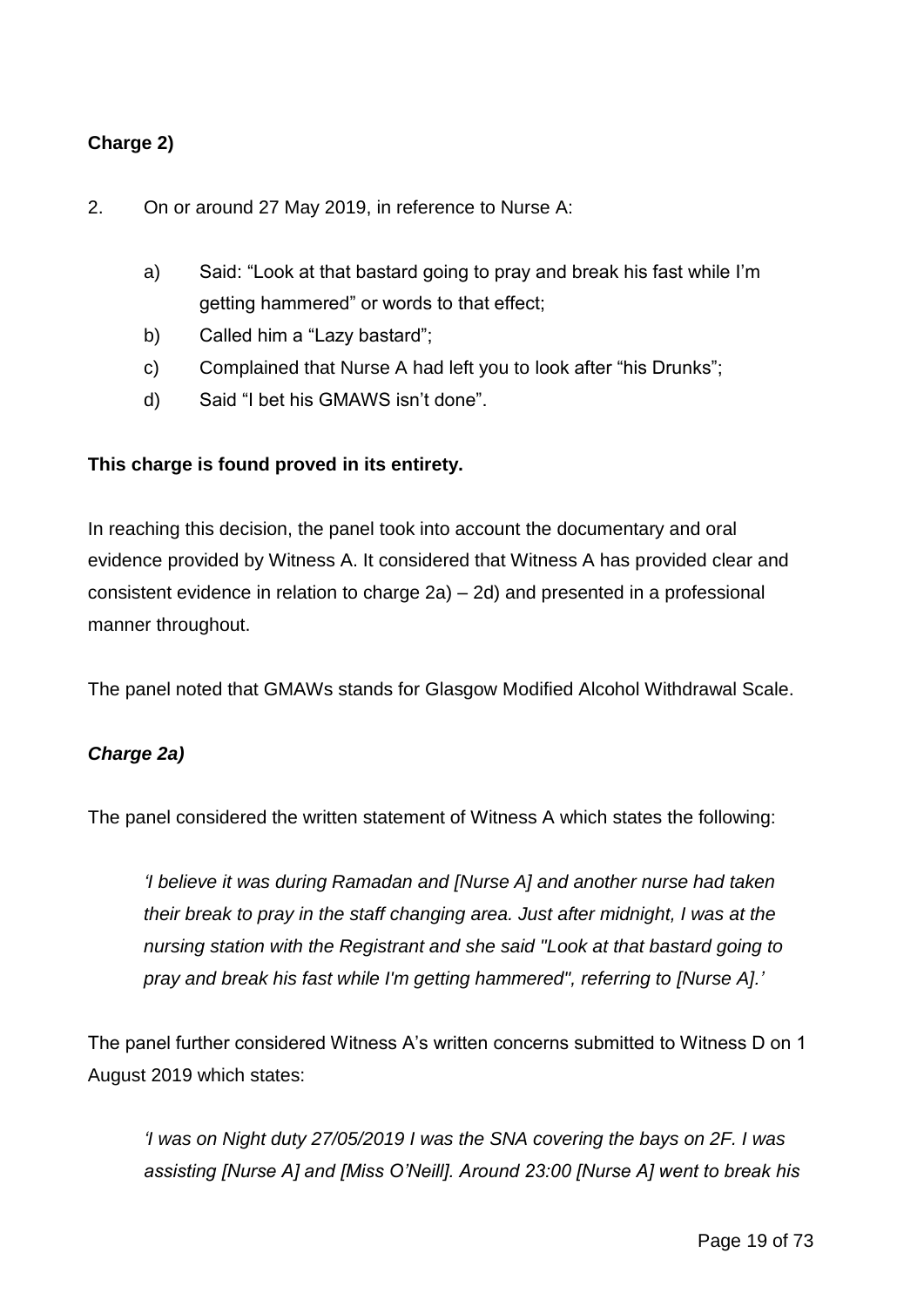*fast during the month of Ramadan, [Miss O'Neill] passed a comment "Look at that bastard going to pray and break his fast huh leavening* [sic] *me to look after his drunks. I bet his GMAWS isn't done…'*

The panel noted that in Witness A's oral evidence, he made reference to keeping notes of events that take place at the time in a book so he does not forget.

The panel found that Witness A's evidence was credible and his live evidence did not vary from the witness statement which was produced during the NMC investigation. The panel therefore found charge 2a) proved.

### *Charge 2b)*

In reaching its decision, the panel considered the evidence of Witness A. The panel was satisfied that Witness A's evidence was consistent when questioned by the panel.

The panel took into account the written statement of Witness A which states: *'…The Registrant then called him a "lazy bastard" under her breath.'* In Witness A's oral evidence he told the panel that he was a foot and a half away and that he was able to clearly hear what was said by Miss O'Neill, just under normal talking tone. The panel also took into account the contemporaneous notes submitted to Witness D on 1 August 2019. The panel concluded that the evidential threshold was met and therefore found charge 2b) proved.

### *Charge 2c)*

In reaching its decision, the panel considered the evidence of Witness A. Witness A told the panel that Miss O'Neill complained that Nurse A had left her to look after "*his drunks*" (referring to Nurse A's patients who were suffering from alcohol withdrawal). The panel noted that Witness A was concerned about the incident and wrote a statement on 1 August 2019 which he provided to Witness D. Witness A further attended a meeting with the Deputy Manager Witness E from the Agency Miss O'Neill worked for and has produced the notes of that meeting.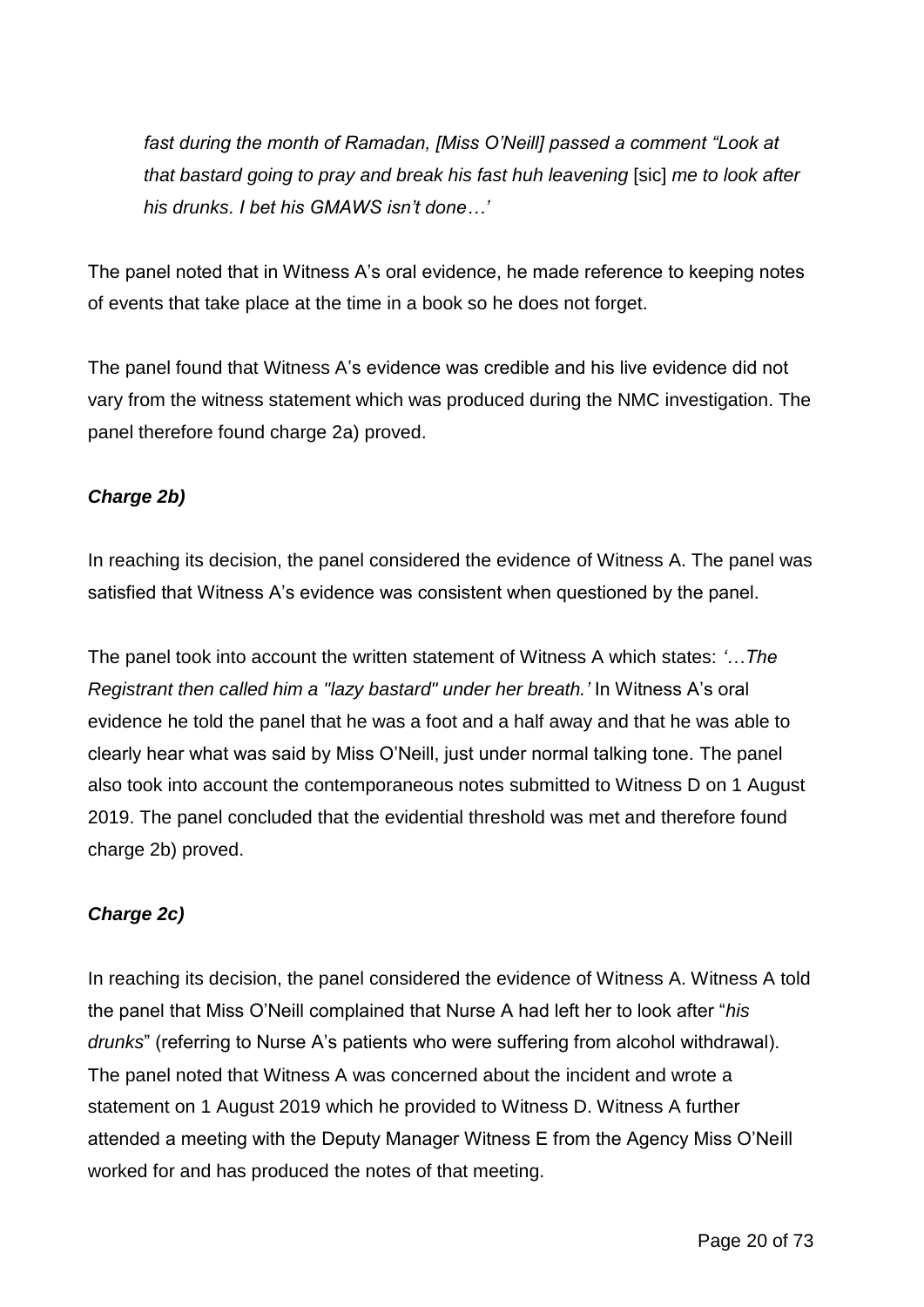The panel has not heard any evidence that would call into doubt Witness A's written and oral evidence. The panel was therefore satisfied that there was sufficient evidence presented to find Charge 2c) proved.

### *Charge 2d)*

In reaching its decision, the panel considered the documentary and oral evidence of Witness A.

It considered the following from Witness A's written statement:

*'The Registrant complained that [Nurse A] had left her to look after "his drunks" and said "I bet his GMAWS isn't done "By "his drunks" she was referring to his patients who were suffering from alcohol withdrawal which is common in the Village…'*

The panel also considered the contemporaneous account submitted by Witness A to Witness D on 1 August 2019 which states:

'*…leaving me to look after his drunks. I bet his GMAWS isn't done." She then asked what was my thoughts on the issue to which was. "It's [Nurse A's] right to pray so leave him alone also if u have a nursing issue then speak with the band 6" When Nurse A returned [Miss O'Neill] confronted him in the drug room about his GMAWS scores and returned to me then called him a lazy bastard under her breath.'*

The panel was satisfied that Witness A's evidence was clear and supported by his exhibits. The panel therefore found charge 2d) proved.

### **Charge 3)**

3. On an unknown date referred to Nurse A as 'Kunta Kinte'.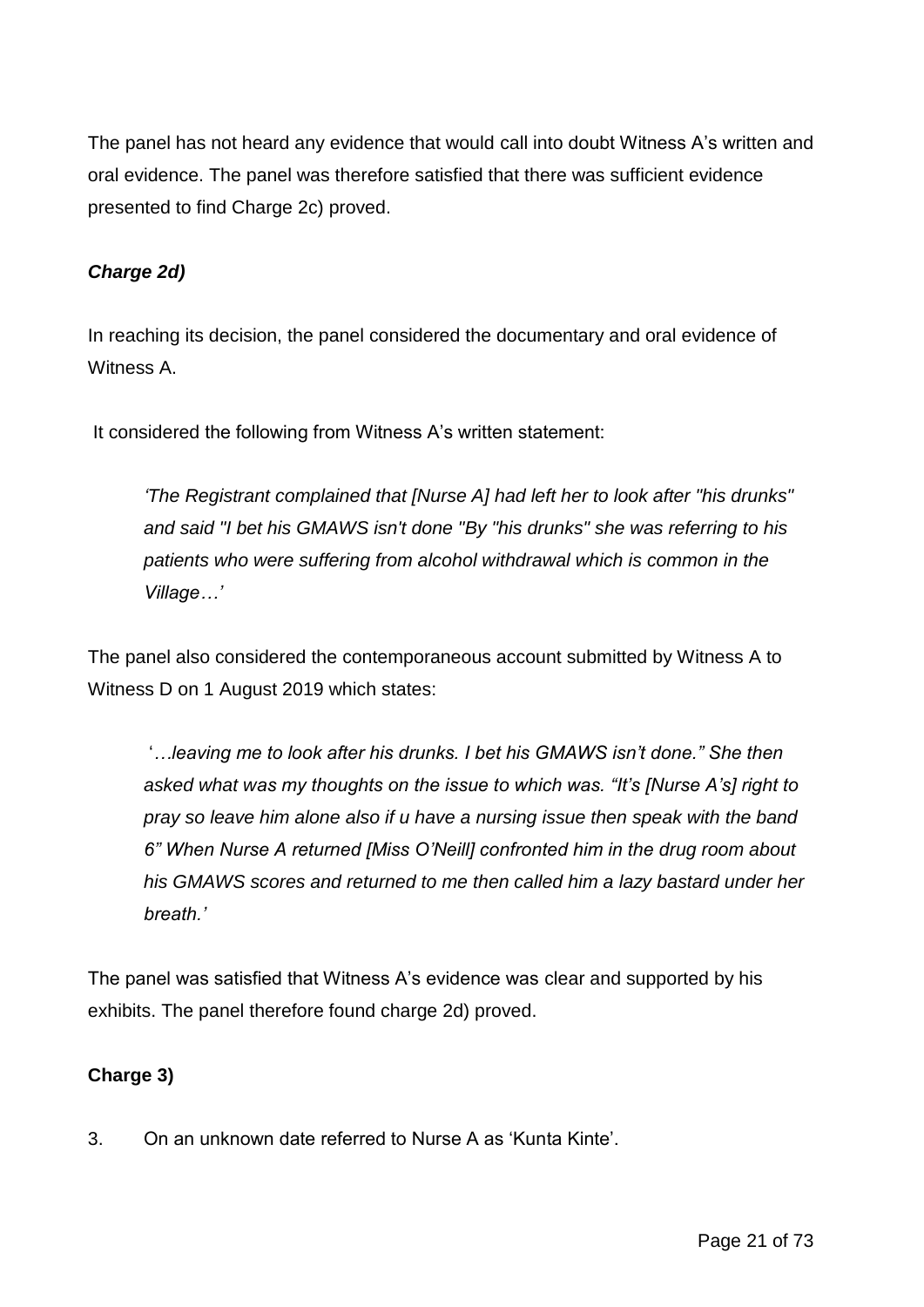### **This charge is found proved.**

In reaching this decision, the panel took into account all the evidence before it. It had regard to HCA 2's documentary and oral evidence who provided clear and consistent evidence. The panel noted that HCA 2 understood 'Kunta Kinte' to be a reference to a television programme called 'Roots' about slavery. He understood Miss O'Neill's comment to be a racist slur.

The panel considered the written statement of HCA 2 which states the following:

*'I overheard the Registrant refer to [Nurse A], a Nurse who works in the Unit who is of black ethnicity, as "Kunta Kinte". I do not know [Nurse A's] full name.'*

The panel also took into account the written concern submitted to Witness D on 1 August 2019 which states:

*'I've witnessed racist remarks by [Miss O'Neill] while working with her over the past 2 years...More recently I've witnessed her referring to another member of staff who is also of black ethnicity as kunte kinte. Her attitude towards this member of staff isn't good in general with no reason for it.'*

In HCA 2's oral evidence, he told the panel that he *"knew the comment 'kunta kinte' was in reference to Nurse A approaching a patient sleeping, night shift and I think it was kind of vague but memory was along the lines of imagine being woken by Kunta Kinte, perhaps not exactly but something along those lines."*

The panel was of the view that HCA 2's evidence was clear and concise and that there was nothing to undermine the credibility of his evidence. The panel therefore found charge 3) proved.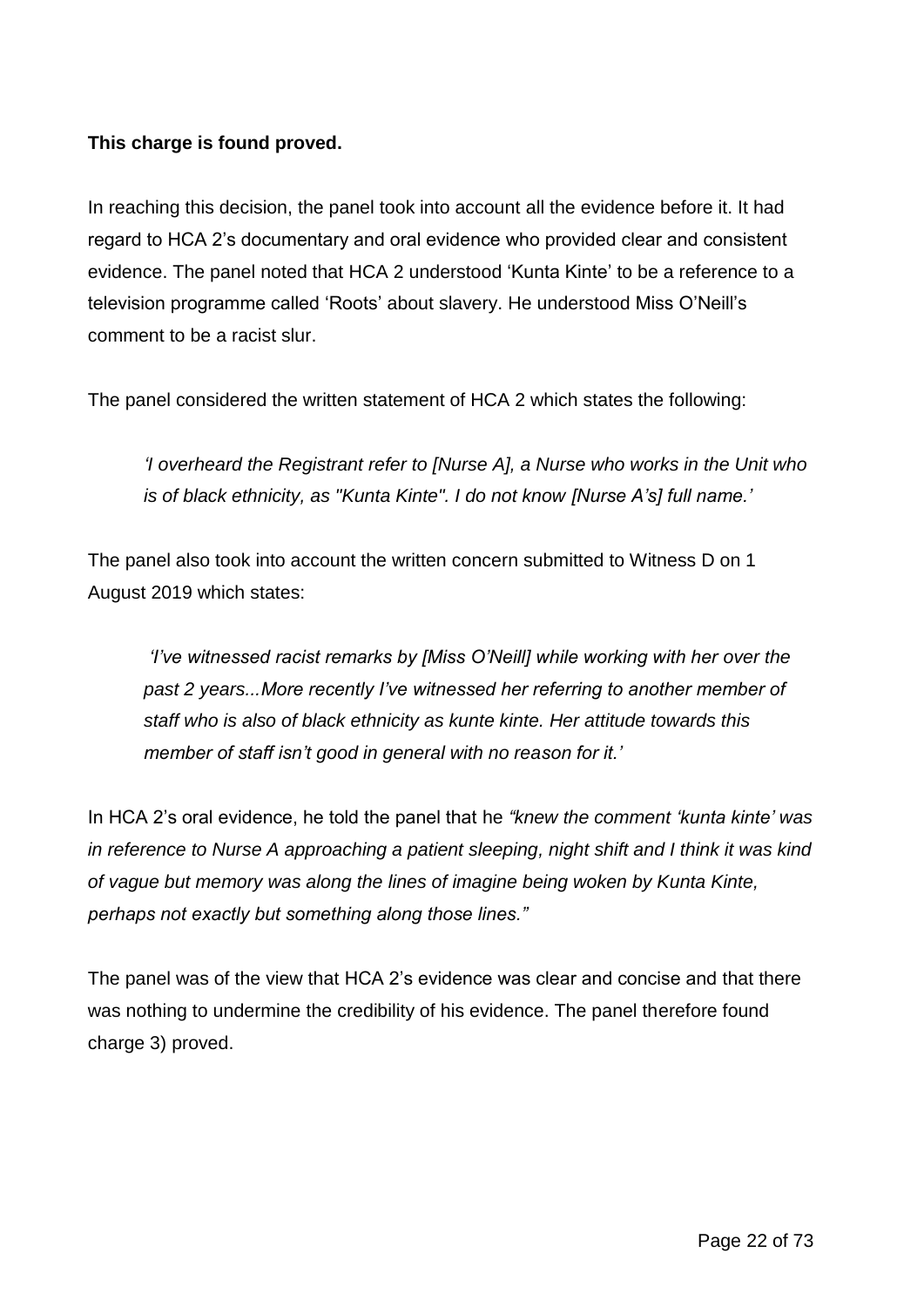### **Charge 4)**

4. On a shift commencing 28 July 2019 said to HCA 3, with reference to Nurse A: "that cunt does not speak to me, everyone thinks he is nice but he is not, he is a cunt" or words to that effect.

#### **This charge is found proved.**

In reaching this decision, the panel took into account the documentary evidence provided by HCA 3. Whilst this is hearsay evidence, the panel considered it gave important contextual background to this charge. The panel determined that this evidence was entirely compelling and not at odds with other evidence before the panel.

The panel considered the following from HCA 3's written statement:

*'During the night shift on 28 July 2019, the atmosphere was particularly bad between them. I do not know if this was due to them being tired. At one point during the night, the Registrant said to me, in reference to [Nurse A], " that cunt does not speak to me, everyone thinks he is nice but he is not, he is a cunt'. I cannot remember where the Registrant said this to me, it may have been in the drug room, the treatment rom or the store room. I am not aware whether [Nurse A] or the patients in the CAU actually heard this but they potentially could have done as the Registrant said it very loudly and I think I remember the door being half open.'*

*'The Registrant often used the word 'cunt' in reference to [Nurse A]. I do not think I have ever actually heard her call him, [Nurse A]. I have heard the Registrant use the word 'cunt' generally a few times, but it was often in reference to [Nurse A]. The Registrant's language was always very explicit. I do not know what exactly the Registrant meant by using this word to refer to [Nurse A] but I understand it to be a bad word and she used it in a derogatory way.'*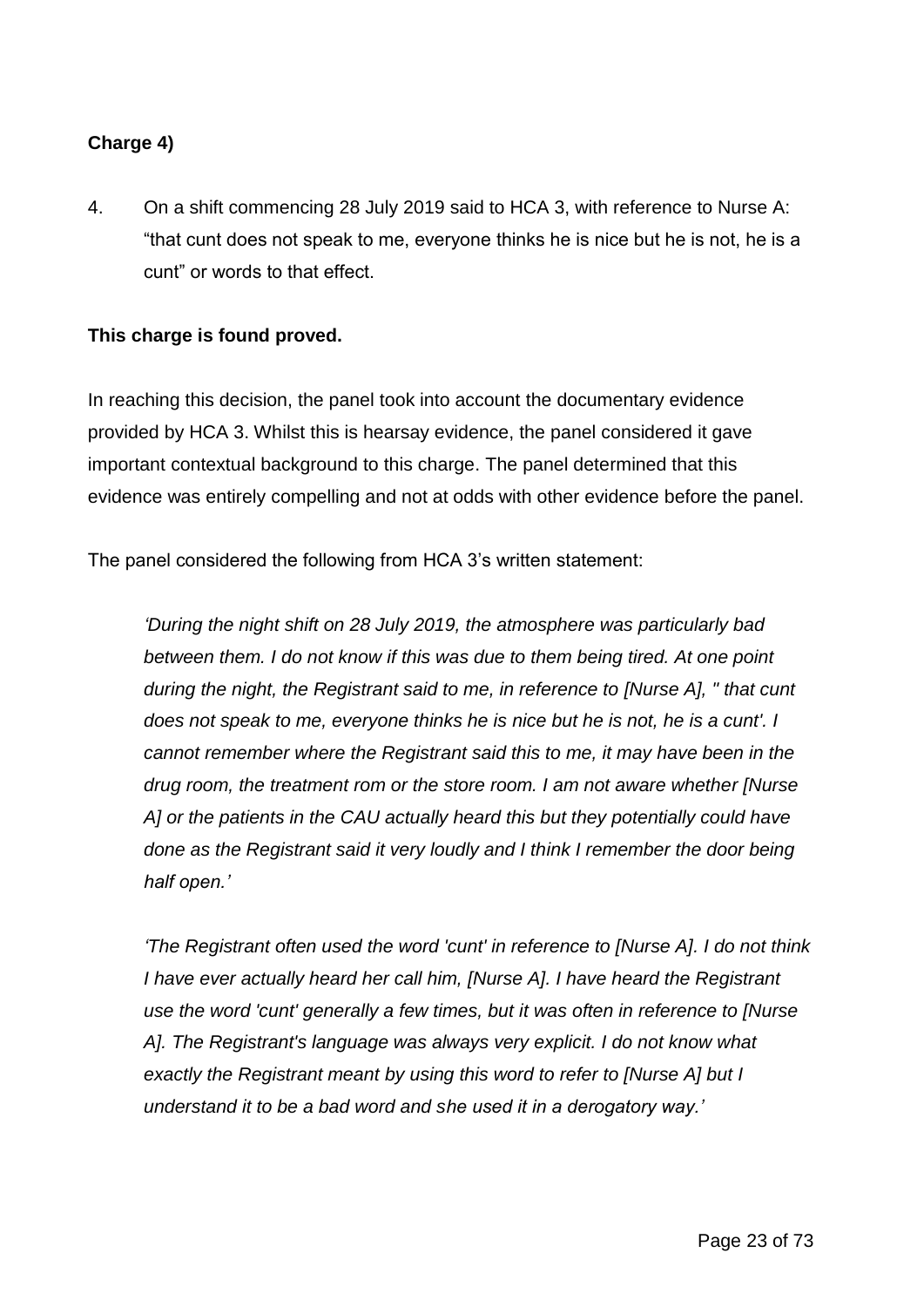The panel noted that HCA 3 explains in her written statement that at one point during the shift, Miss O'Neill said to her, with reference to Nurse A *'that cunt does not speak to me, everything thinks he is nice but he is not, he is a cunt*'. She further explains that Miss O'Neill often used the word *'cunt*' in reference to Nurse A. The panel further noted the contemporaneous account provided by HCA 3 dated 1 August 2019 which states:

*'…they didn't communicate through the night and [Miss O'Neill] on several occasions stated that in her words THAT CUNT DOSENT SPEAK TO ME, everyone thinks hes* [sic] *a nice person but hes* [sic] *not hes* [sic] *a CUNT.'*

The panel was of the view that there was a balanced approach to what HCA 3 had reported. It therefore found charge 4) proved.

### **Charge 5)**

5. On unknown dates(s) said in reference to Nurse A "him coming over to your country earning this and that and does nothing only take himself off and pray, cunt" or words to that effect.

## **This charge is found proved.**

In reaching this decision, the panel took into account the documentary evidence provided by HCA 3. It had particular regard to the written statement of HCA 3 which states:

*'On one occasion, on a different shift, I do not remember the date of the shift, the Registrant said, referring to [Nurse A], " him coming over to our country earning this and that and does nothing only take himself off and pray, cunt'. While the Registrant would often complain about [Nurse A] going to pray, it was only on one occasion that I have heard her say "him coming over to our country earning this and that" or anything similar.'*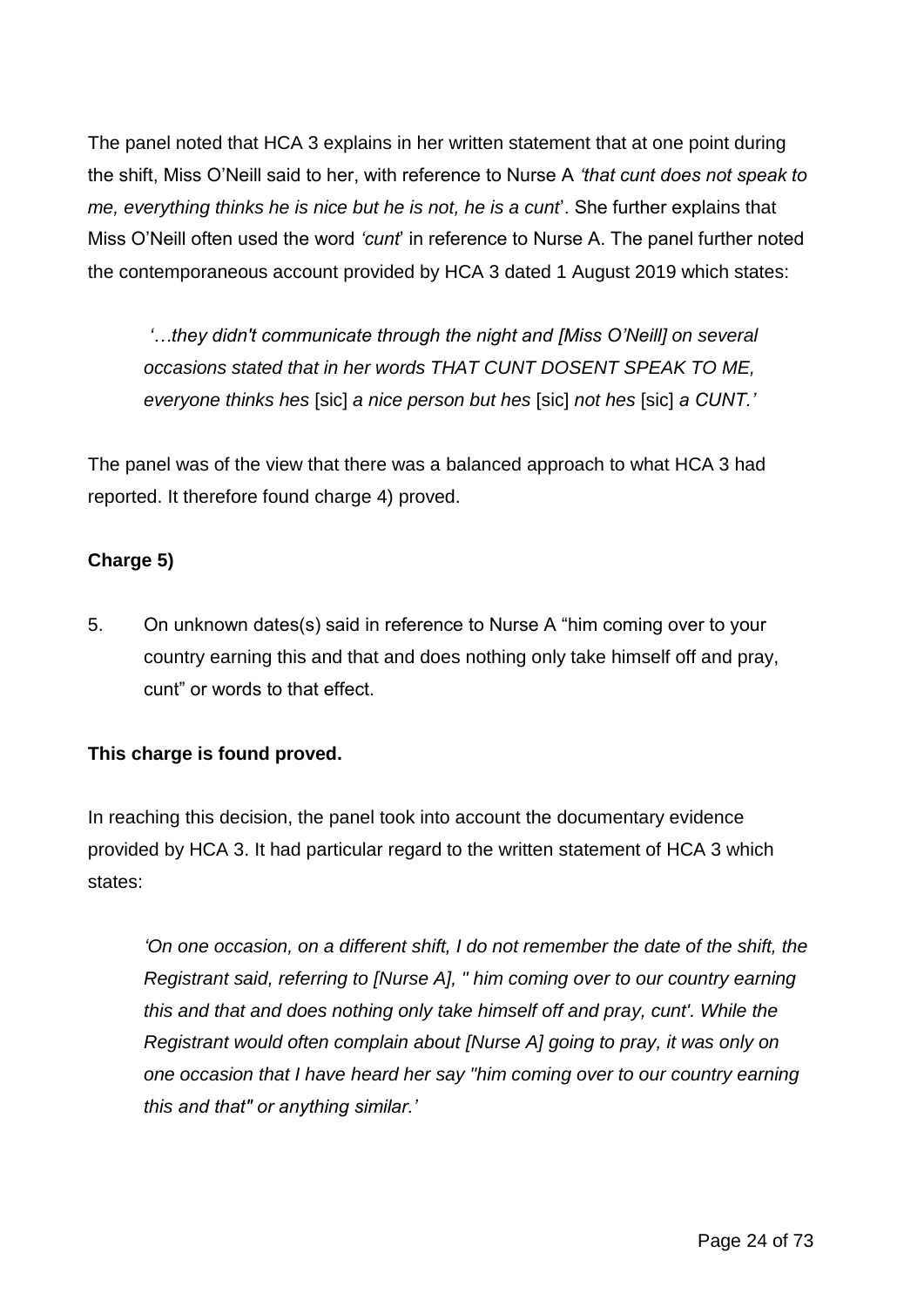The panel further considered the evidence by HCA 3 of a written concern submitted to Witness D on 1 August 2019 which states '*I find her comments vulgar and rude towards some staff members especially [Nurse A]. Saying to me him coming over to our country earning this and that and does nothing only take himself off and pray. Cunt he is she said.'*

The panel concluded that the evidential threshold was met and therefore found charge 5) proved.

## **Charge 6)**

- 6. Your conduct at any or all of Charges 2, 3, 4 and 5 amounts to bullying and/or harassment of Nurse A in that:
	- a) Your conduct related to one or more protected characteristics, namely religion and/or race.
	- b) Your conduct had the purpose or effect of violating Nurse A's dignity or creating an intimidating, hostile, degrading, humiliating or offensive environment for Nurse A.

### **This charge is found proved in its entirety.**

Having found charges 2,3,4 and 5 proved, the panel considered the definitions of bullying and harassment set out in Belfast Trust's Conflict, Bullying and Harassment in the Workplace Policy and Procedure (the Policy) issued on 16 May 2019 and effective from June 2019:

*'Bullying occurs 'where one person or persons engage(s) in unwanted conduct in relation to another person which has the purpose or effect of violating that person's dignity or creating an intimidating, hostile, degrading, humilitating* [sic] *or offensive environment for that person. The conduct shall be regarded as having this effect only if, having regard to all the circumstances and in particular the alleged victim's perception, it should be reasonably considered as having that*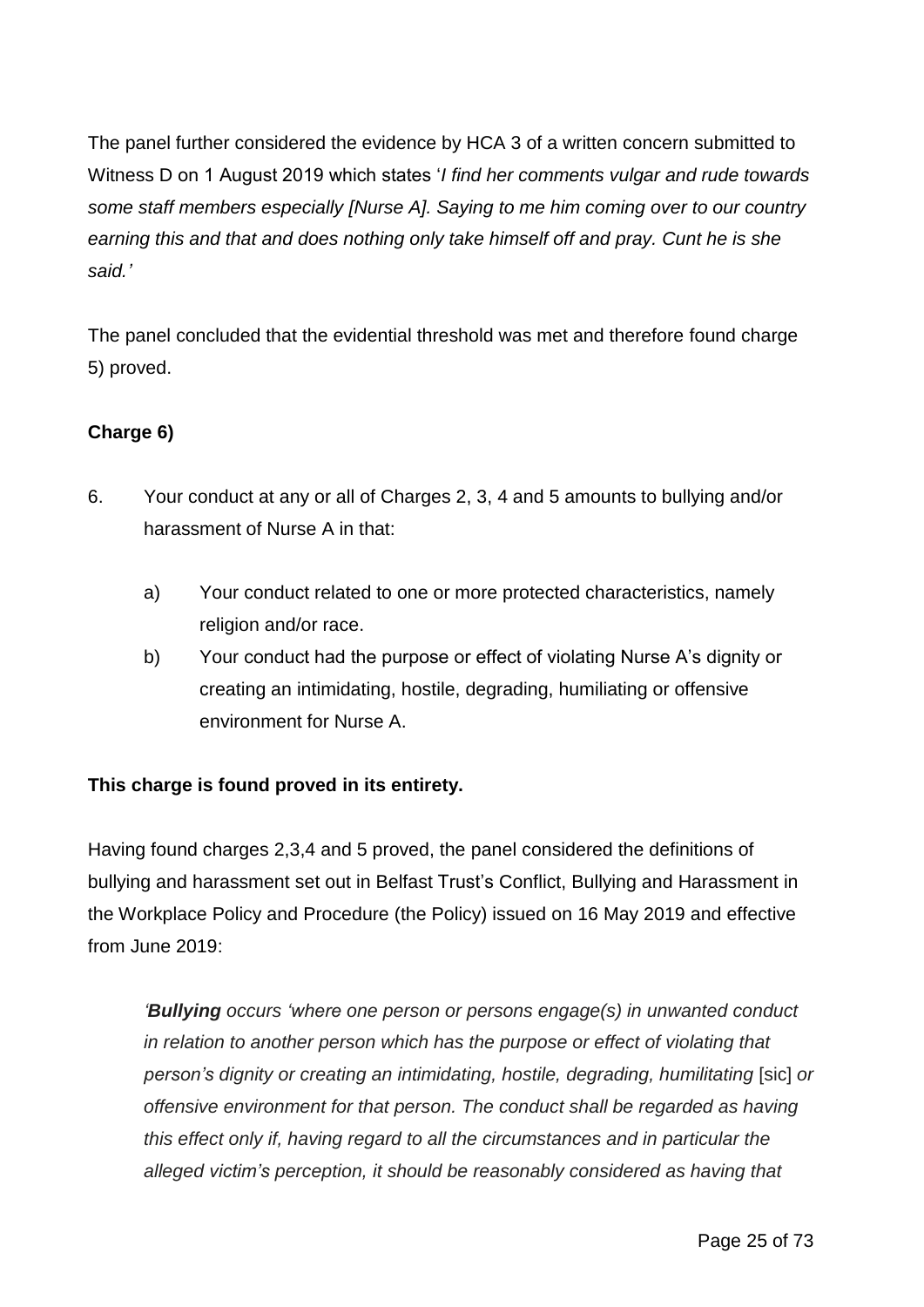*effect' (Harassment and Bullying in the Workplace' – A joint publication by the Equality Commission for Northern Ireland and the Labour Relations Agency).*

*Harassment is based on, motivated by or related to one of the equality grounds laid down in antu-discrimination* [sic] *legislation (age, disability status, marital or civil partnership status, political opinion, race, religious belief, sex (including gender reassignment), sexual orientation, with dependants or without dependants). Harassment can be a single serious incident or an ongoing campaign. Conduct shall be regarded as harassment only if, having regard to all the circumstances and in particular the alleged victim's perception, it should be reasonably considered as having that effect.'*

The panel also considered the contents of the Policy, in particular:

*'Causing or contributing to conflict, bulling and harassment is unacceptable behaviour which will not be permitted, accepted or condoned. Notwithstanding the legal implications of engaging in such behaviour, bulling and harassment are contrary to the standards of conduct that we expect of our staff and have the potential to impact on patient and client care. Such behaviours are detrimental to a productive, harmonious working environment, as well as the confidence, morale and performance of those affected by it, including anyone who witnesses or knows about the unwanted behaviour.'*

The panel was also referred by the legal assessor to the definitions of harassment contained in s.3A of the Fair Employment and Treatment (Northern Ireland) Order 1998 (with reference to the protected characteristic of religious belief); and s.4A of the Race Relations (Northern Ireland) Order 1997 (with reference to the protected characteristic of race and/or ethnicity.)

*'The Fair Employment and Treatment (Northern Ireland) Order 1998*

*s. 3A (1) A person (A) subjects another person (B) to harassment in any circumstances… where, on the grounds of religious belief or political opinion, A engages in unwanted conduct which has the purpose or effect of –*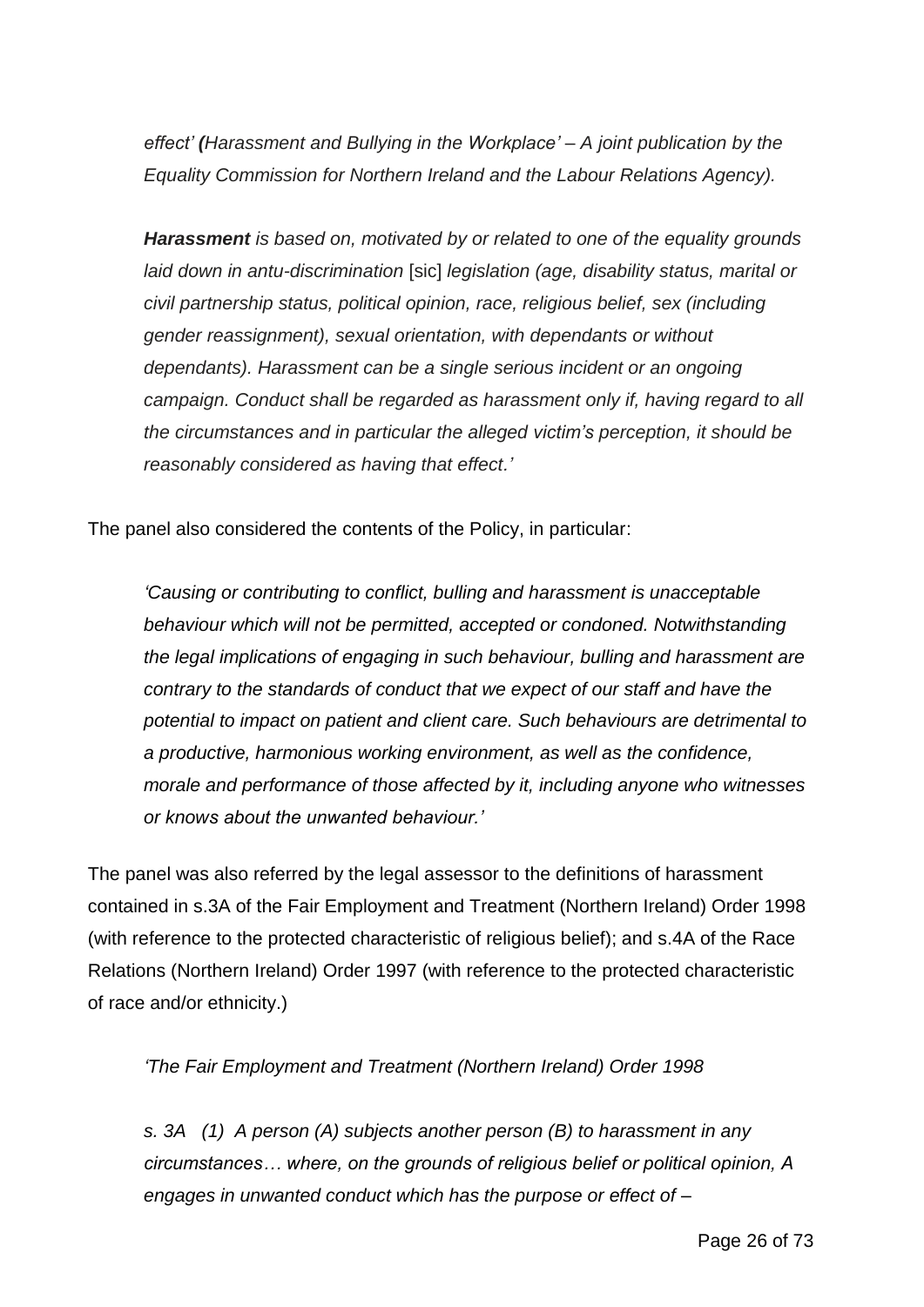*(a) violating B's dignity; or*

*(b) creating an intimidating, hostile, degrading, humiliating or offensive environment for B.*

*(2) Conduct shall be regarded as having the effect specified in sub-paragraphs (a) and (b) of paragraph (1) only if, having regard to all the circumstances, including, in particular, the perception of B, it should be reasonably considered as having that effect.'*

*'The Race Relations (Northern Ireland) Order 1997*

*s.4A (1) A Person (A) subjects another person (B) to harassment in any circumstances… where, on grounds of race or ethnic or national origins, A engages in unwanted conduct which has the purpose or effect of –*

*(a) violating B's dignity; or*

*(b) creating an intimidating, hostile, degrading, humiliating or offensive environment for B.*

*(2) Conduct shall be regarded as having the effect specified in subparagraphs (a) and (b) of paragraph (1) only if, having regard to all the circumstances, including, in particular, the perception of B, it should be reasonably considered as having that effect.'*

The panel was conscious that the Trust's policy as exhibited only came into effect in June 2019, which postdates the events referred to in charge 2, and may or may not cover the events referred to in charges 3 and 5, where the dates are unknown. However, the panel had regard to the evidence of Witness D, who stated that the June 2019 policy was an update/ amalgamation of earlier policies which had been in place since 2010 and which were in broadly similar terms. The panel also had regard to the definitions of harassment contained in the Orders of 1997 and 1998 and noted that the Trust's policy closely reflects that wording. The panel was therefore satisfied on the balance of probabilities that the Trust policy in force at the relevant times was the same as, or substantially similar to, the policy which came into effect in June 2019.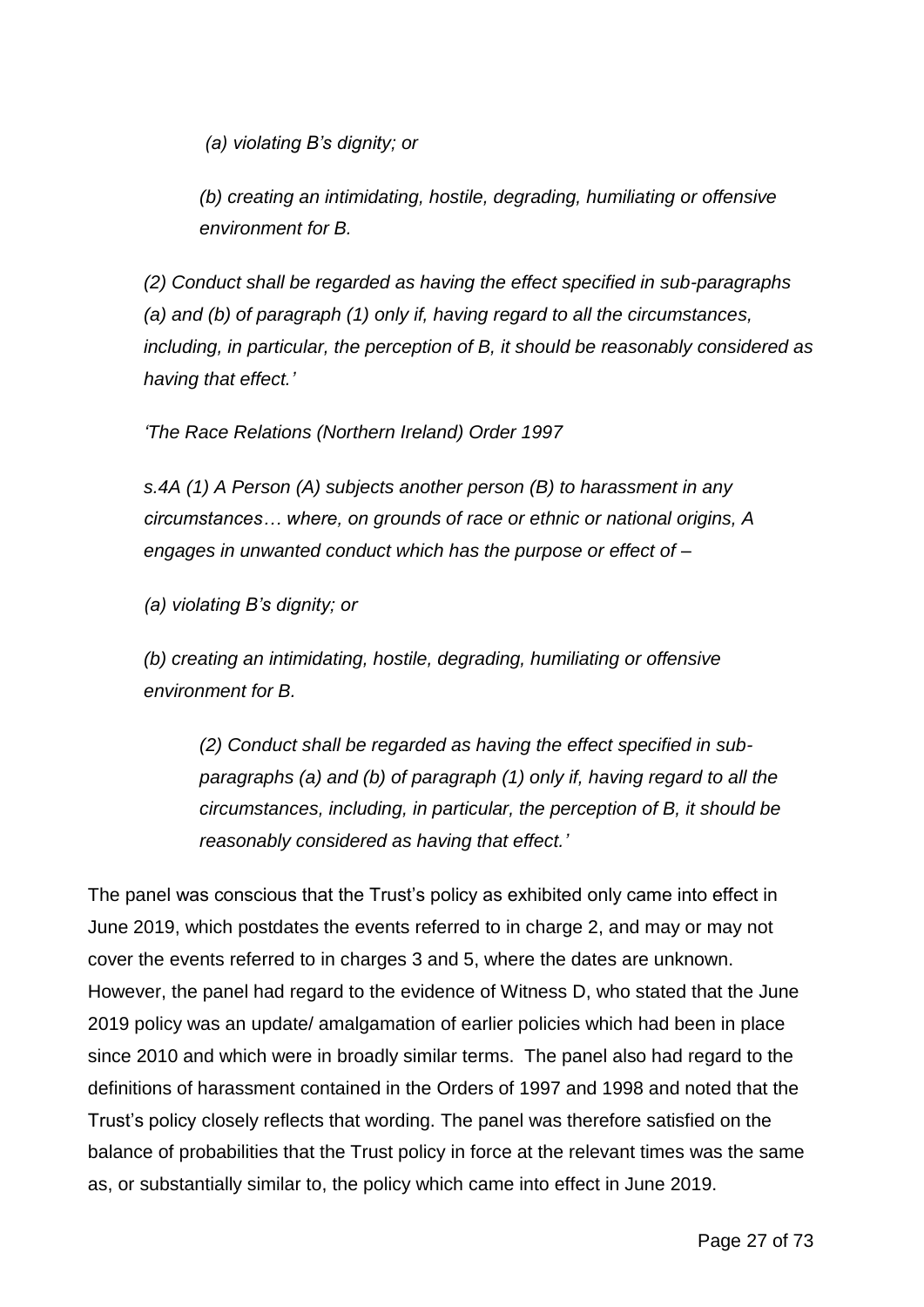### *Charge 6a)*

In reaching its decision, the panel considered the documentary and oral evidence of Witness A, HCA 2, Nurse A and hearsay evidence of HCA 3.

The panel had regard to the terms of charge 2, and to the written statement of Witness A:

*'There were no other members of staff around when the Registrant made these comments but patients could potentially have heard the comments.'*

*'In response to her comments I said "It's [Nurse A's] right to pray so leave him alone. Also if you have a nursing issue then speak with the Band 6". The Registrant did not react badly to this and went to speak with […], the Band 6 in charge.'*

*'The incident was playing on my mind for a while and it just was not right. It was clear that the Registrant was bullying and harassing [Nurse A] and I felt it had to stop. This is why I wrote a statement on 1 August 2019 which I produce as Exhibit…'*

The panel also had regard to the written statement of HCA 2 (in relation to charge 3) in which he states:

*'I believe Kunta Kinte is a reference to a television programme called Roots, about slavery. I understood the Registrant's comment to be a racist slur. I did not challenge the Registrant about this comment as I only overheard it.'*

HCA 2 told the panel that Nurse A is a black man and to refer to Nurse A as a character from a programme about slavery *"seems very racist."*

The panel noted that there is significant evidence from a number of sources to establish on the balance of probabilities that Miss O'Neill used racially discriminatory and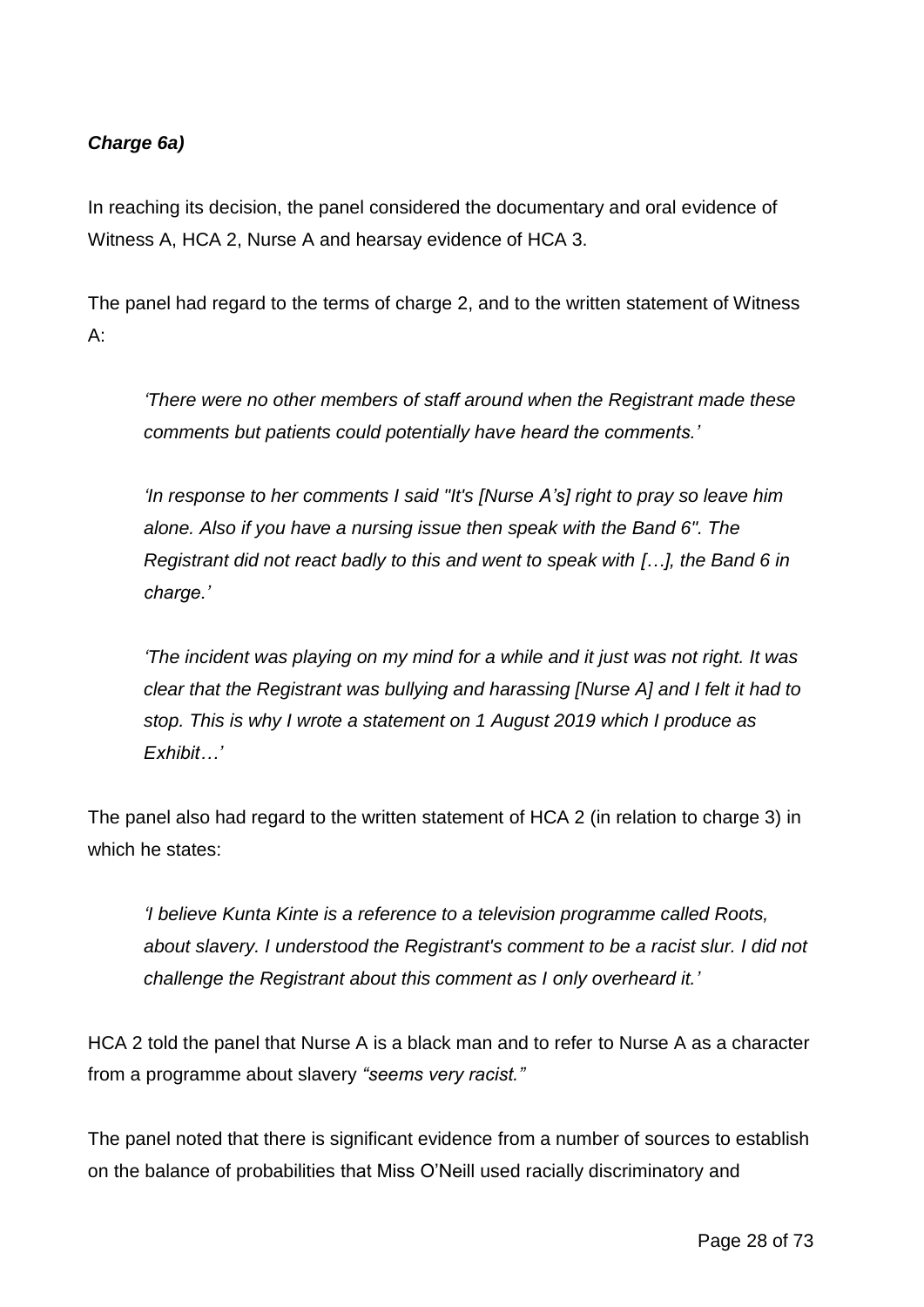derogatory language towards colleagues and patients. In particular it is found proved that she made racist and religiously offensive comments towards Nurse A. The panel considered the written statement of HCA 3 in which she explains that Miss O'Neill had never got on with Nurse A and the atmosphere between the two of them was not good when they were working on the same shift. HCA 3 also explains that there was no communication between them which made the atmosphere uncomfortable on the ward.

The panel also considered the evidence of Nurse A. When questioned by the panel, Nurse A said that he was not aware of the derogatory or racially discriminatory language used by Miss O'Neill towards him, until he was asked about this by Witness D. When giving evidence, he indicated that he remains unaware of the specific comments made, and the panel formed a view that he was clearly upset by this. Furthermore, Witness A and Witness D, as well as HCA 2 and HCA 3 all spoke of their concerns at the comments made which they believed were offensive and inappropriate and created a hostile and unpleasant working environment.

Nurse A sensed that Miss O'Neill's behaviour was generally not positive towards him and that her behaviour was dismissive and she was not a team player. Nurse A told the panel that Miss O'Neill would not check medication with him when it required a second signature where medication administration is required to be signed off by two nurses. He told the panel that he would have to *"chase Miss O'Neill for a second signature or get another team member to sign."*

In all the circumstances, the panel determined that Miss O'Neill's conduct related to the protected characteristics of both religion and race and accordingly finds charge 6a) proved.

#### *Charge 6b)*

The panel considered the written statement of HCA 3 in which she states:

*'The Registrant often used the word 'cunt' in reference to [Nurse A]. I do not think I have ever actually heard her call him, [Nurse A]. I have heard the Registrant use the word 'cunt' generally a few times, but it was often in reference to [Nurse*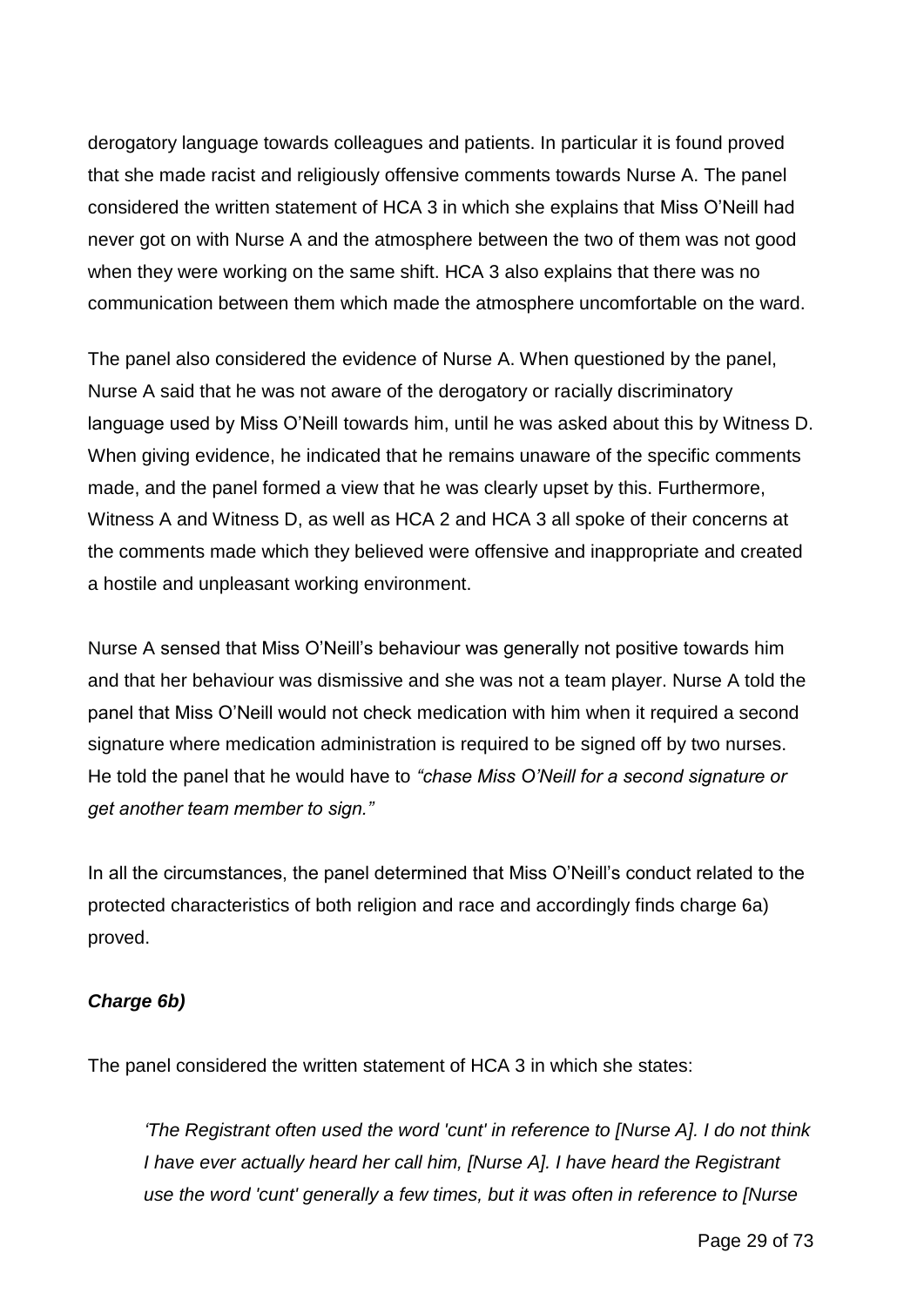*A]. The Registrant's language was always very explicit. I do not know what exactly the Registrant meant by using this word to refer to [Nurse A] but I understand it to be a bad word and she used it in a derogatory way.*

*The Registrant then kept repeating to me "don't you think, [HCA 3}". I felt the Registrant was trying to get me agree to her calling [Nurse A] a cunt. This made me feel uncomfortable. I responded "no, I think he is a nice guy and just quiet'. [Nurse A] is quiet, and does tend to just get on with his work and not bother anyone, but I do chat to him sometimes and he always seems to get on with all of the other staff aside from the Registrant. I do not think the Registrant responded to me and I think I just walked away. I did not want the hassle of any confrontation with the Registrant at work.'*

The panel was satisfied that Miss O'Neill had encouraged HCA 3 to agree with her offensive comments, which she refused to do.

The panel considered the issue of Nurse A's perception and noted that whilst Nurse A was unaware of the specific nature of Miss O'Neill's derogatory and racist comments, he was aware that she did not wish to work with him and failed to communicate or cooperate with him on the ward, thereby creating a hostile atmosphere. In addition, Miss O'Neill's behaviour created a hostile atmosphere for other staff. The panel took into account all the circumstances and concluded that there was mutually corroborative and credible evidence of Miss O'Neill's conduct having the purpose of violating Nurse A's dignity and creating an intimidating, hostile, degrading, humiliating or offensive environment for Nurse A whether or not it had that effect. The panel was satisfied that it was reasonable to consider such conduct would have this purpose or effect.

The panel therefore find charge 6b) proved.

### **Charge 7)**

7. Informally complained to colleagues when rostered to work with Nurse A.

#### **This charge is found proved.**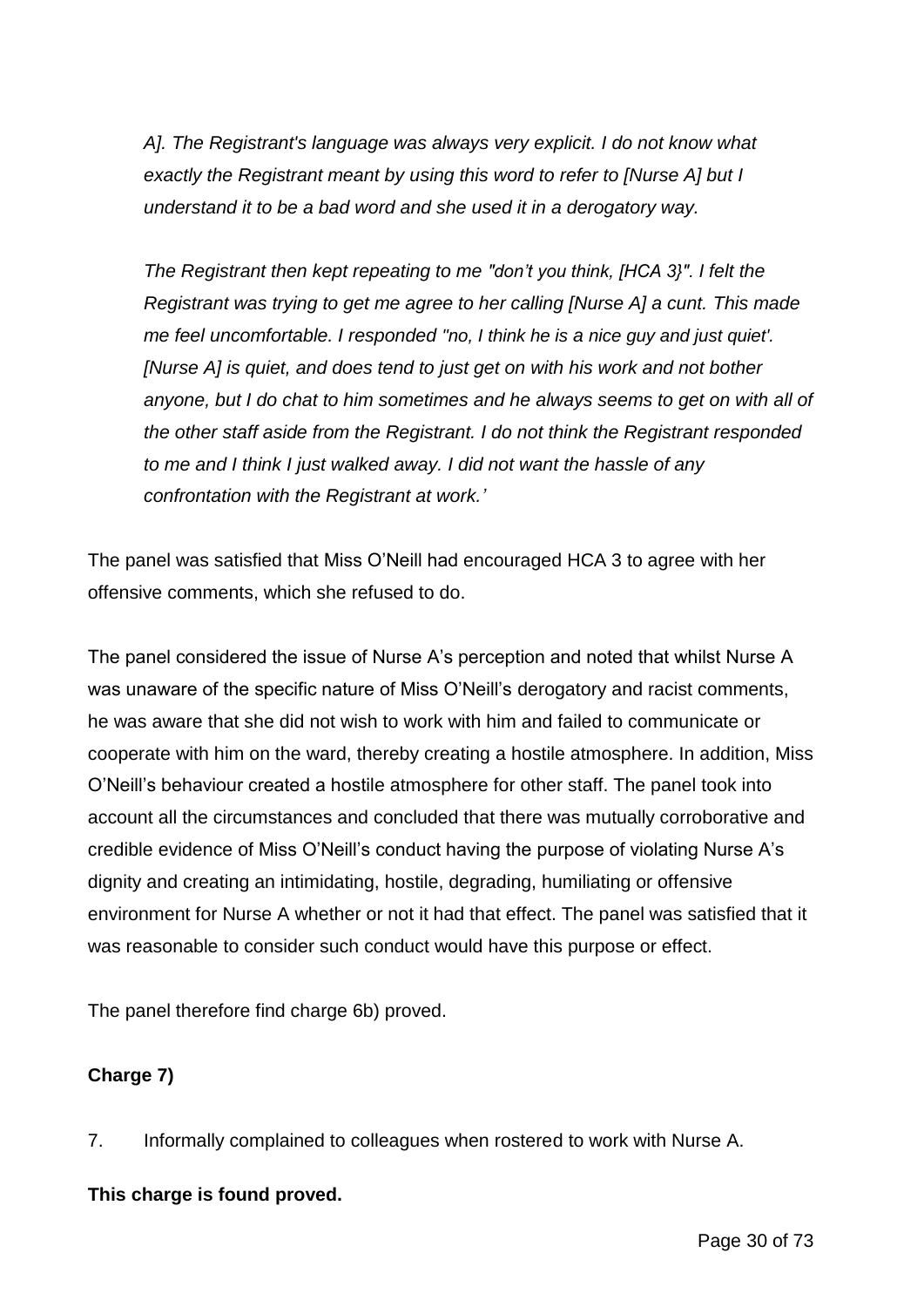In reaching this decision, the panel took into account the documentary and oral evidence of Witness B and Witness C.

The panel considered the evidence of Witness B. She provided clear and detailed evidence. The panel was of the view that her evidence both oral and documentary was of great assistance and deemed her a credible and reliable witness. The panel had regard to Witness B's written statement in which it states:

*'Whenever the Registrant realised that she had a shift on the rota with [Nurse A] she would be unhappy and would say "oh dear, I'm on with [Nurse A]"…'*

Witness B told the panel that Miss O'Neill would appear "*disappointed and unhappy"*  when rostered to work with Nurse A. Witness B told the panel that as nurse in charge she had asked Miss O'Neill why she had problems working with Nurse A, but Miss O'Neill *"never gave reason, huffing and then just leave."* Witness B further told the panel that on a number of occasions she has heard Miss O'Neill negative comments when Nurse A was rostered to work with Miss O'Neill.

The panel also had regard to Witness C witness statement from the internal investigation signed on 18 April 2020 which states:

*'I was approached at the end of my day shift by Staff Nurse Fionnuala O'Neill who was coming onto night duty. Who stated multiple comment about [Nurse A] (staff nurse) how she couldn't believe she was working with him tonight again and that she always is cleaning up his mess and that then he goes away to pray when things kit off* [sic]*.'*

The panel concluded that there was mutually corroborative and credible evidence to find charge 7) proved.

The panel determined that the evidential threshold was met to find charge 7) proved.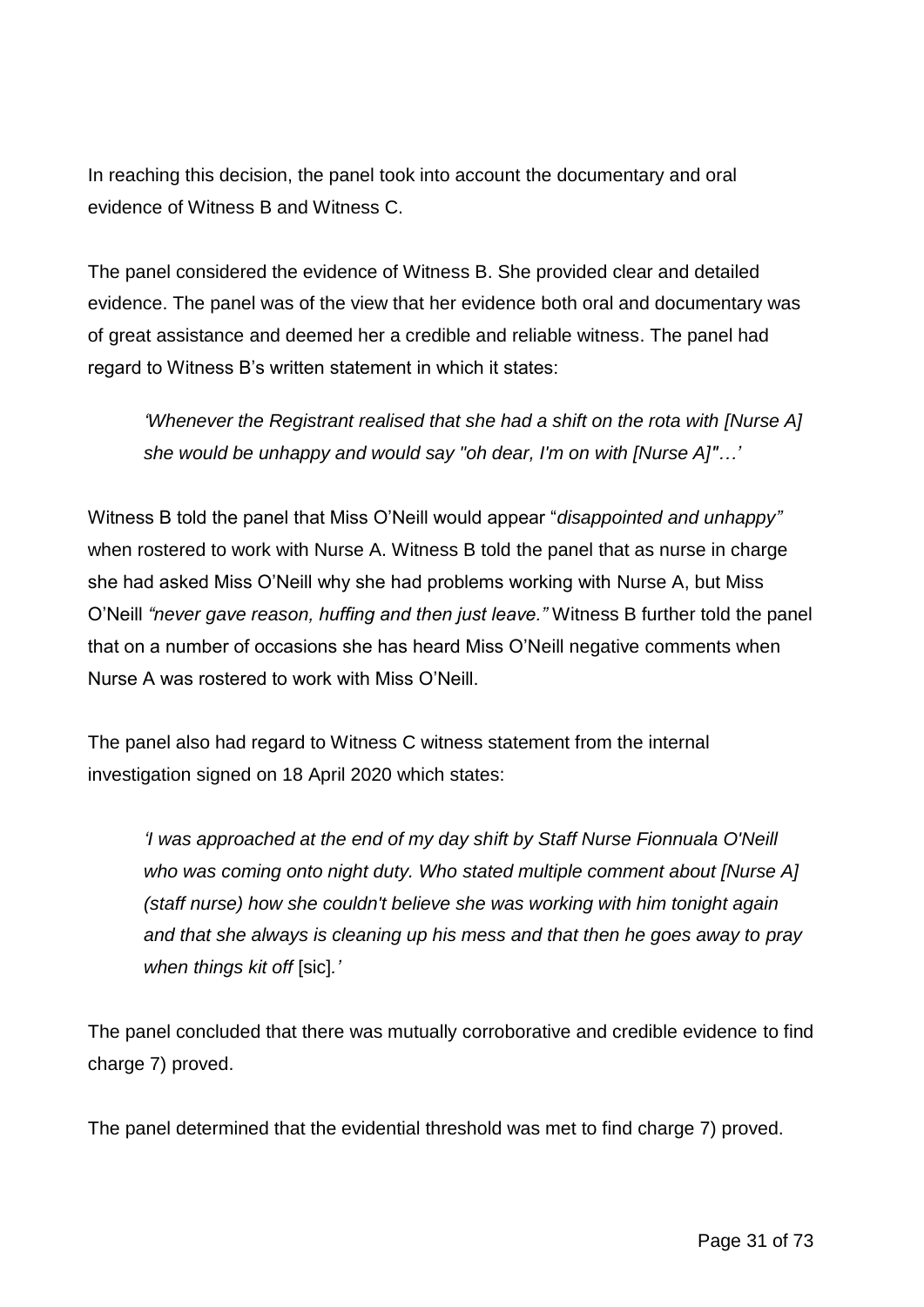### **Charge 8)**

8. Spoke negatively with colleagues about patients on the unit who misused drugs and/or abused alcohol.

### **This charge is found proved.**

In reaching this decision, the panel took into account the documentary and oral evidence of Witness A, Witness B, Witness C and HCA 2.

The panel considered the written statement of Witness A which states '*The Registrant complained that [Nurse A] had left her to look after "his drunks"…'*

The panel also considered the written statement of Witness B which states:

*'I have witnessed the Registrant making comments about patients suffering from drug overdose or alcohol withdrawal. The Registrant would say things like "why are they in that state, they should go and fix their life" and "they are only 30, what is wrong with these people.'*

Witness B further told the panel that Miss O'Neill behaved unpleasantly to patients with drug and alcohol issues. She further told the panel that on several occasions that she is aware of, Miss O'Neill would withhold pain relief from patients who came in with alcohol issues, drug overdose and that Miss O'Neill would have a different attitude towards them.

The panel noted Witness B's witness statement from the internal investigation signed on 19 April 2020 which states:

*'Patients with drug and alcohol issues were treated differently. She was constantly derogatory about them. She would say "why can't they just sort themselves out?" She says negative comments, about them but I didn't hear racial comments.'*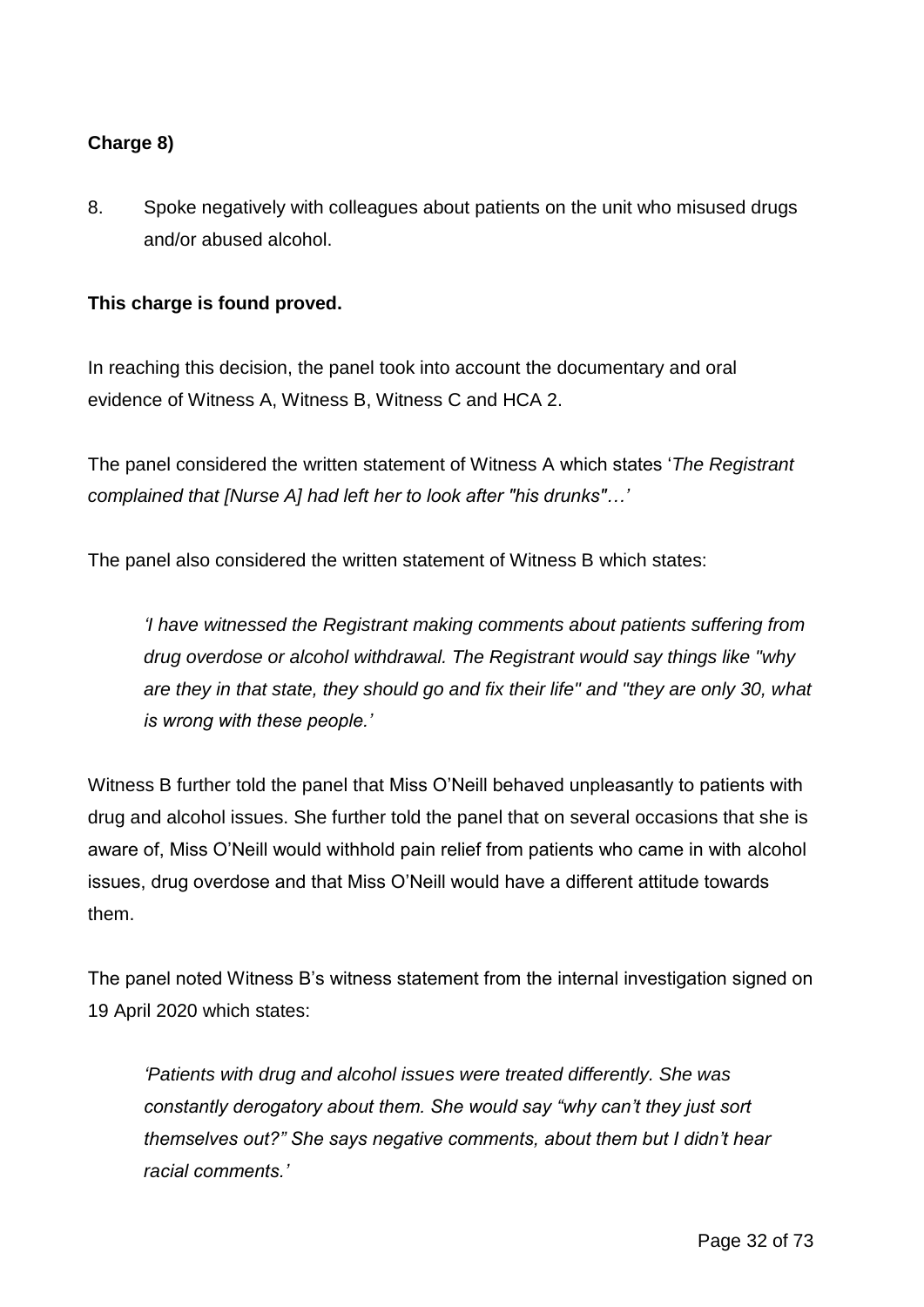The panel took into account Witness C's written statement which states:

*'I can't remember any specific examples of the statements the Registrant made, but she would just talk negatively about the patients' drug misuse and alcohol abuse. The Registrant would make these comments almost every shift… I don't know if there's any reason for the Registrant's negative opinions about drug misusers or alcoholics.'*

Witness C told the panel that Miss O'Neill would say "*well they shouldn't be getting treatment because they did this to themselves*." The panel further considered Witness C's written concerns submitted to Witness D on 2 August 2019 which states:

*'Often referring to them as 'Comanche(s)'. She also uses this term and often makes comments about patient in particular patients that are in alcohol withdrawal, on drugs or taken overdoses. Using inappropriate language and statements.'*

The panel also had sight of Witness C's witness statement from the internal investigation signed on 18 April 2020 which states:

*'Her comments were offensive in general. The kind of patients we treat can have alcohol and drug abuse issues and we treat them with the utmost respect regardless, we always ensure they are treated with dignity. She would have negative opinions on drug misuse or alcoholics.'*

The panel also had regard to HCA 2's oral evidence in which he told the panel that at times he would come across Miss O'Neill having a negative attitude towards people who had overdosed and had alcohol problems.

The panel concluded that there was mutually corroborative and credible evidence to find charge 8) proved. The panel concluded that the evidential threshold was met to find this charge proved.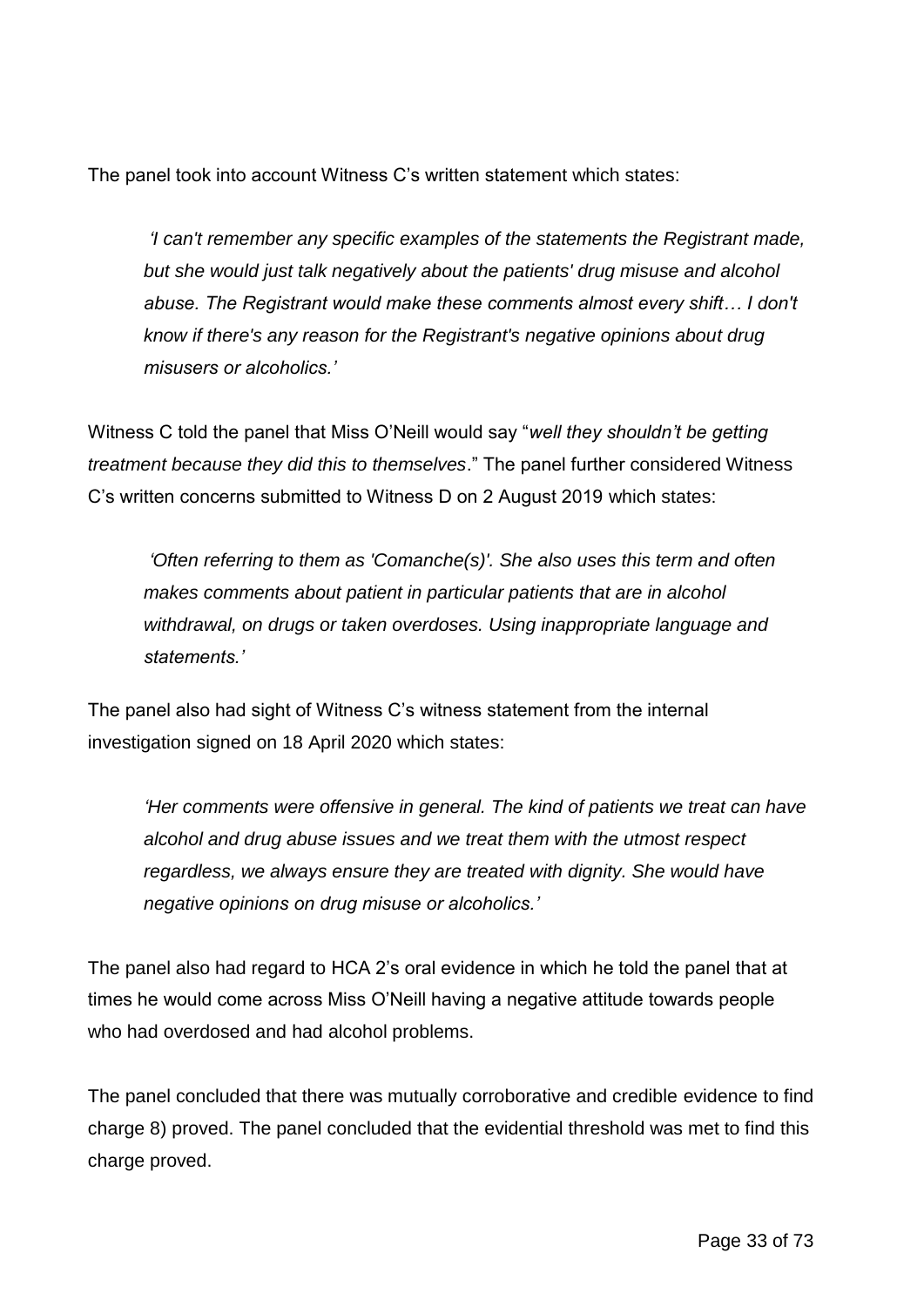### **Charge 9)**

9. In the presence of HCA 2, made a racist statement about the patient he was with in Bay C in that you said: "if he was in the jungle now they would be throwing bananas at him" or words to that effect.

### **This charge is found proved.**

In reaching this decision, the panel took into account the documentary and oral evidence of HCA 2.

The panel considered the written statement provided by HCA 2 which states the following:

*'I cannot remember the date, but I recall an incident where I was in C Bay caring for a young man who was awaiting a mental health assessment. The young man had recently split up with his girlfriend and was clearly very distressed.'*

*'The Registrant was not working in C Bay that day but was walking through C Bay towards the exit. She called me over and said, referring to the young man, "if he was in the jungle now they would be throwing bananas at him."'*

*'I understood the comment to be a racist statement. I do not know whether the Registrant thought she was making a joke. This shocked me because I do not expect to be working with people who are racist. It goes against the values of nursing and the NMC. It bothered me for weeks afterwards.'*

The panel also considered the written concerns submitted by HCA 2 to Witness D on 1 August 2019 which states: *'…She was talking about a patient of black ethnicity and said "if he was in the jungle now they'd be throwing bananas at him'.*

The panel considered that the evidential threshold was met and therefore found charge 9) proved.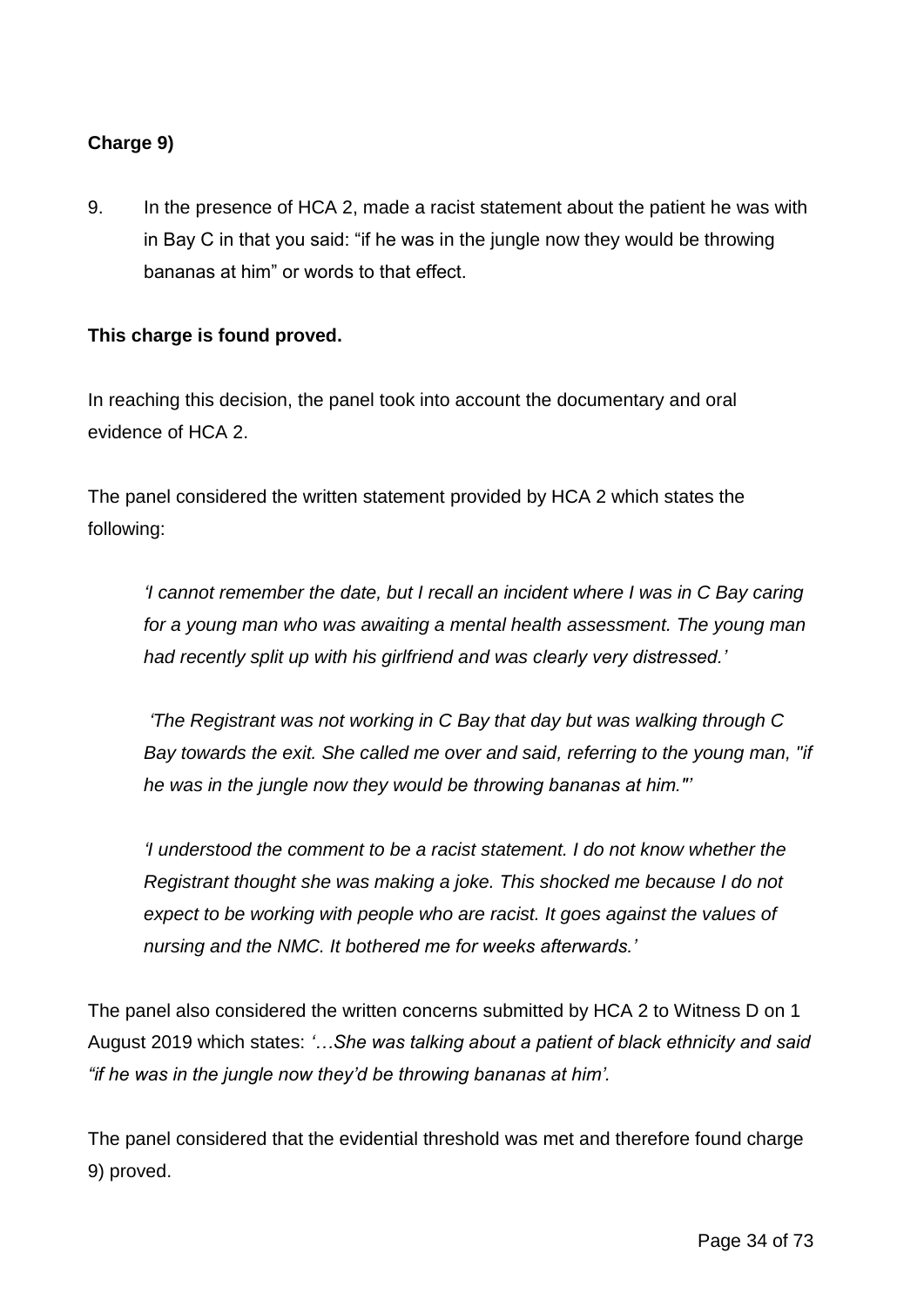### **Charge 10)**

10. On one or more occasions, spoke in a derogatory way about patients from Eastern Europe.

#### **This charge is found proved.**

In reaching this decision, the panel took into account the documentary and oral evidence of Witness B, Witness C and HCA 2.

Witness B told the panel that Miss O'Neill had a different attitude with patients and staff from Eastern Europe.

The panel also had regard to Witness C's written statement which states:

*'I know the Registrant also had an issue with giving treatment to patients with an EU background but she never said anything in front of me, it was other staff who told me about that. We had a lot of patients from the refugee community that the Registrant would look after. She perhaps felt that they weren't entitled but at the end of the day we are an emergency department and so we provide care regardless.'*

Witness C told the panel that she was made aware of Miss O'Neill's issue with giving treatment to patients with a European background when Miss O'Neill would say on handing over to other staff *"oh they will have to pay, get someone down, get the finance team down to cost the treatment."* Witness C further told the panel that "*in our A&E we do not charge people with any treatment that attend the department, regardless if they are from EU or America or anywhere and we do look after a lot of our refugee communities, they don't pay or be charged for any treatment.*"

The panel also considered the evidence of HCA 2 who told the panel that he heard Miss O'Neill discussing patients from Eastern Europe in a derogatory way on a couple of occasions. He is unable to recall the dates of any of these occasions. However, he recalls one instance where he heard Miss O'Neill discussing with another member of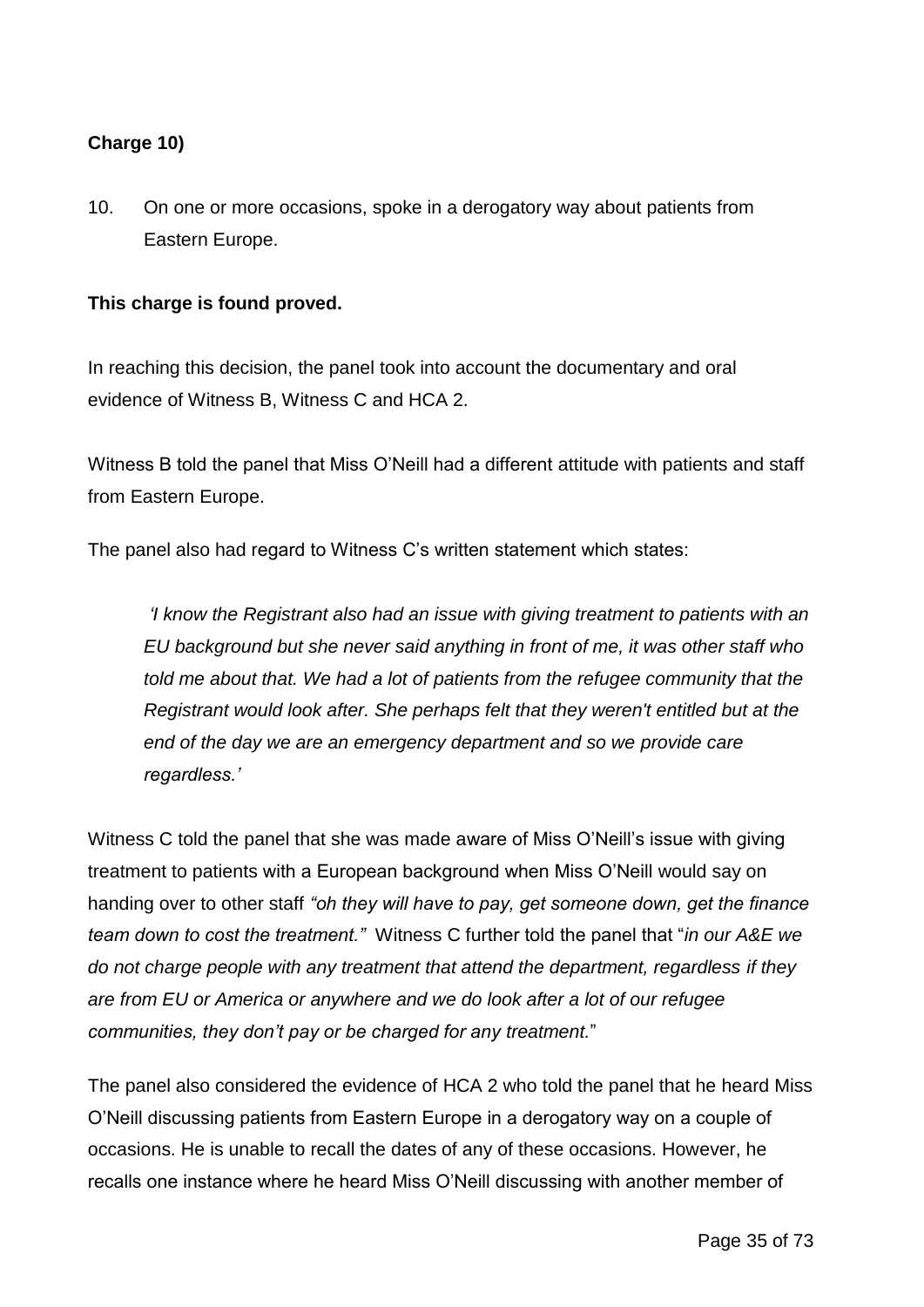staff at the nursing station that Eastern European people were coming to the UK and "*stealing jobs*".

The panel concluded that there was mutually corroborative and credible evidence to find charge 10) proved. The panel concluded that the evidential threshold was met to find this charge proved.

### **Charge 11)**

11. On one or more occasions used the word 'commanche' when referring to people.

### **This charge is found proved.**

In reaching this decision, the panel took into account the documentary and oral evidence of Witness C and HCA 2. The panel had regard to the written statement of Witness C which states:

*'I also often heard the Registrant using the word "commanche" in her everyday language. She would just say something like "he's behaving like a complete commanche" The Registrant used the word "commanche" in a negative way. I do know if she meant it in a racial way or it was just a word that she usually used as an everyday way of describing things. I have heard other staff also saying she used this. The Registrant made these comments many times I had an interaction with her.'*

Witness C told the panel that her understanding of the word '*commanche'* meant when people were behaving inappropriately, but she was not sure what the word really meant. She told the panel that she heard Miss O'Neill use the word "*commanche"* towards patients and staff often and in everyday language.

The panel also took into account Witness 2's witness statement from the internal investigation signed on 18 April 2020 which states *'I had heard others say they had and it wouldn't have surprised me but I never heard her say anything directly. I did hear her use the word "commanche" frequently. This would be an everyday language for her.'*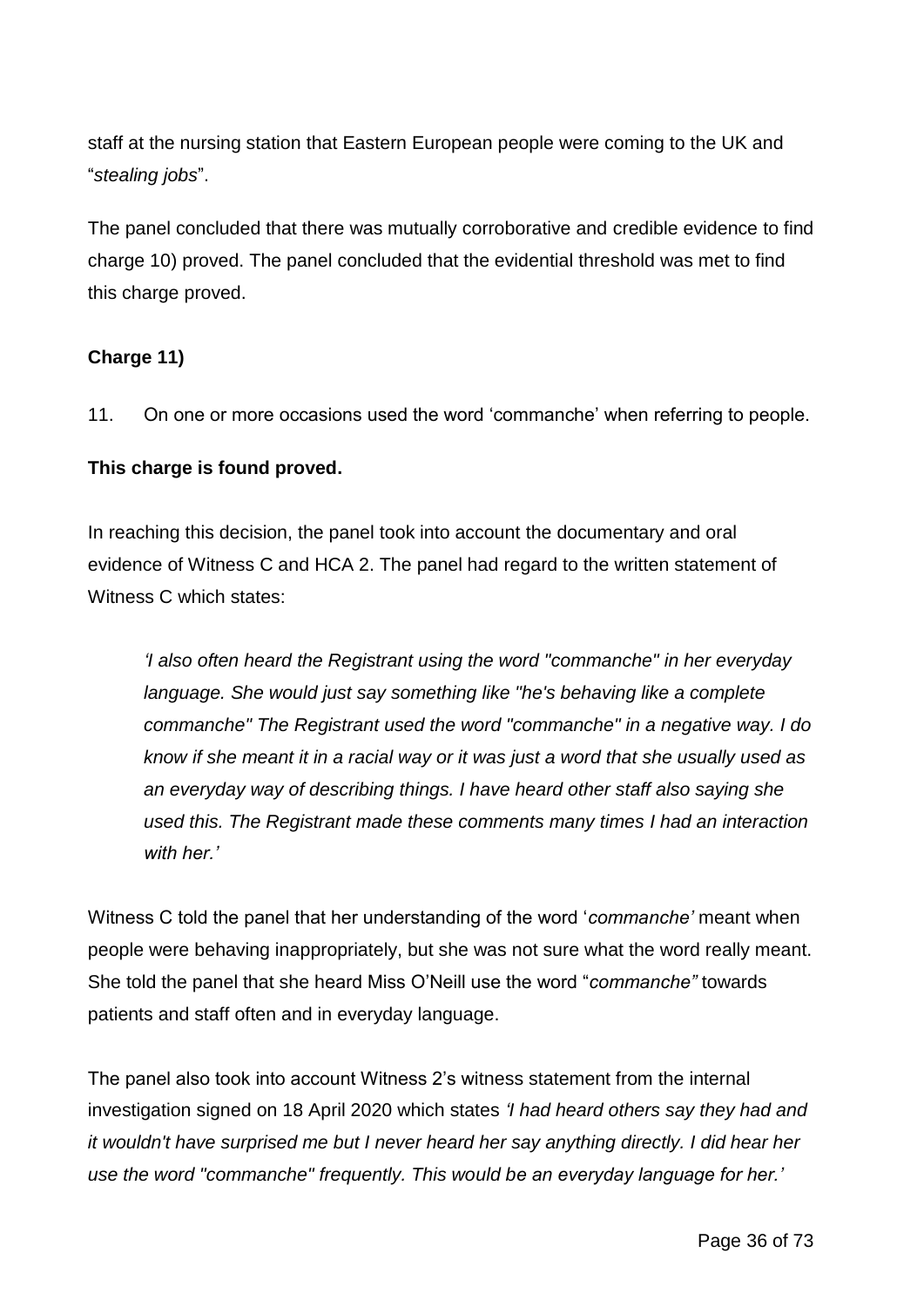The panel further considered the evidence of HCA 2. When questioned by the panel about whether he had heard Miss O'Neill call people '*commanche'*, HCA 2 responded *"Yes actually that rings a bell yep."*

The panel concluded that there was mutually corroborative and credible evidence to find charge 11) proved. The panel therefore found charge 11) proved.

# **Charge 12)**

- 12. In or around October/November 2018, on responding to a patient buzzer:
	- a) Muted the patient buzzer; and/or
	- b) Left the patient without providing any assistance to the patient.

## **This charge is found proved.**

In reaching this decision, the panel took into account the documentary and oral evidence of Witness B.

# *Charge 12a)*

In respect of charge 12a), the panel had particular regard to the written statement of Witness B which states:

*'The Registrant would mute patients' buzzers. A buzzer is a call button that the patient can use when they need anything, such as assistance to use the*  bathroom or pain relief. If it is pressed then it will send an alert to the nursing *station. To mute the buzzer, or to stop it buzzing, the Nurse has to go to the patient's bed.'*

*'I remember an incident where a patient pressed a buzzer for assistance to use the toilet and the Registrant muted it and left without providing any assistance to the patient. I think this incident occurred around October or November 2018.'*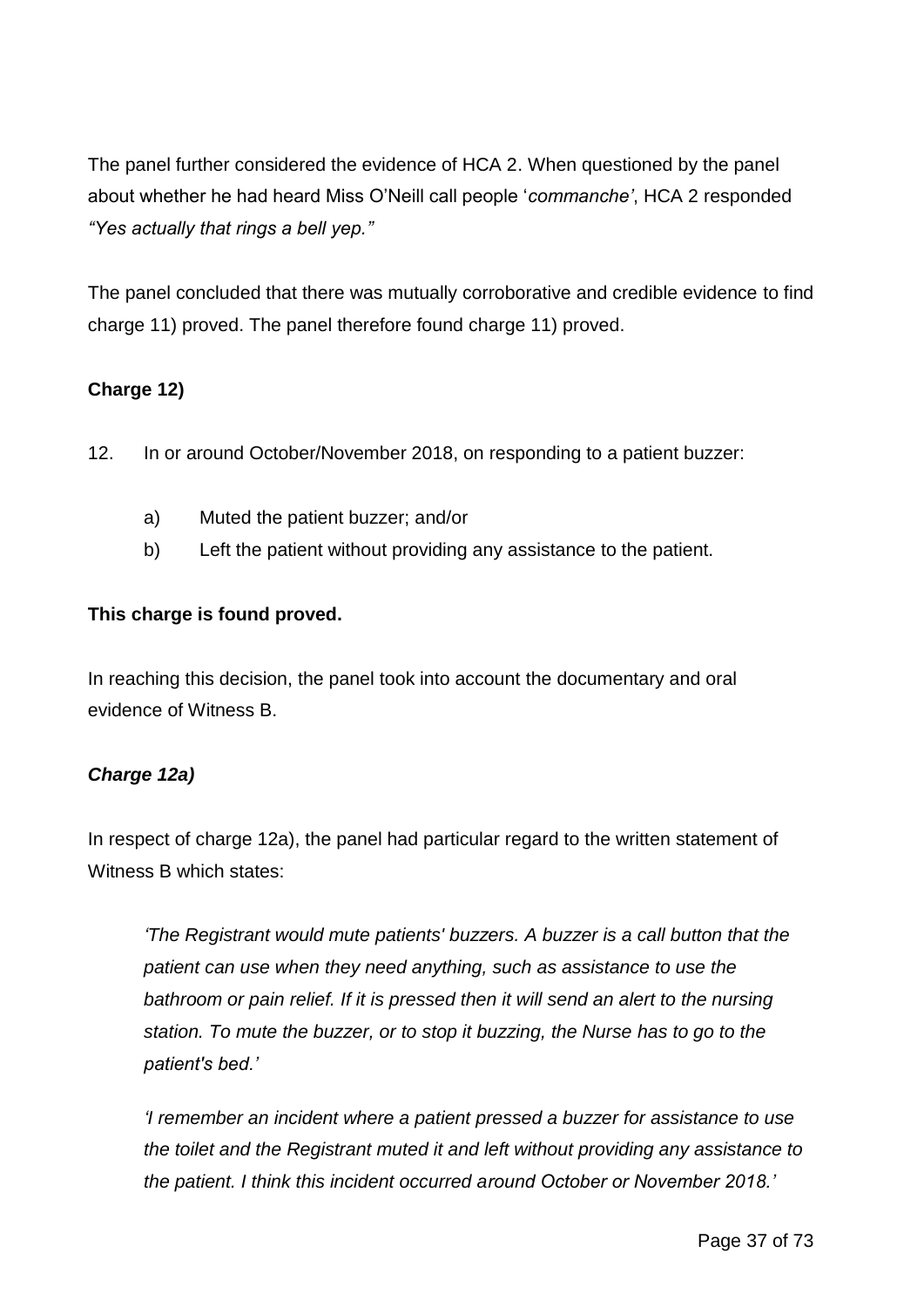*'I did not hear the buzzer the first time the patient buzzed as I was in a different area but I heard it the second time and answered it. When I got to the patient, the patient identified that they had already asked the Registrant, who was the Nurse allocated to them, for assistance to go to the toilet 20 minutes prior but the Registrant had gone away without assisting them. I took the patient to the toilet myself, even though I was working in a different Bay. The patient only required minimal help.'*

The panel considered the evidence of Witness B to be credible and reliable. The panel noted that she was consistent in her account of events through her NMC written statement and oral evidence. The panel therefore found charge 12a) proved.

## *Charge 12b)*

In respect of charge 12b) the panel had regard to Witness B's written statement which states:

*'I remember an incident where a patient pressed a buzzer for assistance to use the toilet and the Registrant muted it and left without providing any assistance to the patient. I think this incident occurred around October or November 2018.'*

*'I did not hear the buzzer the first time the patient buzzed as I was in a different area but I heard it the second time and answered it. When I got to the patient, the patient identified that they had already asked the Registrant, who was the Nurse allocated to them, for assistance to go to the toilet 20 minutes prior but the Registrant had gone away without assisting them. I took the patient to the toilet myself, even though I was working in a different Bay. The patient only required minimal help.'*

*'20 minutes is too long a delay for assistance to be provided to a patient. A buzzer should usually be responded to within a couple of minutes. Unless the Nurse is in the middle of dealing with a sick patient urgently then they should stop what they are doing and provide the assistance straight away. I am not*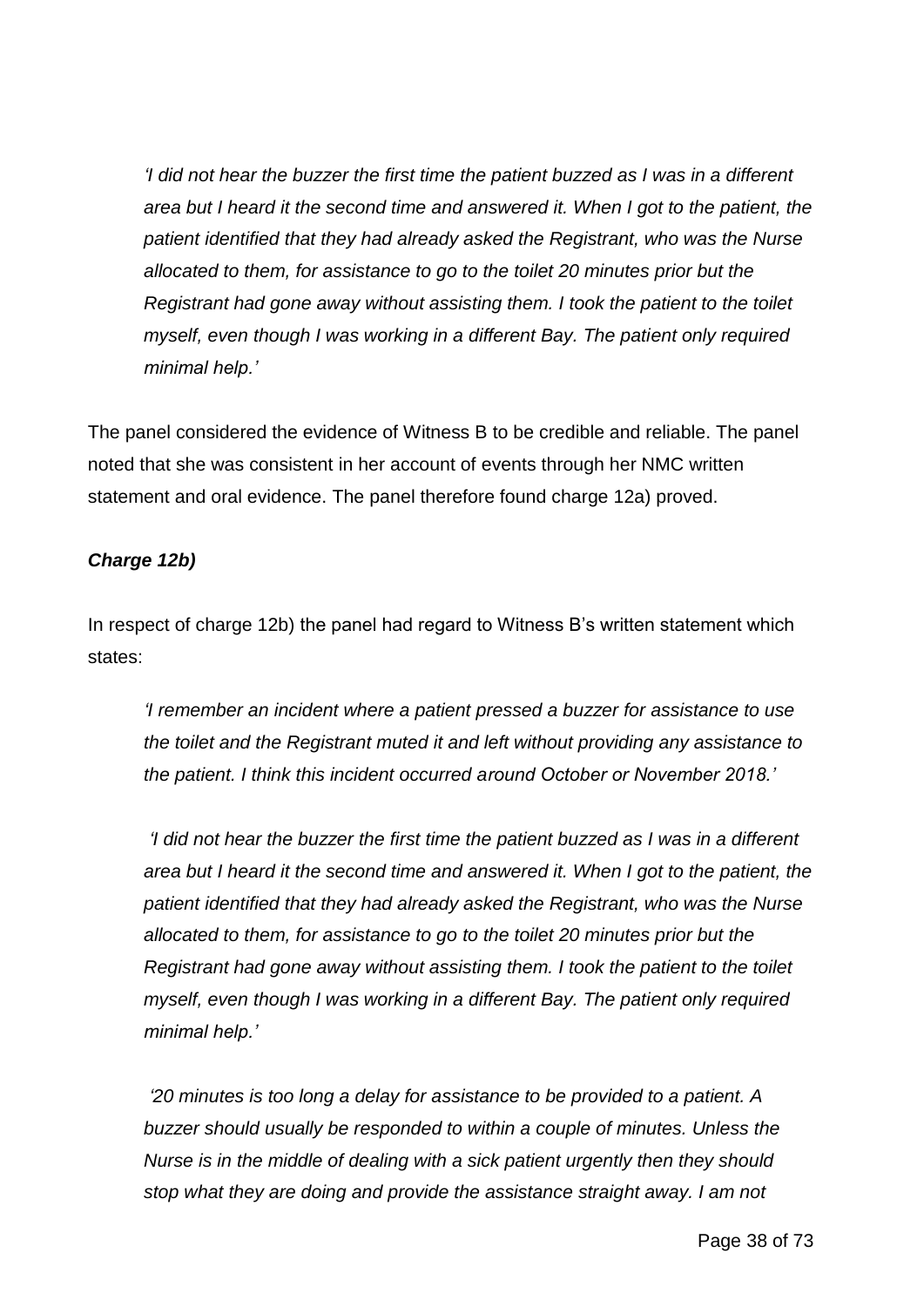*aware of a policy which covers this, but I think it is just what is expected. I do not remember there being any sick patients who would have required urgent attention on the shift of the incident in question.'*

*'Assisting patients to the toilet is part of the Registrant's role. It is part of everyone's role who is working on the floor. It is not an allocated task'*

Witness B was questioned by the panel about whether she could see the buzzer had been muted. In response Witness B said she "*was in area C Bay with ten patients and that Miss O'Neill was looking after A bay with somebody else. I heard buzzer going and then it stopped. I thought ok someone asked it. Second time again, buzzer went after a minute. After a minute I just went to A bay and to see what's happening. Elderly lady sitting. I approached her asked how can I help and I muted the buzzer asked how can I help and she said I needed to go to toilet desperately and she said I pressed a few minutes and staff came in and stopped buzzer and said I will come back but she did say I desperately need Miss O'Neill and she muted the buzzer and said I will come back. I think she waited and pressed again and second time I answered and said I would.*

*I went on to check Miss O'Neill to see what doing, she was in clinical room making up IV Antibiotic. That was Miss O'Neill's patient and I said to her your lady waiting to go to toilet. Lady rang daughter and said hadn't been taken to toilet so after I brought her back and daughter was looking to speak to NIC which was me so when I answered phone daughter told me my mum desperately wanted to go for 40 mins and no one wanted to help and nurse didn't help but someone else can you explain. I had apologised to daughter and said I spoke with staff member. Conversation ended there and reported to band 7 the next morning."*

The panel noted that Witness B was consistent in her account of events through her NMC written statement and oral evidence. The panel concluded that the evidential threshold was met to find charge 12b) proved.

**Charge 13)**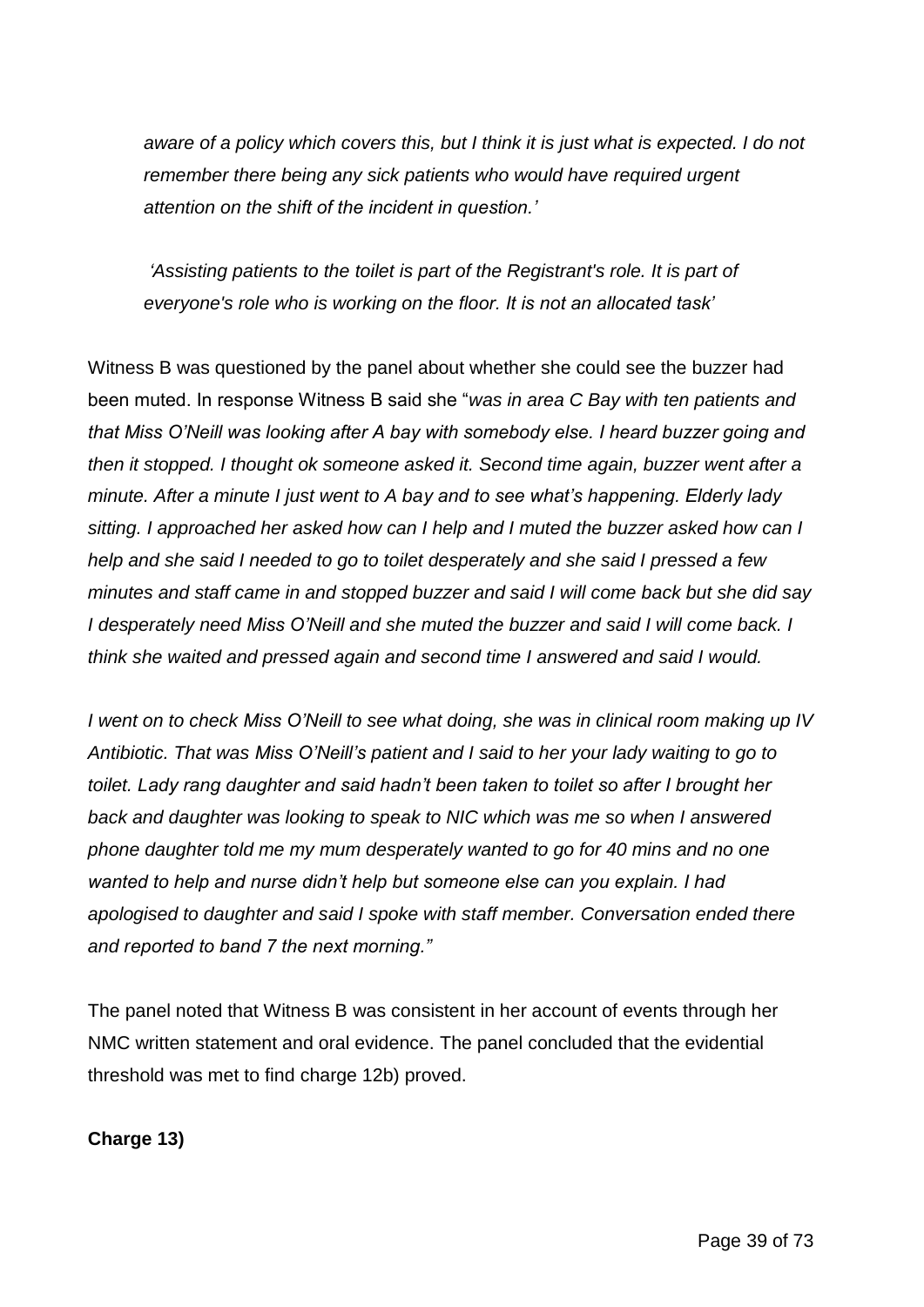13. On one or more occasions did not provide the necessary assistance to patients who had 'Care of 1' status.

## **This charge is found proved.**

In reaching this decision, the panel took into account the documentary and oral evidence of Witness B. The panel had particular regard to Witness B's oral evidence in which she clarified that 'assistance of 1' meant that one member of staff would assist the patient and walk them to the toilet, change their pad and help to get them washed and dressed. Witness B also confirmed that 'assistance of 1' is the same as 'care of 1'

Witness B told the panel that a patient who was 'assistance of 1' came in with a fall and pressed the buzzer to use the toilet and that O'Neill responded *"you can do it yourself."*  Witness B told the panel that the patient was nervous and afraid and she insisted that she needed someone with her for fear of falling.

Witness B further told the panel that Miss O'Neill would be aware of the need to prioritise taking a patient to the toilet because every member of staff would know that it was a priority. Witness B told the panel "*if they need to go they need to go, cannot wait until finished to work. If cardiac arrest or someone looks unwell of course you cannot leave that, but anyone else, such as making antibiotics, can pause for a few minutes, take the patient to the toilet and bring them back to bed and then continue with making antibiotics, it's not something urgent. It can be given 30 mins late no harm."*

The panel concluded that the evidential threshold was met and therefore found charge 13) proved.

# **Charge 14)**

- 14. When approached by HCA 2 for pain relief for a patient who had fractured his leg:
	- a) Said: "that's just cramp, not much I can do about cramp" or words to that effect.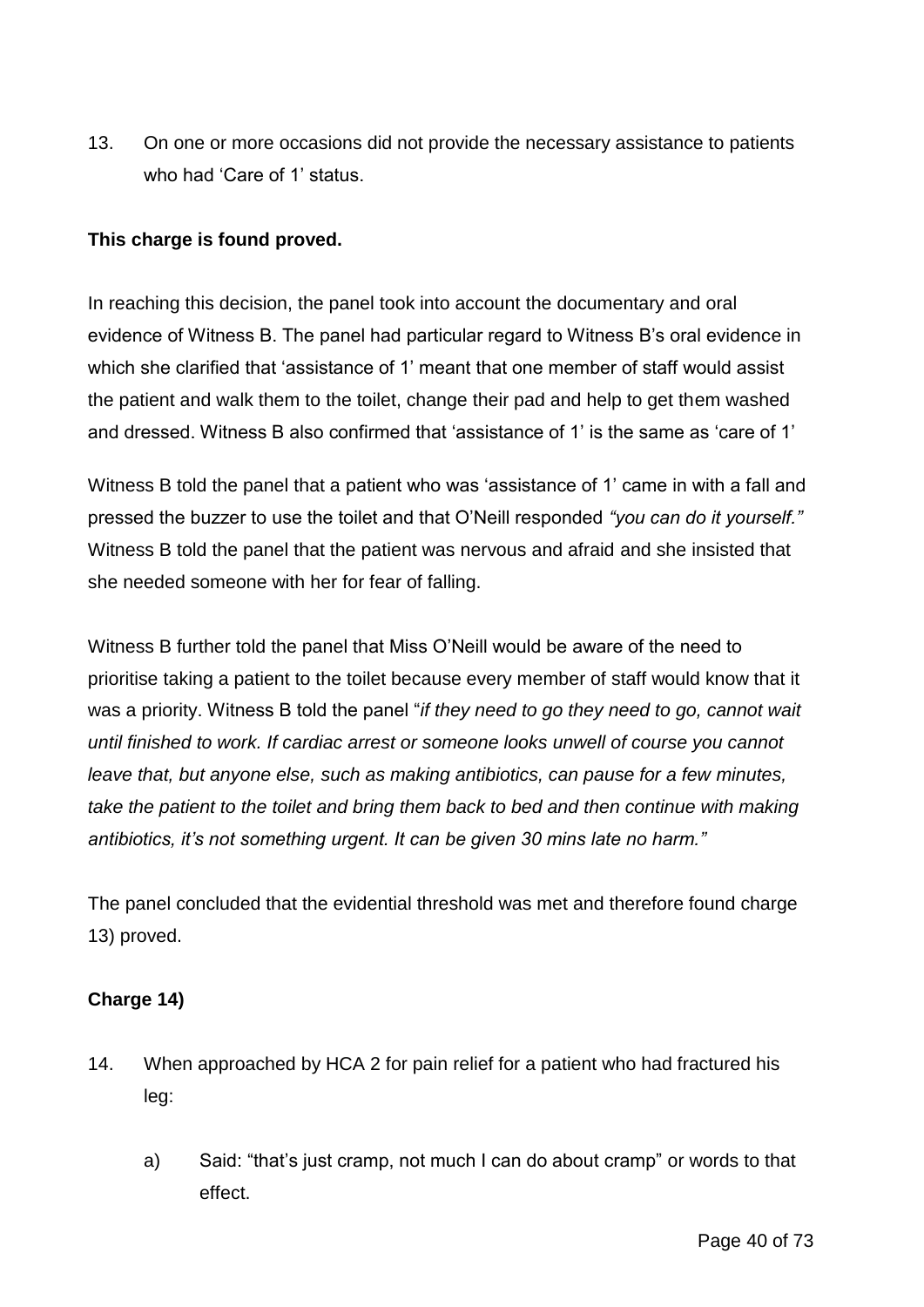b) Did not take steps to review the patient.

## **This charge is found proved in respect of charge 14a)**

In reaching this decision, the panel took into account the documentary and oral evidence of HCA 2. The panel was of the view that HCA 2's evidence was convincing and that he expressed himself in a clear and unambiguous manner.

## *Charge 14a)*

The panel had regard to the written statement produced by HCA 2 which states:

*'I remember an incident where I was dealing with a patient who had fallen off a ladder and fractured his leg. The patient expressed to me that they were in quite a bit of pain. I asked the Registrant for pain relief for the patient but the Registrant just said "that's just cramp, not much I can do about cramp". I did not believe that it was just cramp. There was no reason for the patient to be exaggerating their pain.'*

HCA 2 told the panel that he remembered the incident clearly and that the patient did not appear to exaggerate his pain in any way. He told the panel that the patient had informed him about his discomfort, but as a nursing assistant HCA 2 had to alert a nurse. HCA 2 further told the panel that Miss O'Neill approached the patient in an abrupt way and was dismissive and responded by saying that she cannot do anything about a cramp and walked away. HCA 2 expressed to the panel that he felt that the patient was genuinely in pain and was in need of pain relief. HCA 2 reported this to a doctor who spoke to Witness C who administered the pain relief.

The panel considered the evidence of HCA 2 to be credible and reliable. The panel noted that he was consistent in his account of events through his NMC written statement and oral evidence. The panel therefore found charge 14a) proved.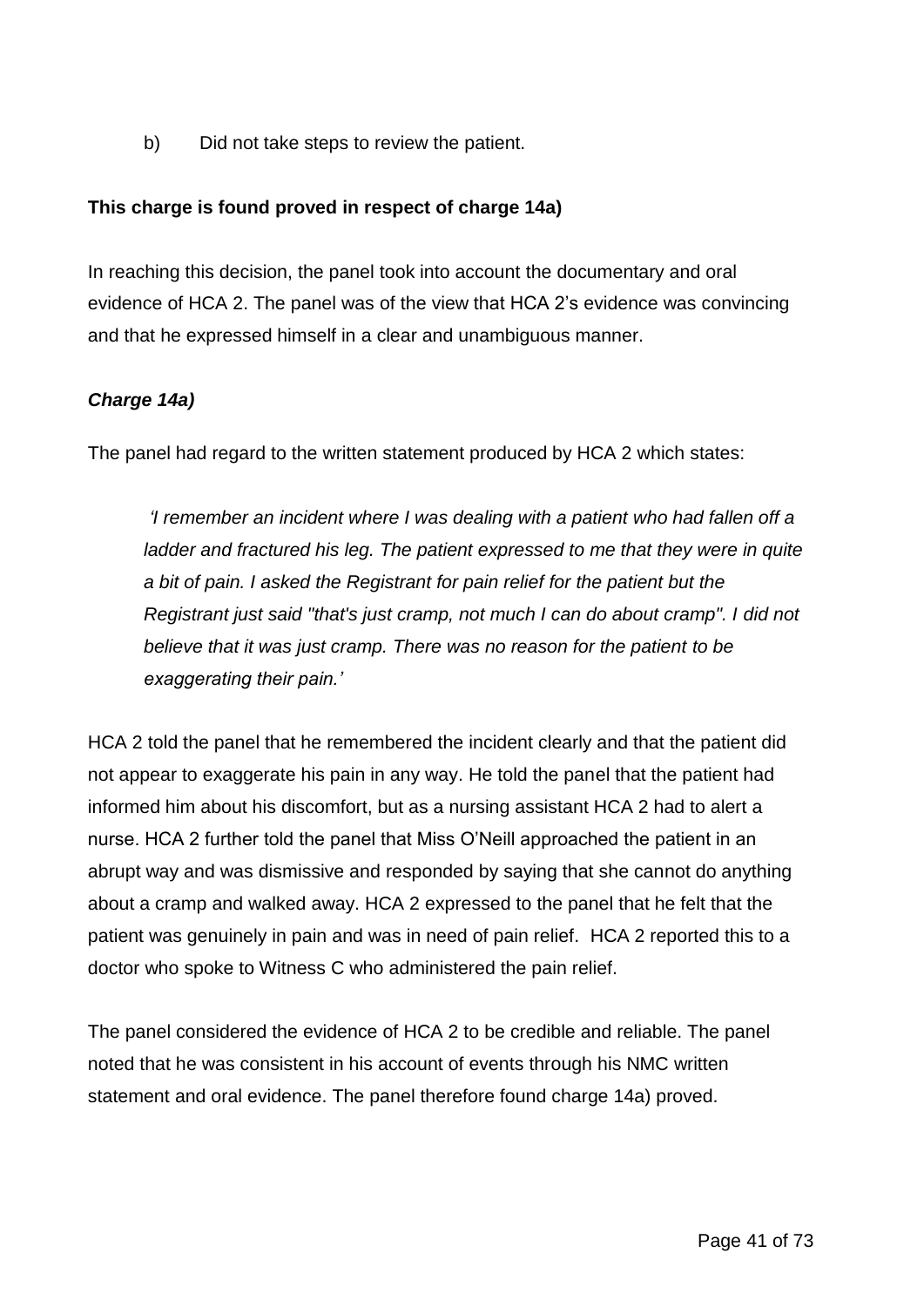# *Charge 14b)*

In respect of charge 14b) the panel carefully considered the wording of this charge and determined that there was no evidence to support charge 14b). The panel was not satisfied that sufficient evidence was presented to suggest that Miss O'Neill did not go back to review the patient.

The panel therefore found charge 14b) not proved.

## **Charge 15)**

- 15. On one or more occasion:
	- a) Did not prioritise administering pain relief for patients.
	- b) Did not administer pain relief when requested by patients.
	- c) Did not administer Librium as a PRN to patients when they were prescribed it.

#### **This charge is found proved in its entirety.**

In reaching this decision, the panel took into account the documentary and oral evidence of HCA 1 and HCA 2.

#### *Charge 15a)*

In respect of charge 15a) the panel had particular regard to HCA 1's written statement which states:

*'I knew it would be a horrible shift when l was working with the Registrant because she was so difficult to work with. If I needed to ask the Registrant for pain relief for a patient, she would prioritise doing her notes or taking a break over providing the - pain relief. She would always say "oh there is nothing wrong; they can just wait". I would almost get anxious to ask her for pain relief for patient'*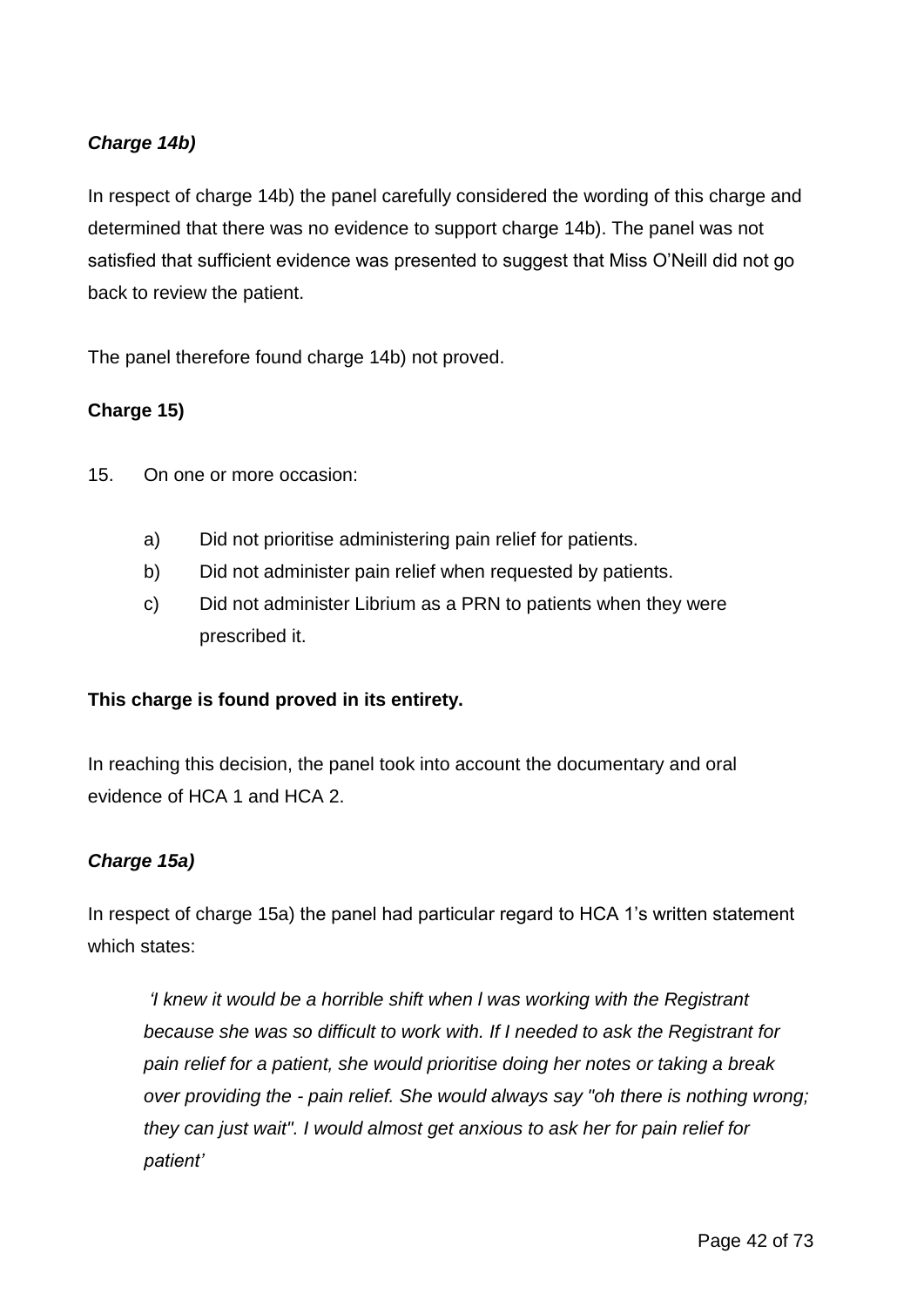*'I cannot recall any specific instances of this happening but the Registrant always provided the same response. I understand that nurses are sometimes too busy to provide things such as pain relief at the time that they are asked, but she would always put the tasks that she was doing at the time first. The patient always had to wait.'*

*'On one occasion, the patient had been waiting for pain relief for a long time so I had to ask the Band 6 Nurse in charge if they could do it. I do not remember the approximate date that this happened or the name of the Band 6 Nurse in charge. I do not remember roughly how long they were waiting.'*

*'I am not aware of any written policy regarding the administration of medication that states how long from asking should pain relief be administered if needed. However, usually, if a patient asks for pain relief and requires it, it is given at the earliest time possible.'*

HCA 1 told the panel that Miss O'Neill was difficult to work with, and that she would get anxious asking for pain relief for patients as Miss O'Neill would always prioritise doing her notes or taking a break over providing pain relief. HCA 1 told the panel that Miss O'Neill was rude, abrupt and had her priorities wrong.

The panel further considered the notes from a meeting HCA 1 attended with Witness F and indicated that she was almost frightened to raise her concerns as she felt threatened by Miss O'Neill and that none of the other staff ever stood up to her or questioned her. The panel considered the investigation statement signed on 7 April 2020 which states the following: *'She has often also held back treating patients immediately which require pain relief for example, as they are oversea patients.'*

The panel also considered the evidence of HCA 2 who told the panel that Miss O'Neill did not prioritise giving pain relief to a patient who had fractured their leg.

The panel concluded that there was mutually corroborative and credible evidence to find charge 15a) proved. The panel concluded that the evidential threshold was met and therefore found charge 15a) proved.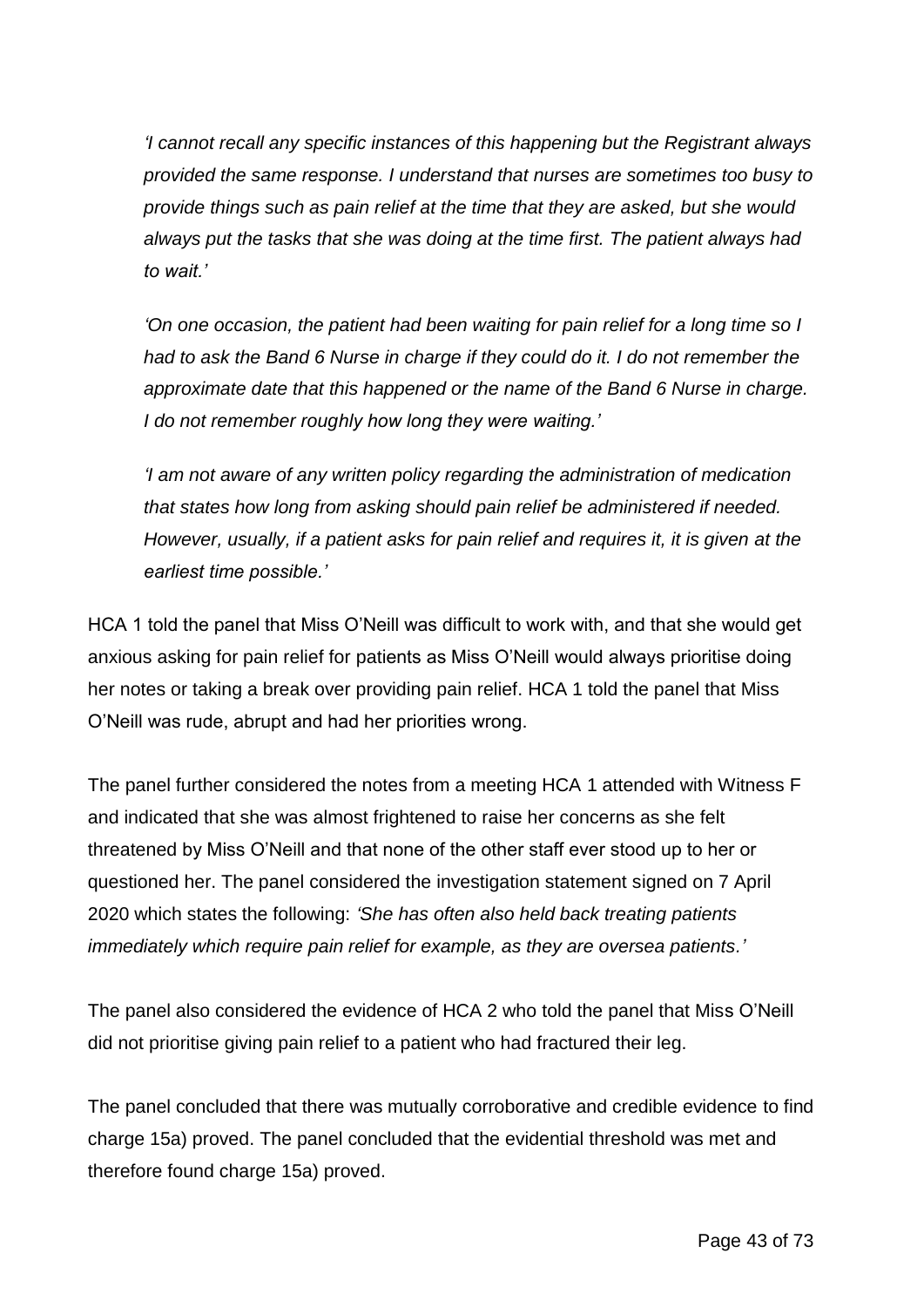# *Charge 15b)*

In respect of charge 15b) the panel had particular regard to the written statement of Witness B which states:

*'I am also aware of the Registrant withholding Analgesia from patients generally. This was not directed at ethnic minority patients, it was all patients.'*

*'Analgesia is pain relief. Patients reported to me that they asked the Registrant for pain relief and she had not given it to them. When patients asked for pain relief, the Registrant would tell them "no, you have had it, just try to get some sleep.'*

*'I would ask the Registrant why she had not provided the patient with pain relief and the Registrant would tell me that she did not think that the patient was in pain, that they were just "needy" and being "demanding". She would not say this to the patient. Often it was true that the patients were attention seeking'*

*'When this happened, I would go to the Kardex, which is the prescription and administration record for the patient to see when the patient had their last dose of pain relief and when they can have PRN. Most patients are prescribed a regular dose of medication and PRN is additional doses that the patient can have as required in accordance with the prescription. I do not know what 'PRN' is an acronym for. In my opinion, if a patient is prescribed PRN then they should be given it when they ask for it, rather than making a judgement of whether they are in pain.'*

*'I remember an incident in either November or December 2018 when I received a complaint from the family of a patient because the patient had not received pain relief when they had asked for it.'*

The panel also considered the internal investigation statement signed on 19 April 2019 provided by Witness B in which she indicates that Miss O'Neill withheld analgesia to all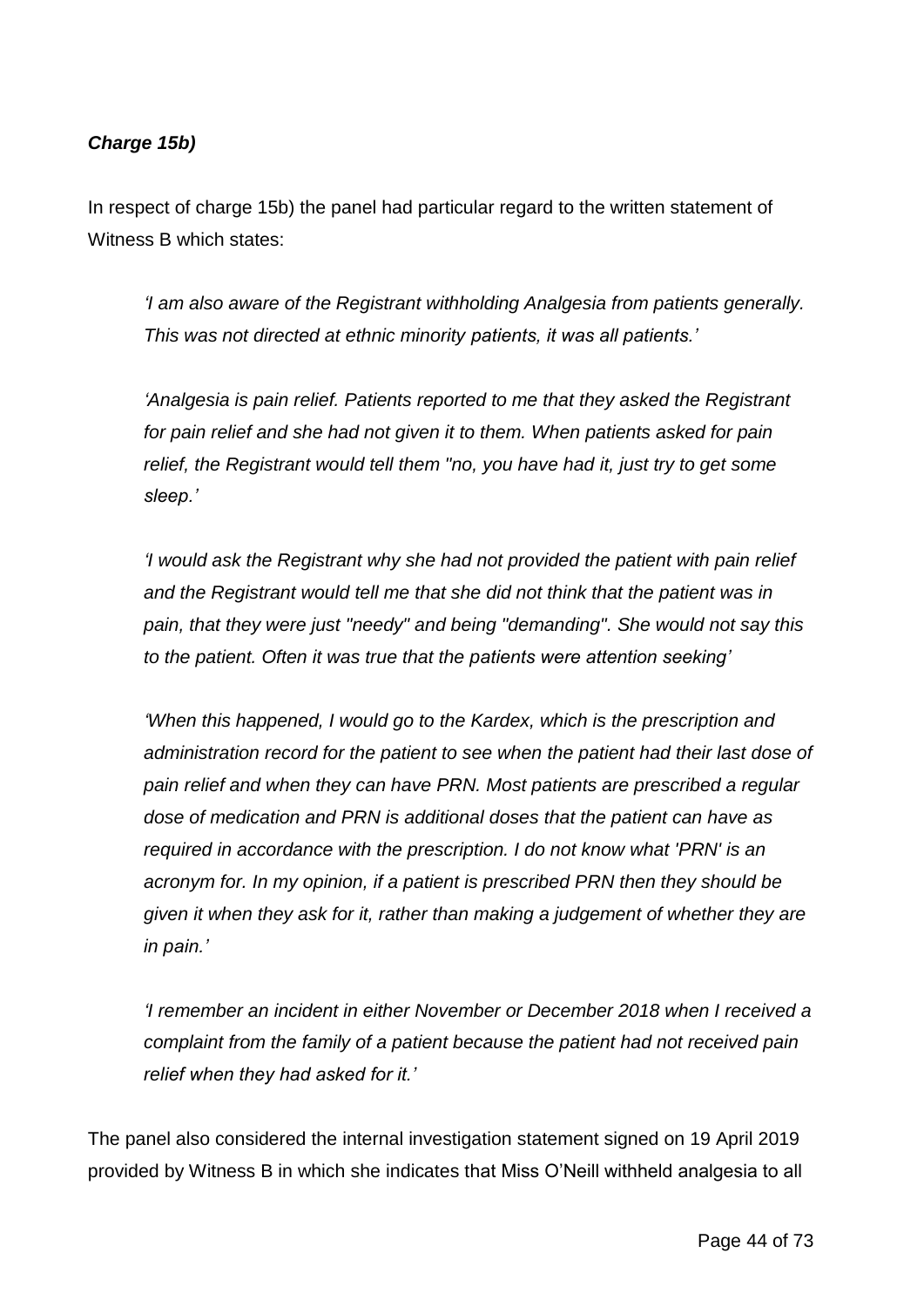patients. The panel considered the evidence of Witness B to be credible and reliable. The panel noted that she was consistent in her account of events through her NMC written statement, the internal investigation and oral evidence. The panel therefore found charge 15b) proved.

# *Charge 15c)*

In reaching its decision, the panel considered the evidence of Witness B and the internal investigation report signed on 19 April 2019. In particular it had regard to the written statement which states:

*'The Registrant was more reluctant to give Analgesia to patients with drug and alcohol misuse issue. For example, patients suffering from alcohol withdrawal are usually prescribed Librium, which helps settle their symptoms, four times a day and PRN. If a patient feels shaky and sweaty then they will often ask for Librium. The Registrant would use her own judgement and say that she did not think they needed it.'*

*'If a patient who is suffering from alcohol withdrawal does not get Librium when they need it, then there is a danger that they can go into Detoxification ("the DTs") the next day. If a patient goes into the DTs then this can be difficult to control and can cause serious harm and must be treated with Lorazepam. It is unlikely that the DTs would lead to death.'*

*'I am aware of patients going into the DTs because of the Registrant's failure to provide Librium on two or three occasions. From then on I would always highlight to the Registrant at the beginning of the shift which patients might require Librium and told her to make sure that she gave them it if they asked.'*

The panel considered the evidence of Witness B to be credible and reliable. The panel noted that she was consistent in her account of events through her NMC written statement, the internal investigation report and oral evidence. The panel therefore found charge 15c) proved.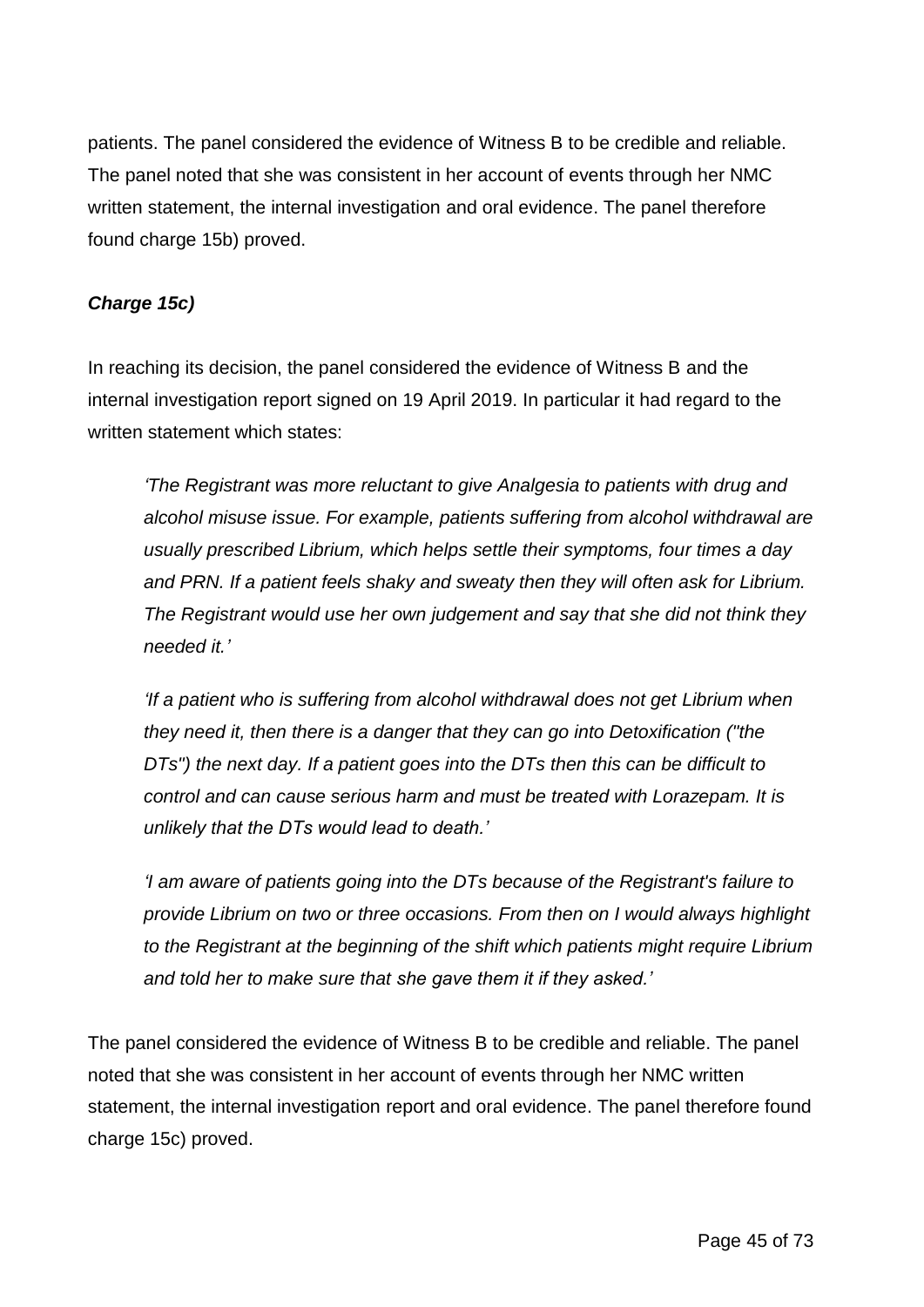# **Charge 16)**

- 16. While working a night shift at Daisy Hill Hospital between 10 October 2019 and 18 October 2019:
	- a) When asked by Person 2 to administer their prescribed medication (Cyclizine) at approximately 17:30:
		- i. Replied: "I do not give Cyclizine via vein" or words to that effect.
		- ii. Failed to administer Person 2 their prescribed dose of Cyclizine.
		- iii. Did not take steps to ensure Person 2 was administered the prescribed medication until Person 2 raised the matter again approximately 1 hour later.
	- b) When called by a patient on one or more occasions for assistance to use the toilet responded by:
		- i. Throwing your arms in the air; and
		- ii. Saying "I have not got time to take you to the toilet, I am too bloody busy' or words to that effect.

# **This charge is found proved in its entirety.**

In reaching this decision, the panel took into account the documentary and oral evidence of Person 2. The panel was of the view that Person 2 was able to assist the panel to the best of her ability and gave balanced evidence given the difficult circumstances she had experienced. The panel found her to be credible and reliable.

#### *Charge 16a)*

*i*) The panel considered the written statement of Person 2 which states:

*'At around 17:30pm, half an hour after I was due my dose of Cyclizine, I called the Registrant over and asked for my dose to be administered. The Registrant*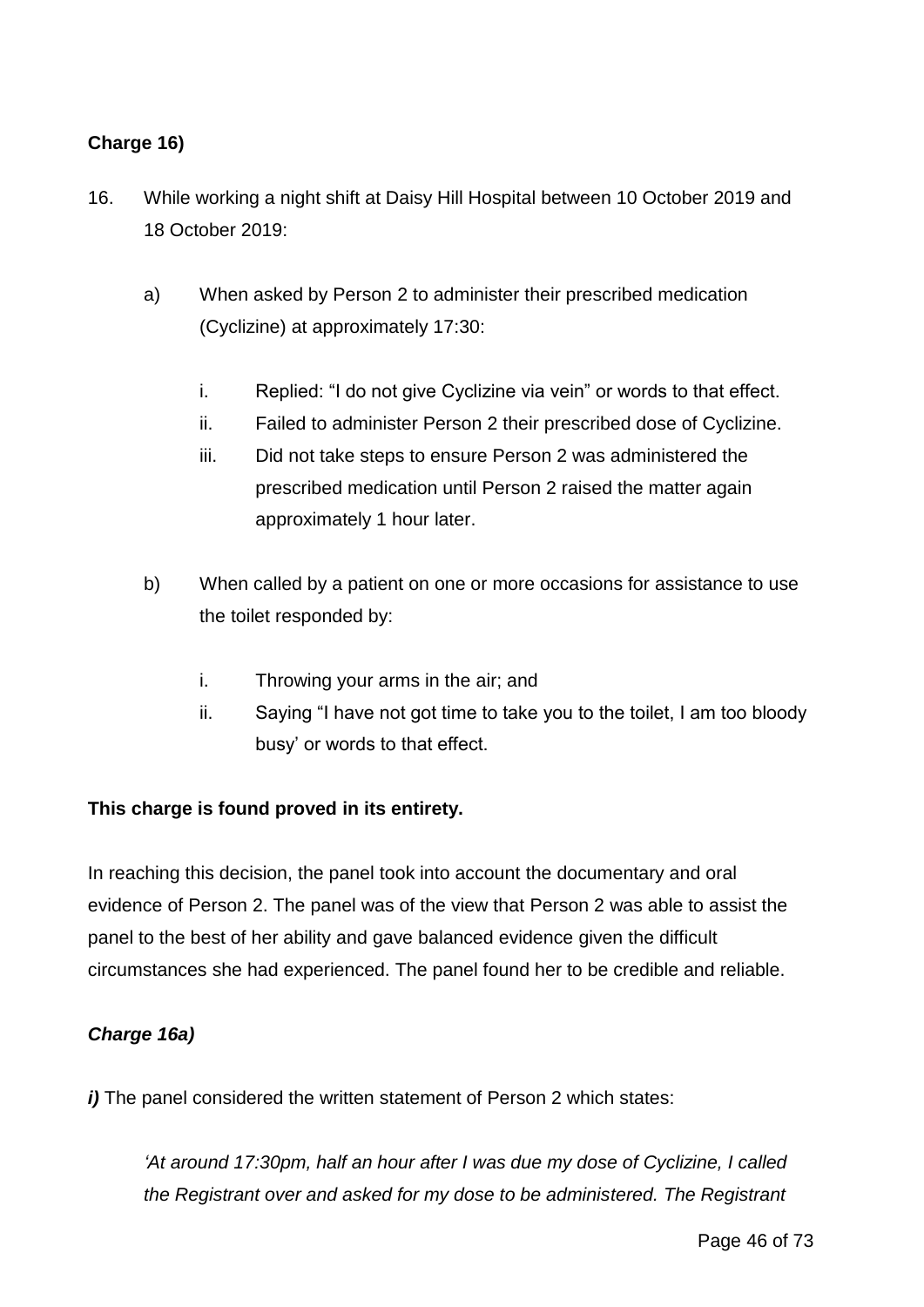*replied "I do not give Cyclizine via vein" I told the Registrant that I was prescribed for my dose of Cyclizine to be administered into the vein and she just replied "well I do not give it into the vein" in a very cheeky way. The Registrant said that she could administer it into my muscle but I told her that I did not want it in the muscle as that would be too sore. The Registrant just repeated that she did not administer Cyclizine via the vein.'*

Person 2 gave a detailed and consistent account and was a direct witness to the incident. The panel found her evidence to be credible and reliable and was precise about what was said to her. The panel determined that Person 2's NMC statement was supported by her oral evidence. The panel was therefore satisfied that Miss O'Neill did not administer Cyclizine via vein, but only muscle. The panel therefore found charge 16a) i) proved.

*ii*) In respect of charge 16a) ii), the panel considered the written statement of Person 2 which states:

*'I heard the Registrant talking to the Nurse in the corridor. The Registrant said to the Nurse "you should go and give that patient their medication because I am not going to do it", referring to my dose of Cyclizine. I did not hear any more of their conversation.'*

The panel considered that Person 2's evidence was that half an hour after she was due her medication, which she was receiving intravenously, she called Miss O'Neill over and asked for the medication to be administered. Miss O'Neill replied "*I do not give Cyclizine via vein".* Person 2 explained that the medication had been prescribed for administration in that way but Miss O'Neill refused to administer it and walked away. The panel also noted that around one hour later Person 2 called Miss O'Neill over again and said that if she would not administer the medication, she would have to get someone else to do so. Person 2 told the panel that Miss O'Neill then got a nurse from another ward to administer the medication.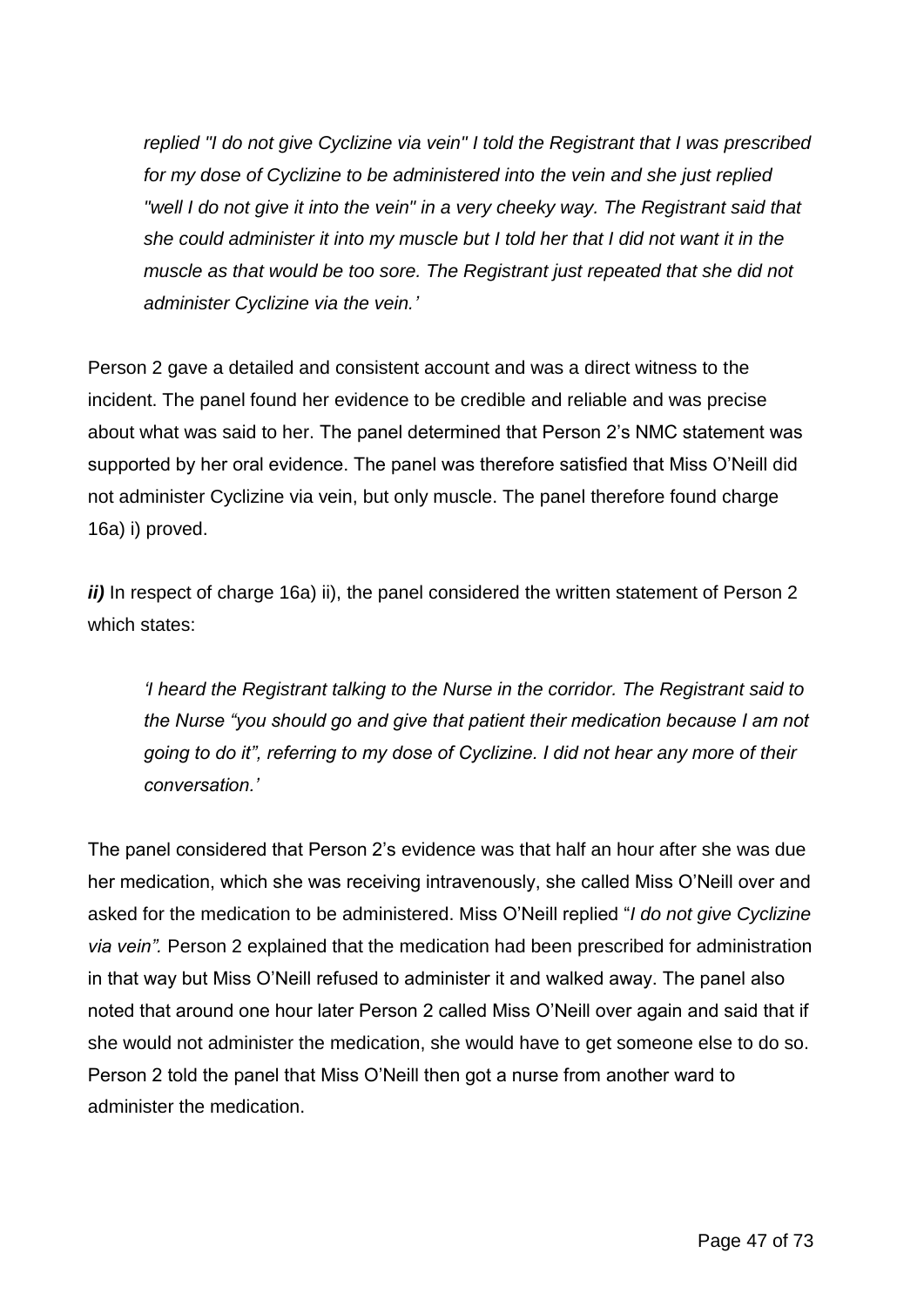Having considered the above evidence in relation to this charge the panel determined the evidential threshold was met to find this charge proved.

*iii*) In respect of charge 16a) iii) the panel considered the written statement of Person 2 which states:

*'Approximately one hour later, at 18:30pm, I managed to get the Registrant's attention and asked again for my dose of Cyclizine. I told the Registrant that if she would not administer it for me then she would have to get another Nurse to administer it. The Registrant eventually got a Nurse from another ward to administer my dose of Cyclizine at around 18:45pm.'*

The panel was satisfied that Miss O'Neill did not take steps to ensure Person 2 was administered the prescribed medication until Person 2 raised the matter again approximately one hour later. The panel therefore found charge 16a) iii) proved.

# *Charge 16b)*

*i*) The panel considered the written statement of Person 2 which states:

*'There was either 5 or 6 patients in the Ward that the Registrant was looking after. It did not seem busy on the Ward. However, from when I first saw her arrive to start her shift on the Ward, the Registrant was rushing around. I noticed that whenever any of the patients called her over for assistance, the Registrant would just roll her eyes and throw her arms around. A couple of times patients in the Ward rang their call bell and she would not respond so one of the Nurses from another Ward had to come and respond.'*

*'On one occasion, the patient called out to the Registrant and the Registrant turned around to the patient, threw her arms up in the air and shouted at the top of her voice "I have not got time to take you to the toilet, I am too bloody busy". I was in complete shock and disbelief when I heard this….'*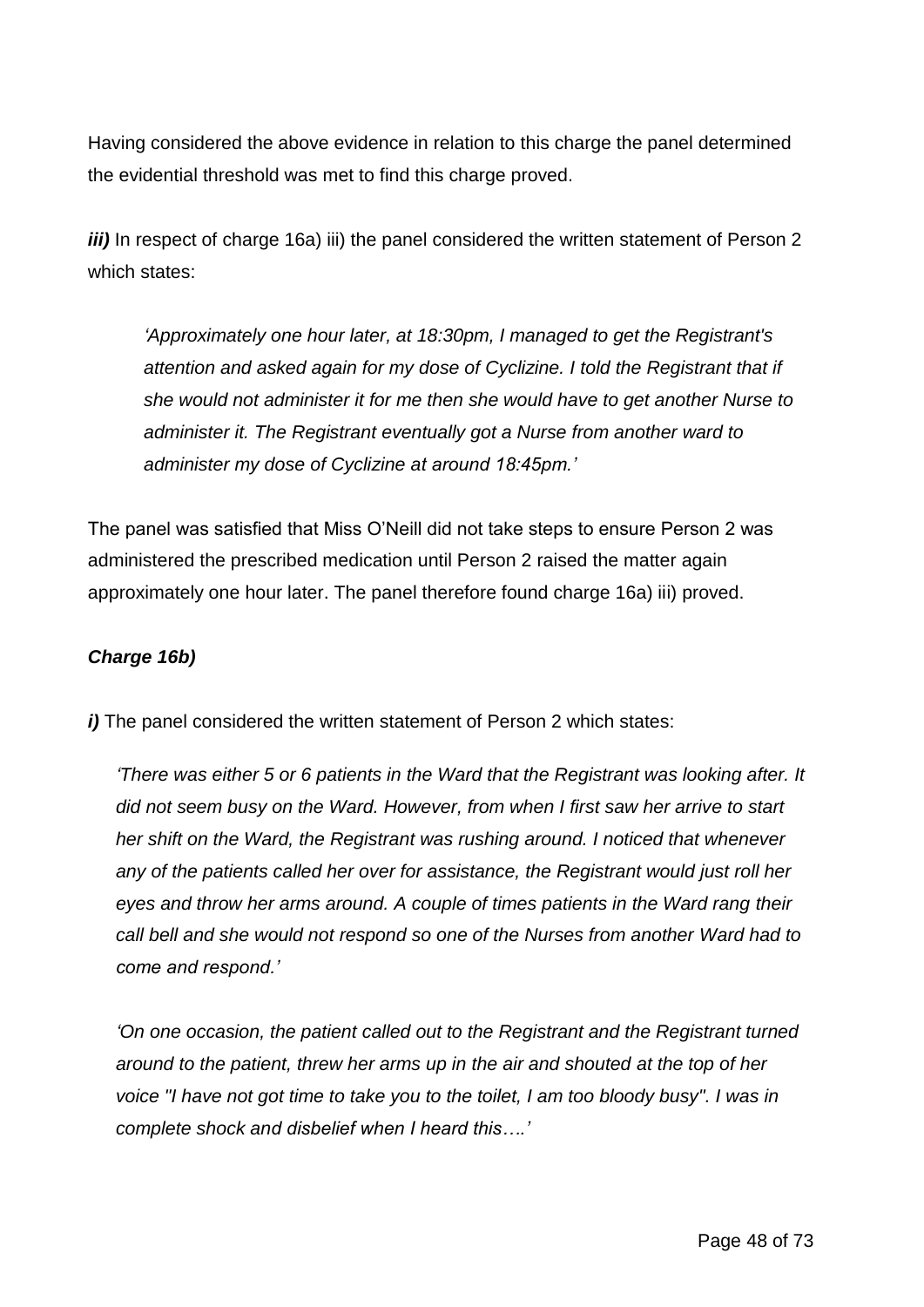The panel also considered Miss O'Neill's written response to the concerns raised at the Belfast Trust in which she states that she uses her arms to express herself.

The panel determined that Person 2 was consistent in her account of events through her NMC written statement and oral evidence. The panel therefore found charge 16b) i) proved.

*ii*) In respect of charge 16b) ii) Person 2 explained in her written statement and oral evidence that she saw a patient in the opposite bed call Miss O'Neill at least four times, for assistance to go to the toilet. On one occasion when the patient called out to the Miss O'Neill, she is said to have turned around, thrown her arms up in the air and shouted "*I have not got time to take you to the toilet, I am too bloody busy."*

Person 2 told the panel that she believed that the patient had wet the bed and was embarrassed as she required assistance to go to the toilet.

The panel determined that Person 2 was a credible and reliable witness and was consistent in her account of events through her NMC written statement and oral evidence. The panel therefore concluded that the evidential threshold was met to find charge 16b) ii) proved.

# **Charge 17)**

- 17. You did not work collaboratively with colleagues in that you:
	- a) Would not help others with their tasks.
	- b) Delegated personal care for patients when you should have done it yourself.
	- c) Left the task of removing a needle and line from a patient who wished to leave the hospital to the next shift.

# **This charge is found proved in its entirety.**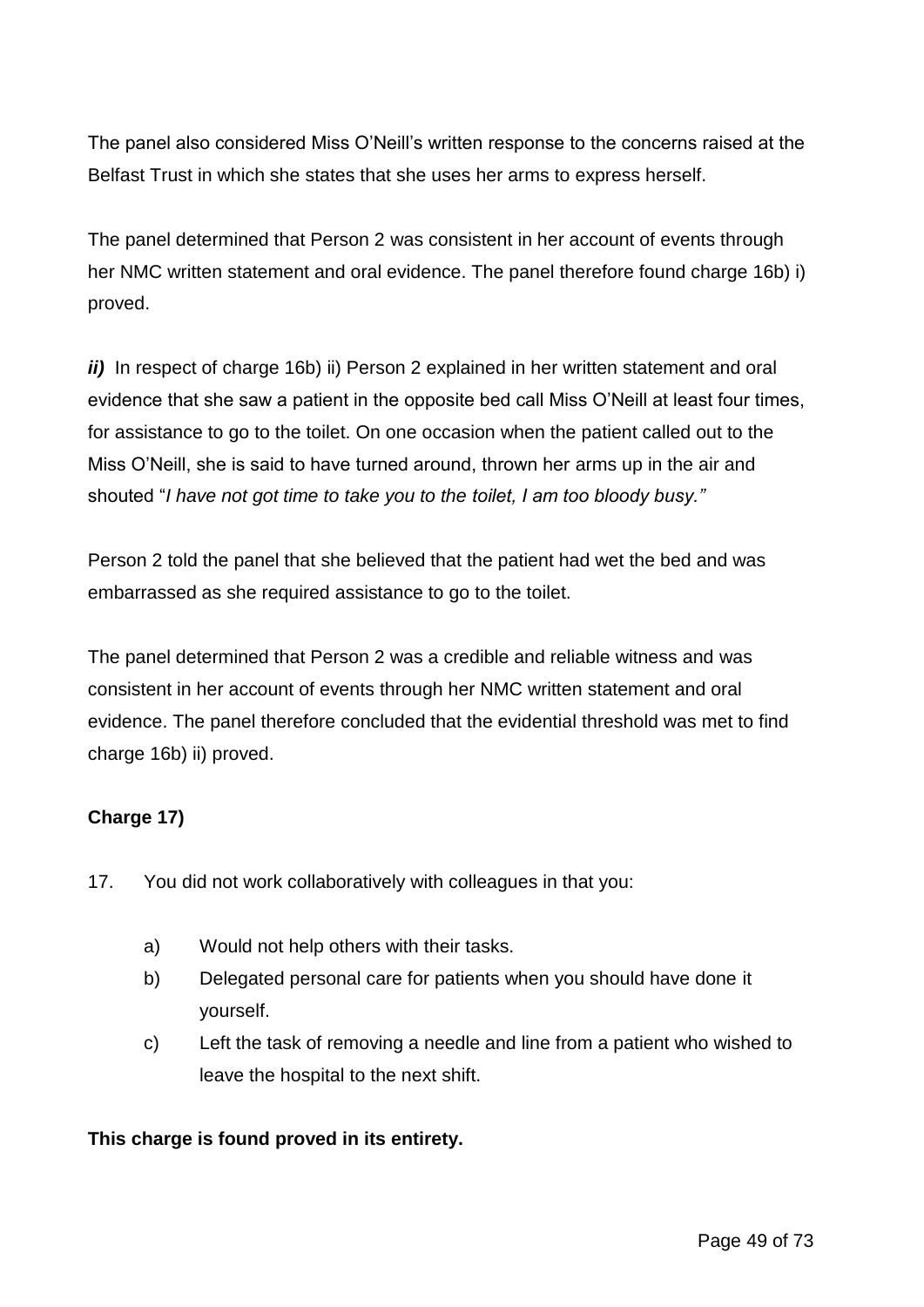In reaching this decision, the panel took into account the documentary and oral evidence of Witness A, Witness B and Nurse A.

## *Charge 17a)*

In respect of charge 17a) the panel had particular regard to the written statement of Witness B which states:

*'By the Registrant not responding to the buzzer this put additional pressure on me as I was working in a different Bay and had my own responsibilities as the Nurse in Charge, but I had to attend to her patient. In general, if a patient was sick in the Registrant's Bay, she would expect other Nurses to help her but she would not do the same for other Nurses.'*

The panel also considered the written statement of Witness A which states:

*'The Registrant seemed to overwork the Band 3 nursing assistants and treat us more assertively. She would look down her nose at us because we were not trained as she was, but that is quite common; a lot of Band 5 nurses would do the same.'*

*'The Registrant expected us to do all of the bloods, observation charts, cannulas*  and patient care. If we were busy she would not help us the way we helped her. *This was too much because we cannot get around everything. The Registrant only looked after one bay which is six patients, I assist in both bays so have twelve patients. I cannot do everything myself. She expected us to do everything so all she would have to do is the paperwork. She is not the only Band 5 nurse like that though.'*

The panel further took into account the written statement of Nurse A which states:

*'I know the Registrant's behaviour was generally not positive towards myself. The Registrant would often try and avoid me. Her behaviour was dismissive towards me and she was not a team player. For example, there is a system on the Ward where medication administration is signed off by two Nurses. It is usually*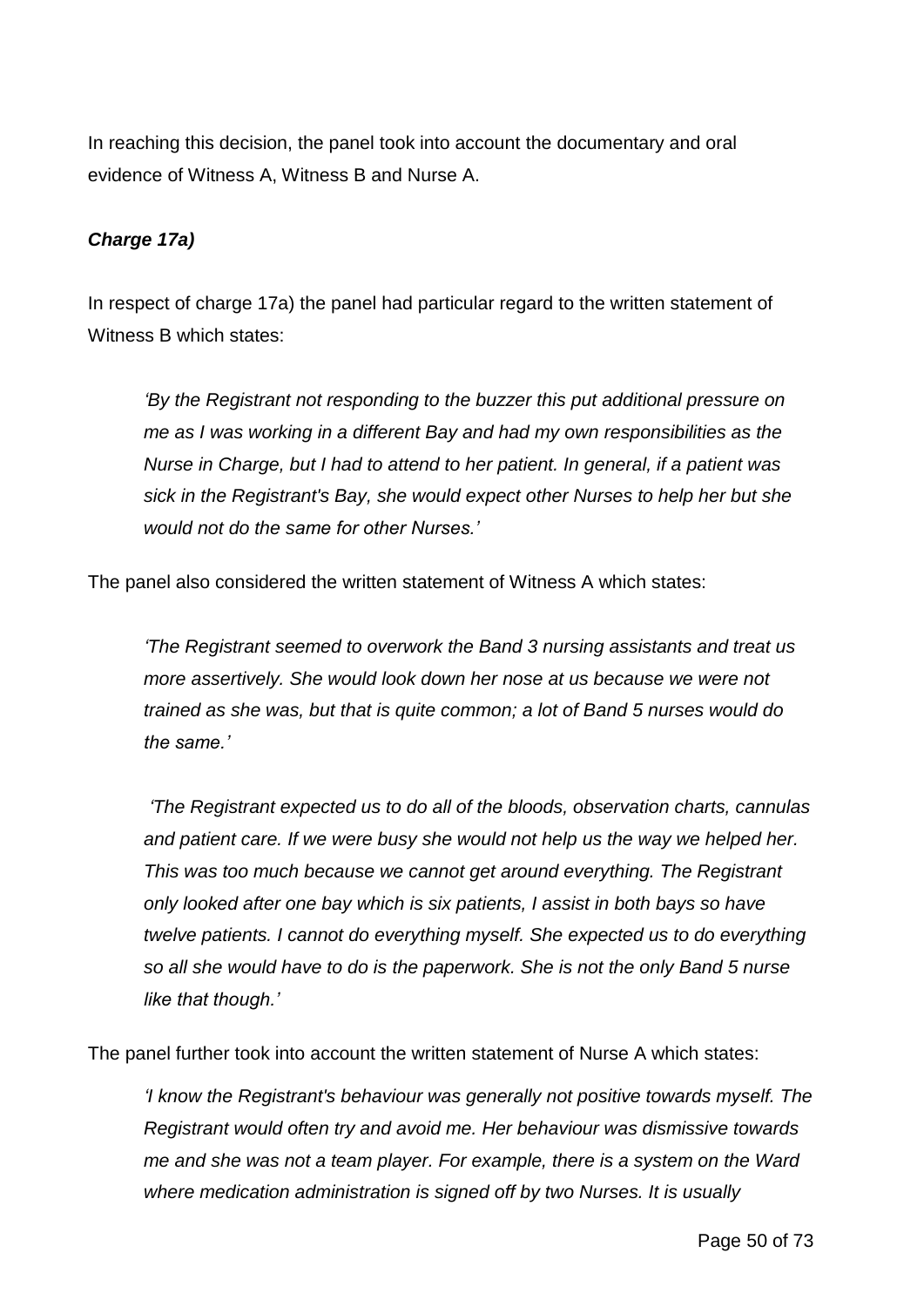*considered best practice to check with the other Nurses at medication times if there is anything that required a second signature. However, when I was in the treatment room, the Registrant would not ever check with me if there was anything that I required a second signature for. I would have to chase the Registrant for a second signature or get another team member to sign. I was not aware of any specific things that the Registrant said about me.'*

The panel concluded that there was mutually corroborative and credible evidence to find charge 17a) proved.

The panel concluded that the evidential threshold was met to find charge 17a) proved.

# *Charge 17b)*

In respect of charge 17b) the panel had regard to Witness B's written statement which states:

*'A few times HCAs working on the Unit had reported concerns to me about the Registrant. I do not want to provide names of the HCAs. The HCAs reported that the Registrant would always ask the HCAs to take her patients to the toilet. The Registrant would not do this herself. The Registrant did not like carrying out personal care such as taking patients to the toilet, helping them wash and dress, and doing skin care. The Registrant was just not very interested in doing personal care for patients and would try to get the patients to do it themselves. She would say to the patient "sure, you can do that yourself can't you" I am not aware of this putting any pressure on other members of staff as patients in the Unit rarely require personal care.'*

*'I would expect the Registrant to ask the HCAs for assistance with personal care for her patient if she was in the middle of doing something else and the HCA was free. Personal care is a task that is shared between the Registered Nurses and the HCAs. However, if the HCA is busy then the Registrant should carry out the personal care herself. For example, the Registrant used to just say to the HCA*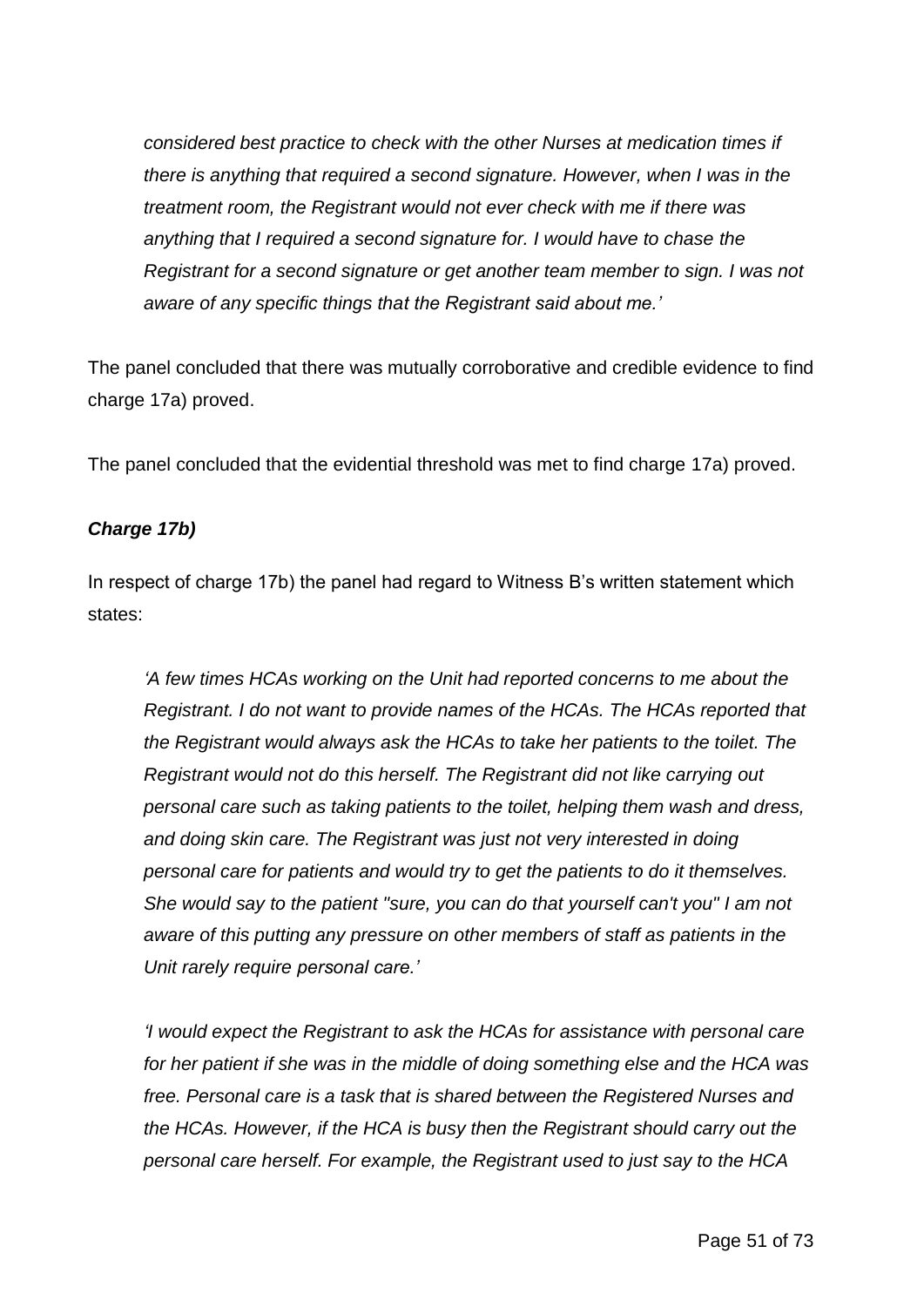*"when you are finished, can you take this patient to the toilet" rather than doing it herself.'*

*'The Registrant's lack of sympathy and empathy for tasks such as taking patients to the toilet and providing pain relief did make the patients unhappy. They would have to ask other Nurses, such as me, for assistance which I do not think should be necessary.'*

The panel concluded that the evidential threshold was met to find charge 17b) proved.

## *Charge 17c)*

In respect of charge 17c) the panel had regard to HCA 3's written statement which states:

*'On one occasion, I do not remember the approximate date, I was working a day shift with the Registrant. At 19:45, 15 minutes until the day shift was due to finish, a patient who was admitted to the CAU after a heroin overdose was trying to leave the Hospital. Often patients who have suffered overdoses are quite mellow when they are admitted to the CAU but they often suddenly regain full consciousness and want to leave. The patient who was trying to leave still had a needle and line in his arm. It is important to take this out quickly as, if the patient leaves the hospital with it in, they might inject drugs directly into it. A patient cannot be allowed to leave with a needle and line still in. It is necessary to get hold of the patient and take it out.'*

*'I asked the Registrant for help to take the patient's line out but the Registrant replied that this should be left to the night staff, who had started to arrive in the CAU for their shift. I responded that it was only 19:45, our shift had not yet finished. The Registrant then responded telling me that she was the Nurse in charge of the bay and ordered me to leave the patient, which I did. The Registrant would not go near the patient. I believe that a staff member did manage to get the line out in the end, I cannot remember which staff member.'*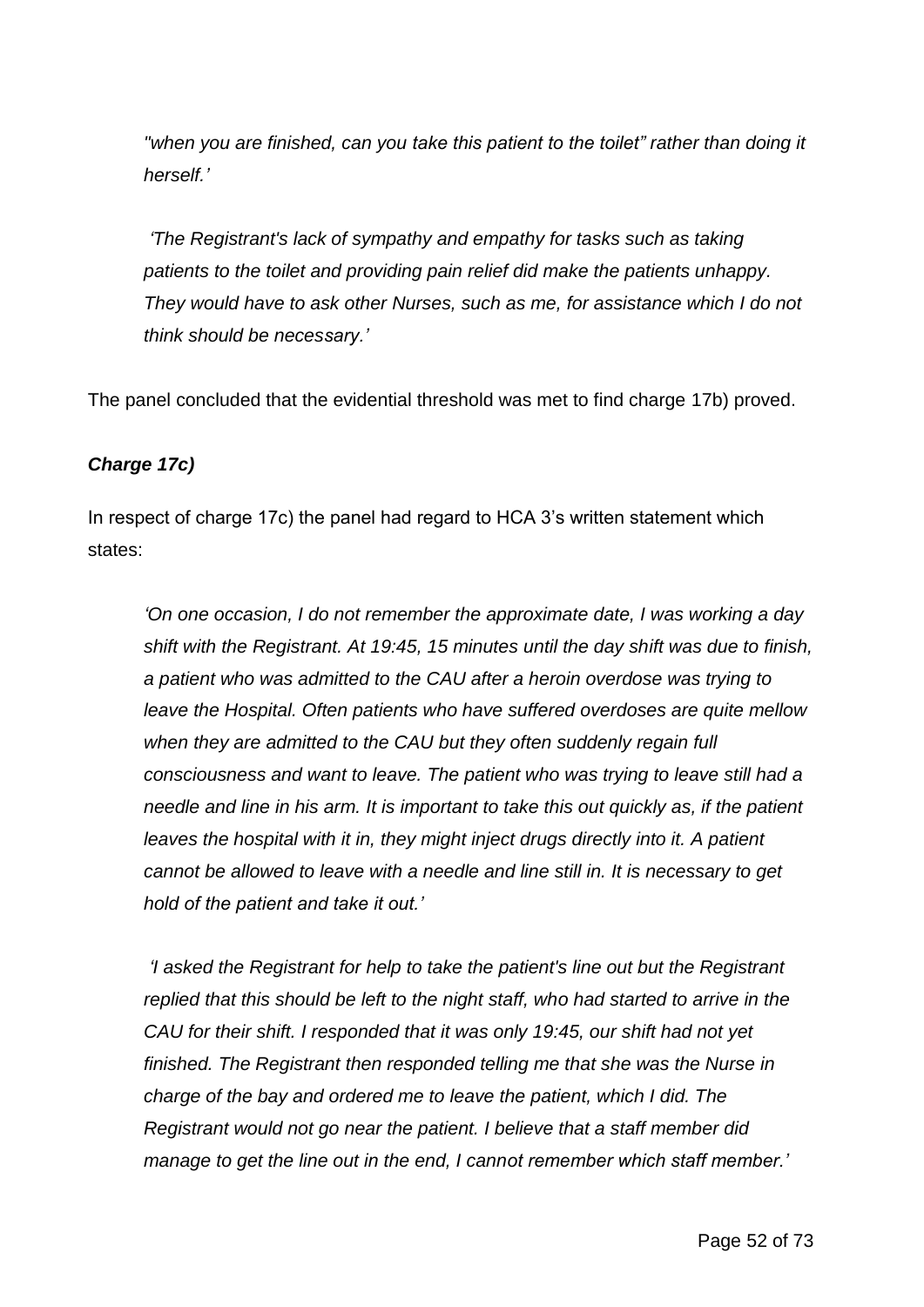The panel also considered the written concern dated 1 August 2019 which was produced by HCA 3 and submitted to Witness D:

*'There was a patient heroin od who was trying to abscond, I asked her to help me get his line taken out she replied no leave it for the day staff. I replyed* [sic] *its only 19.45 which she replyed* [sic] *im the nurse in charge in this bay just leave him be, so I did.'*

Although there was some discrepancy between the witness statement and the written concern dated 1 August 2019 as to whether Miss O'Neill had said that the line should be left in for the day shift or the night shift, the panel was satisfied that this was not a material issue in the context of the charge.

The panel concluded that the evidential threshold was met to find charge 17c) proved.

## **Charge 18)**

- 18. Administered Librium to Person 3, who was allocated to Nurse A:
	- a) Without checking with Nurse A before the administration.
	- b) Without reviewing and/or considering the assessment Nurse A had documented for Person 3.
	- c) As a PRN dose when it could or should have been the patient's regular dose.

#### **This charge is found proved in respect of charges 18a) and 18b).**

In reaching this decision, the panel took into account the documentary and oral evidence of Nurse A. The panel was of the view that Nurse A was knowledgeable and his evidence was clear and concise. The panel found him to be professional, fair, balanced, credible and reliable.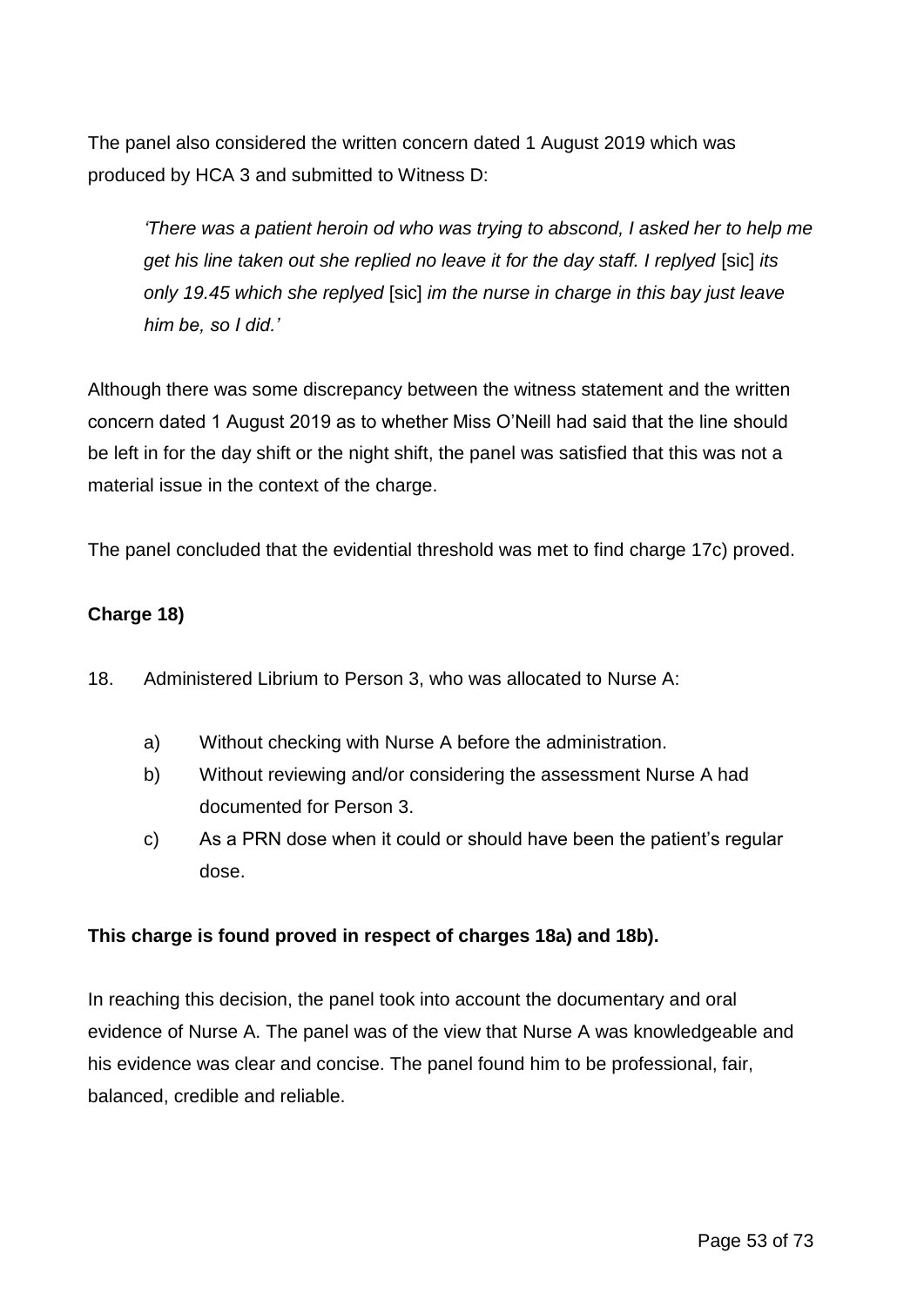# *Charge 18a)*

In respect of charge 18a) the panel had regard to Nurse A's written statement which states:

*'If the Registrant had looked at the assessment that I had documented for the patient, she would have seen that I had not administered the patient's regular Librium dose and the reason why I had not done so. Therefore, the Registrant would not have given the PRN Librium. The Registrant could have also talked to me about this and I would have explained why I had not given the regular Librium dose at that time.'*

*'As the patient was allocated to me, the Registrant should have checked with me first before administering the Librium as PRN. If she had done so, I would have told her that the patient could have their regular Librium dose and it would not have to be PRN. I did not mind the Registrant assisting with the care of patients that were allocated to me, but she should have communicated with me about it and I would have explained that I had not yet given the regular dose to the patient and why.'*

The panel concluded that the evidential threshold was met to find charge 18a) proved.

#### *Charge 18b)*

The panel noted that PRN stands for 'when required'.

In respect of charge 18b) the panel had regard to the written statement of Nurse A which states:

*'If the Registrant had looked at the assessment that I had documented for the patient, she would have seen that I had not administered the patient's regular Librium dose and the reason why I had not done so. Therefore, the Registrant would not have given the PRN Librium. The Registrant could have also talked to*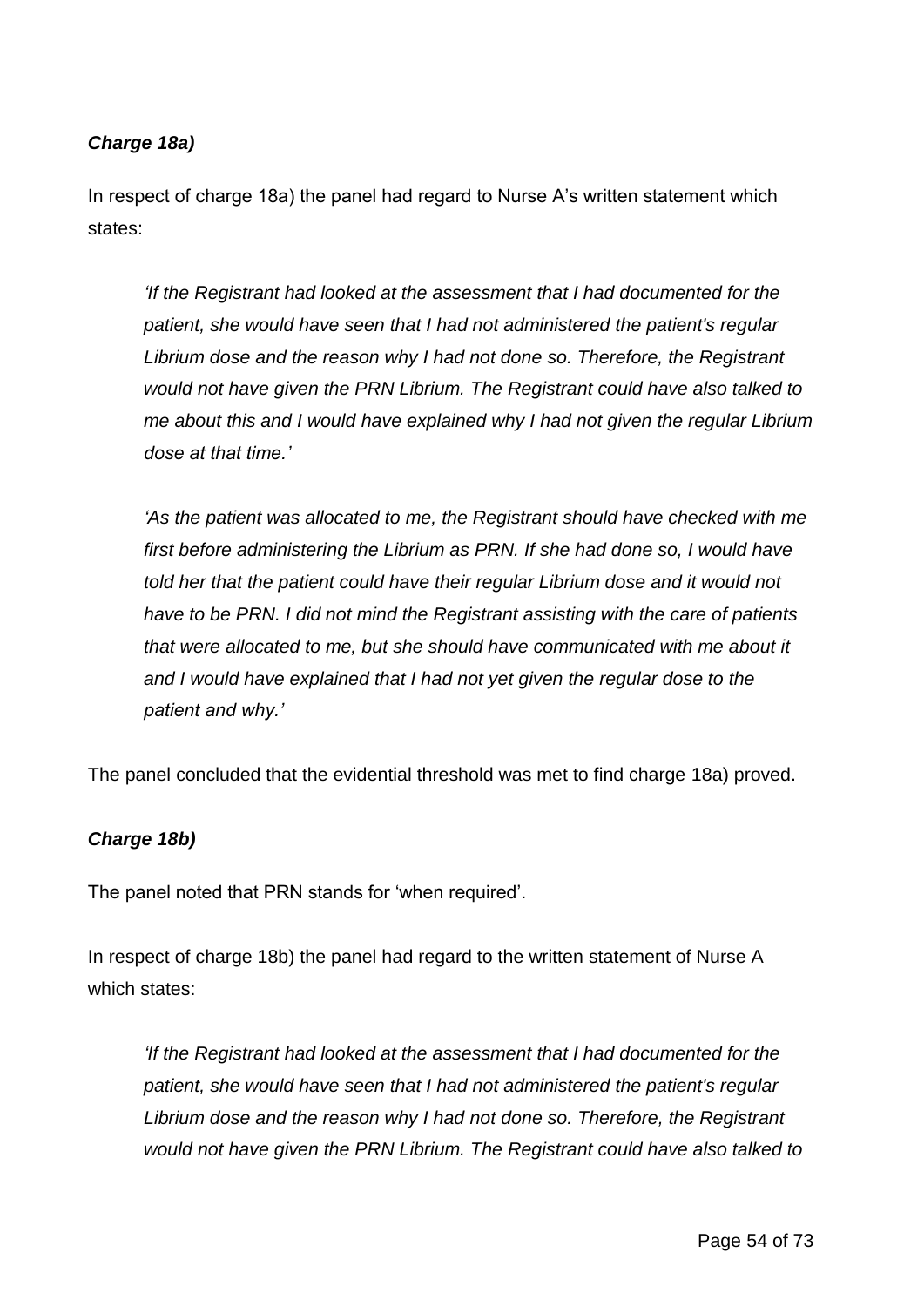*me about this and I would have explained why I had not given the regular Librium dose at that time.'*

In oral evidence, Nurse A described the occasion whereby he had determined not to give a patient their regular dose of Librium as, having carried out an assessment, he believed the patient was displaying signs of over-sedation. However, Miss O'Neill then provided the patient with a dose of Librium 'PRN' without speaking to Nurse A about why Nurse A had declined to provide the medication earlier. Nurse A further told the panel that Miss O'Neill told him that she *"should make a medication incident report"* and that Nurse A responded *"if [Miss O'Neill] wants to she can do it but it wasn't a medication incident because I have a window but if you want to take that decision would have given regular would have asked, checked assessment chart if not given…."*

The panel concluded that the evidential threshold was met to find charge 18b) proved.

#### *Charge 18c)*

The panel carefully considered the wording of this charge and determined that there is insufficient evidence that supports this charge. The panel had no documentary evidence to show if a regular or PRN dose had been given to the patient such as a medication chart which could have assisted the panel. The panel was also aware that Miss O'Neill and Nurse A had restricted communication between them. The panel therefore concluded that there is insufficient evidence to determine on the balance of probabilities that charge 18c) could be found proved.

The panel therefore determined that charge 18c) is not proved.

# **Charge 19)**

19. Accused Nurse A of missing Person 3's dose of Librium.

#### **This charge is found proved.**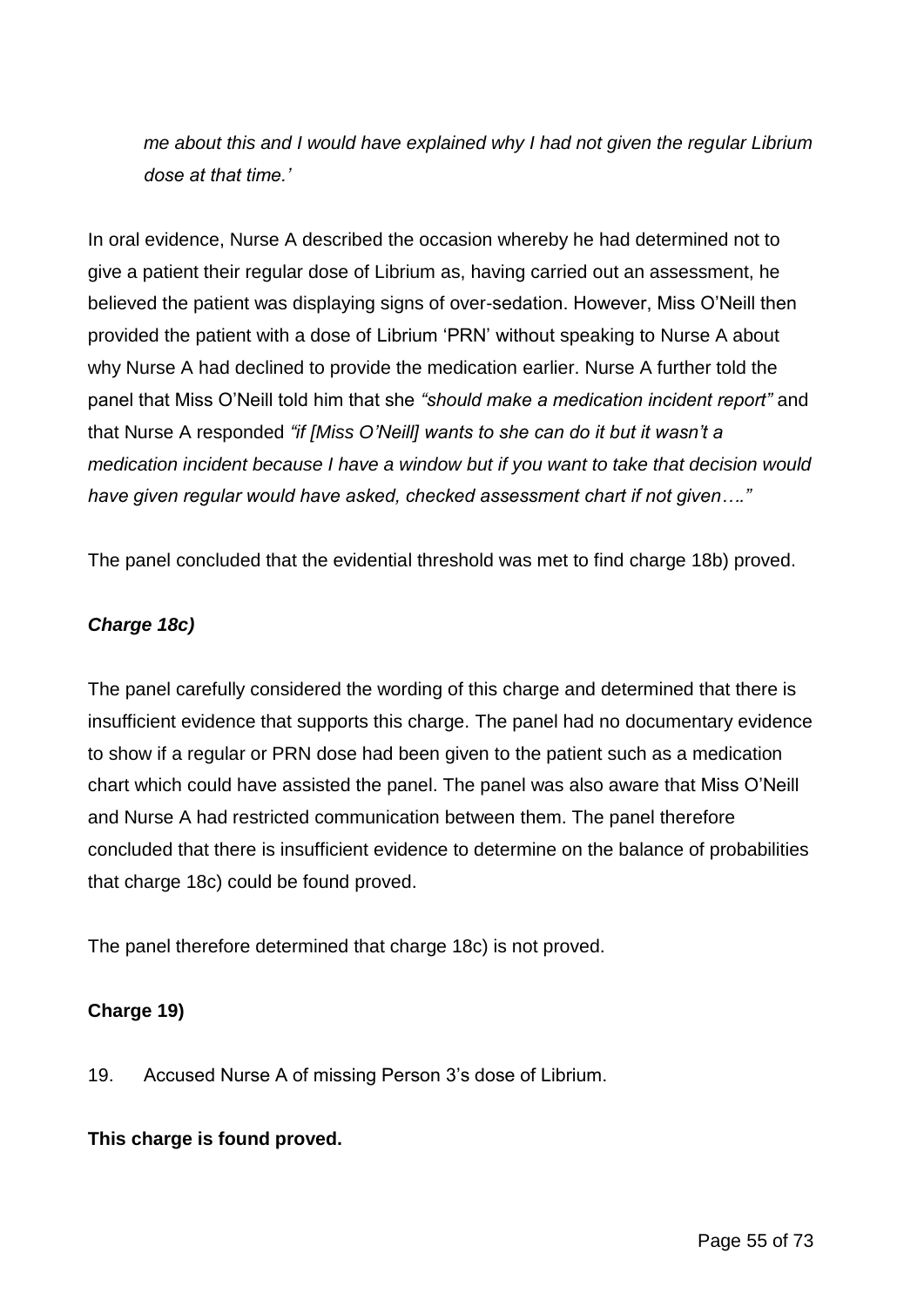In reaching this decision, the panel took into account the documentary and oral evidence of Nurse A. The panel had particular regard to the written statement of Nurse A which states:

*'The Registrant approached me and accused me of missing the patient's dose of Librium, which would amount to a medication error on my part. I challenged her that the onus was on her to prove that it was a medication error. I told her that any attempt to then provide the regular dose after she had provided the dose of PRN would amount to double dosing as it would be within 2 hours of the PRN Librium. The Registrant just dismissed this and walked away.'*

When Nurse A was questioned about what happened when he had asked Miss O'Neill if person 3 had been assessed, Nurse A responded "*When we were talking about it I realised its given and she told me that I didn't give the regular and she told me I was, I should make a medication incident report and I said if she wants she can do it but it wasn't a medication incident because I have a window but if you want to take that decision would have given regular would have asked, checked assessment chart if not given…".*

The panel concluded that the evidential threshold was met to find charge 19) proved.

# **Charge 20)**

20. When Nurse A told you that there was no medication error in relation to Person 3 you dismissed his explanation and walked away from him.

# **This charge is found proved.**

In reaching this decision, the panel took into account the documentary and oral evidence of Nurse A. In particular it had regard to the written statement which states:

*'The Registrant approached me and accused me of missing the patient's dose of Librium, which would amount to a medication error on my part. I challenged her*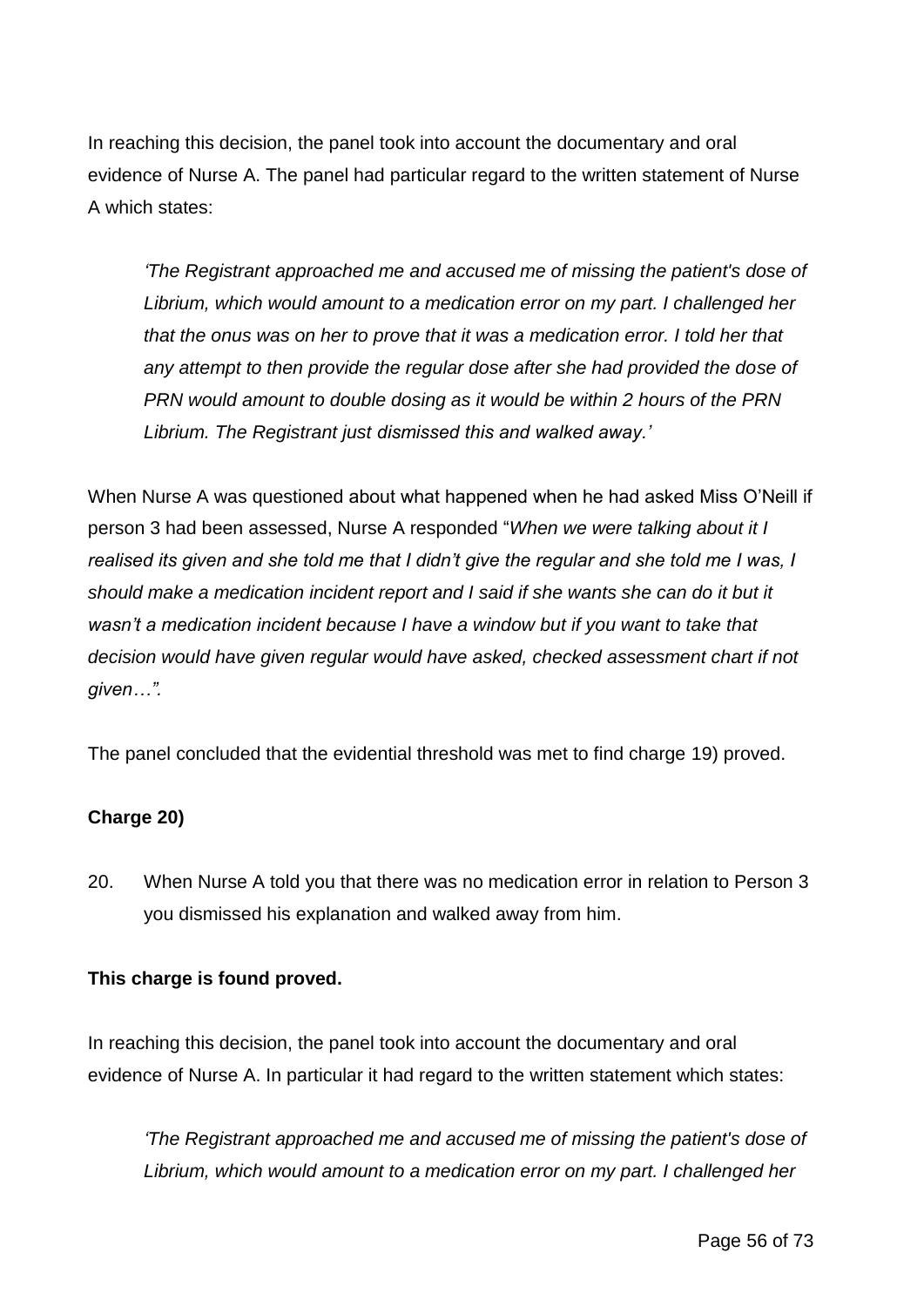*that the onus was on her to prove that it was a medication error. I told her that any attempt to then provide the regular dose after she had provided the dose of PRN would amount to double dosing as it would be within 2 hours of the PRN Librium. The Registrant just dismissed this and walked away.'*

Nurse A told the panel that Miss O'Neill was not willing to learn or be open with him and that Miss O'Neill could have engaged with him, but she was dismissive and walked off. The panel considered the evidence of Nurse A to be credible and reliable. The panel noted that he was consistent in his account of events through his NMC written statement and oral evidence. The panel therefore found charge 20) proved.

## **Fitness to practise**

Having reached its determination on the facts of this case, the panel then moved on to consider, whether the facts found proved amount to misconduct and, if so, whether Miss O'Neill's fitness to practise is currently impaired. There is no statutory definition of fitness to practise. However, the NMC has defined fitness to practise as a registrant's suitability to remain on the register unrestricted.

The panel, in reaching its decision, has recognised its statutory duty to protect the public and maintain public confidence in the profession. Further, it bore in mind that there is no burden or standard of proof at this stage and it has therefore exercised its own professional judgement.

The panel adopted a two-stage process in its consideration. First, the panel must determine whether the facts found proved amount to misconduct. Secondly, only if the facts found proved amount to misconduct, the panel must decide whether, in all the circumstances, Miss O'Neill's fitness to practise is currently impaired as a result of that misconduct.

#### **Submissions on misconduct and impairment**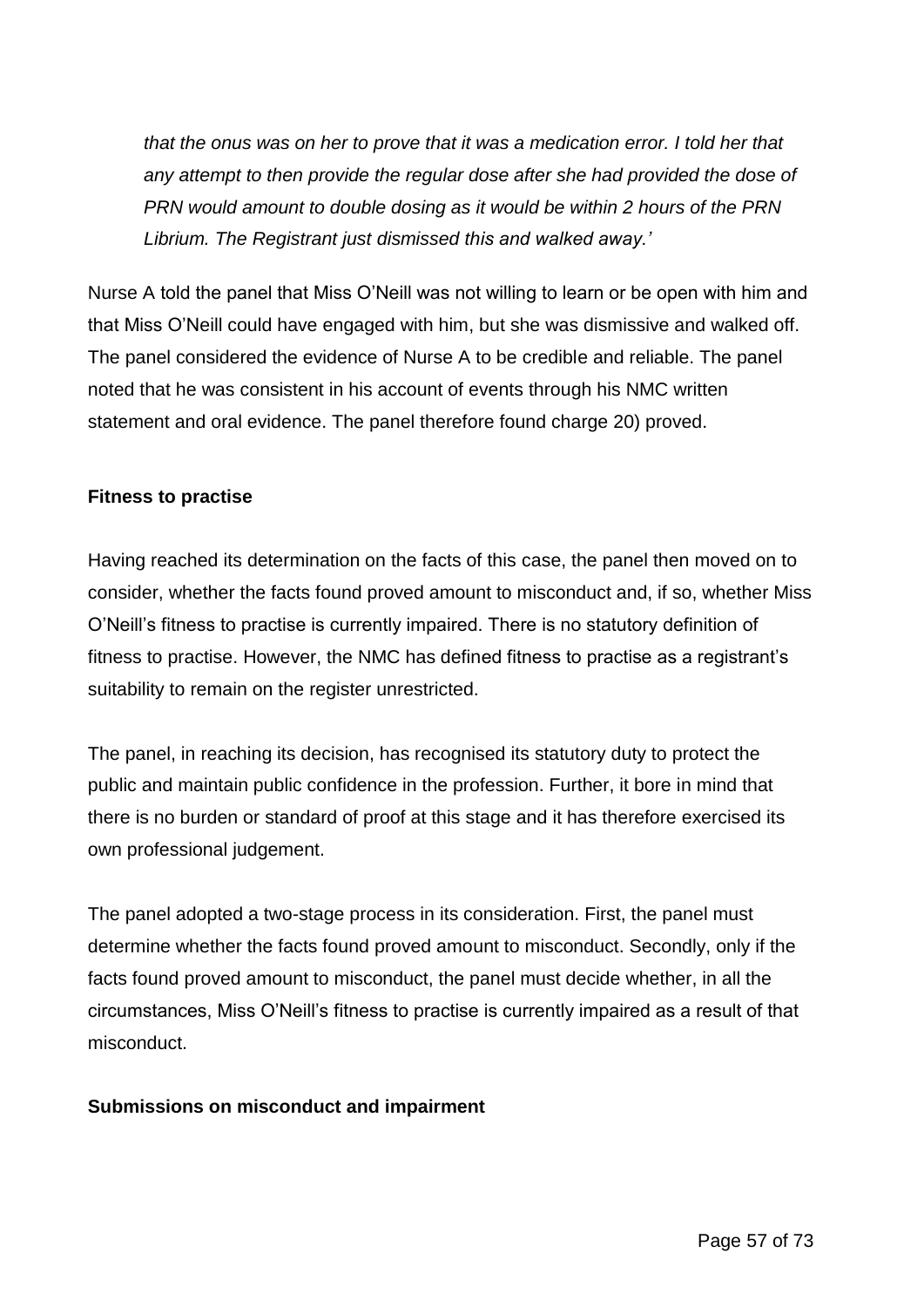In coming to its decision, the panel had regard to the case of *Roylance v General Medical Council (No. 2)* [2000] 1 AC 311 which defines misconduct as a *'word of general effect, involving some act or omission which falls short of what would be proper in the circumstances.'* The panel was aware that misconduct for these purposes must be serious.

Ms Noble invited the panel to take the view that the facts found proved amount to misconduct. The panel had regard to the terms of 'The Code: Professional standards of practice and behaviour for nurses and midwives (2015)' (the Code) in making its decision.

Ms Noble identified the specific, relevant standards where in her submissions Miss O'Neill's actions amounted to misconduct. She submitted that Miss O'Neill's behaviour and comments to patients and colleagues were discriminatory and that Miss O'Neill would treat certain patients differently. She told the panel that these were not one-off behaviours or comments made by Miss O'Neill and that the comments were made in a variety of different situations and to a number of different colleagues. She told the panel that at times it appeared to be "*casual*" use of discriminatory language.

Ms Noble submitted that Miss O'Neill's conduct lacked compassion and there was evidence of unwillingness to do certain work that she was obliged to do. She submitted that there are a number of regulatory concerns and that it therefore amount to misconduct.

Ms Noble moved on to the issue of impairment and addressed the panel on the need to have regard to protecting the public and the wider public interest. This included the need to declare and maintain proper standards and maintain public confidence in the profession and in the NMC as a regulatory body. This included reference to the case of *Council for Healthcare Regulatory Excellence v (1) Nursing and Midwifery Council (2) and Grant* [2011] EWHC 927 (Admin).

Ms Noble submitted that Miss O'Neill had acted in a way which put patients at an unwarranted risk of harm and may have caused emotional harm should patients have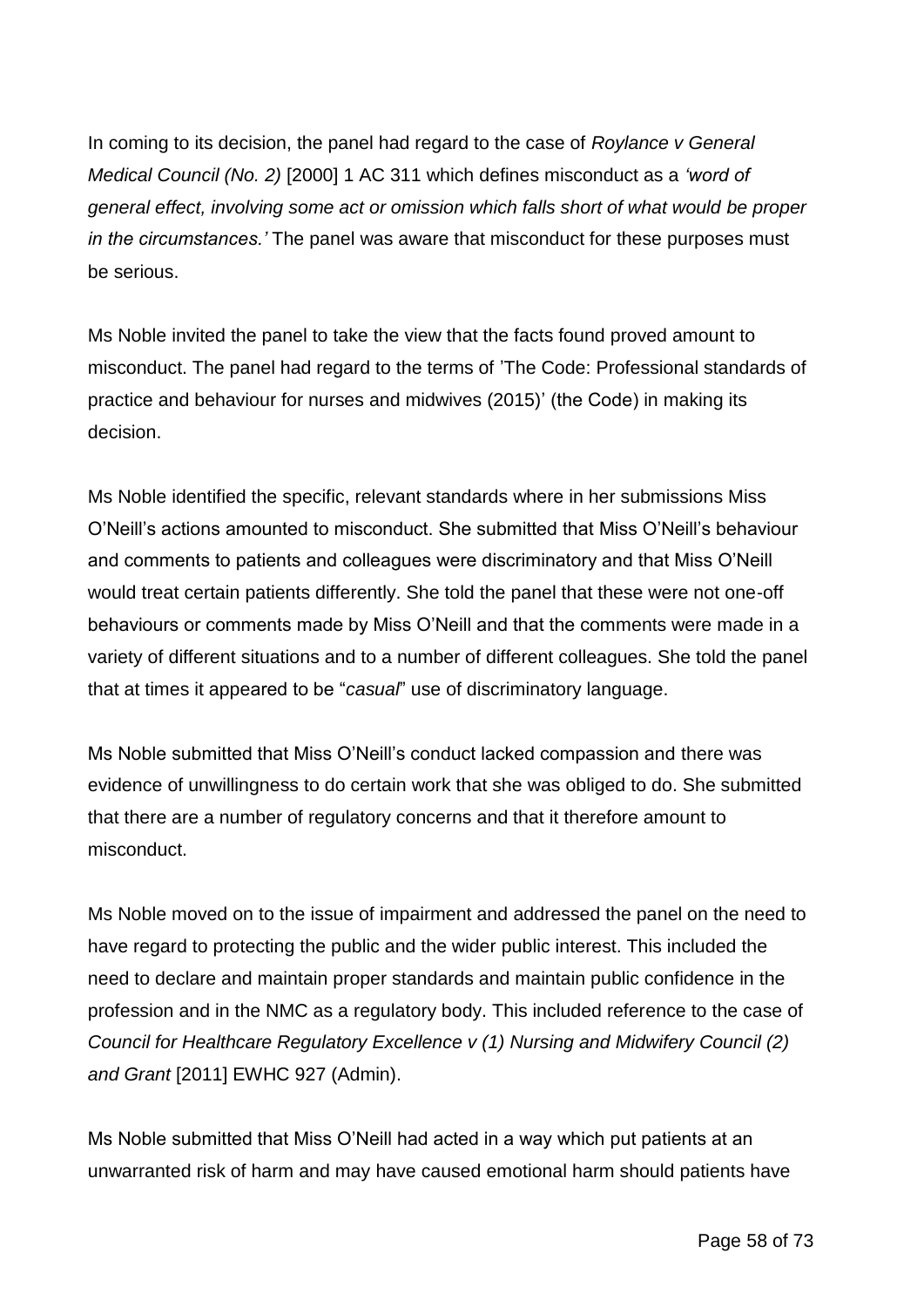heard comments made by Miss O'Neill. She told the panel that Miss O'Neill's conduct has brought the profession into disrepute and that her actions fell far short of what was expected of a nurse.

Ms Noble told the panel that the issues identified reflect both a lack of professionalism and attitudinal issues. She submitted that attitudinal issues are difficult to remedy and fall way below what the public would expect from a nurse.

Ms Noble submitted that these issues have not been remedied as Miss O'Neill has not engaged with the NMC proceedings and has not provided a reflective piece or any evidence of steps taken to strengthen her practice. She submitted that the only evidence of insight was from Witness D who told the panel that she had had conversation with Miss O'Neill about some of the allegations regarding Nurse A and excluding colleagues from sharing food. Witness D said in her evidence that Miss O'Neill later commented that she understood that excluding people could be seen as bullying. However, Ms Noble submitted that there is no further insight or evidence of further training. Ms Noble therefore submitted that there is a risk of repetition.

Ms Noble told the panel that many of the patients who attended the CAU were vulnerable due to alcohol and/or drug misuse, and that there are potential safety issues regarding the unwillingness to prioritise patient care. She also submitted that there was a risk of emotional harm to patients should they have overheard the comments made by Miss O'Neill.

Ms Noble submitted that the public would not expect a nurse to act in such a way and would be rightly concerned about patients in Miss O'Neill's care. She submitted that nurses must make sure that their conduct at all times justifies the public's trust in the profession.

Ms Noble therefore submitted that Miss O'Neill is currently impaired in respect of public interest and on public protection grounds.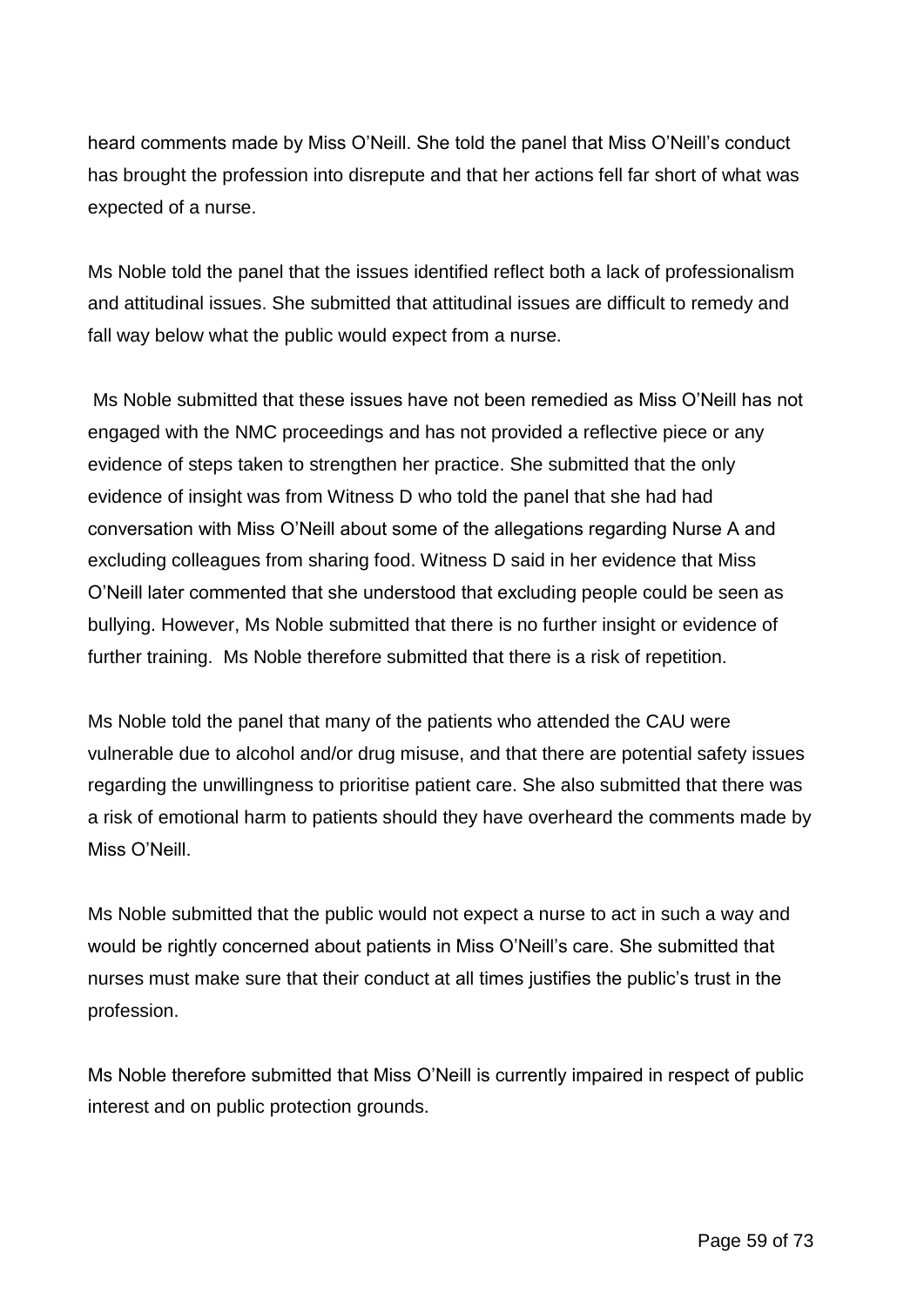The panel accepted the advice of the legal assessor which included reference to a number of relevant judgments. This included: *Roylance v General Medical Council* and *Meadow v GMC* [2006] EWCA Civ 1390.

## **Decision and reasons on misconduct**

When determining whether the facts found proved amount to misconduct, the panel had regard to the terms of the Code.

The panel was of the view that Miss O'Neill's actions did fall significantly short of the standards expected of a registered nurse, and that Miss O'Neill's actions amounted to numerous breaches of the Code including amongst others:

The 2015 Code:

## *'1 Treat people as individuals and uphold their dignity*

*To achieve this, you must:*

- *1.1 treat people with kindness, respect and compassion*
- *1.2 make sure you deliver the fundamentals of care effectively*
- *1.3 avoid making assumptions and recognise diversity and individual choice*

*1.4 make sure that any treatment, assistance or care for which you are responsible is delivered without undue delay*

#### *2 Listen to people and respond to their preferences and concerns*

*To achieve this, you must:*

*2.1 work in partnership with people to make sure you deliver care effectively* 

*2.3 encourage and empower people to share decisions about their treatment and care*

*2.6 recognise when people are anxious or in distress and respond compassionately and politely*

# *3 Make sure that people's physical, social and psychological needs are addressed and responded to*

*To achieve this, you must:*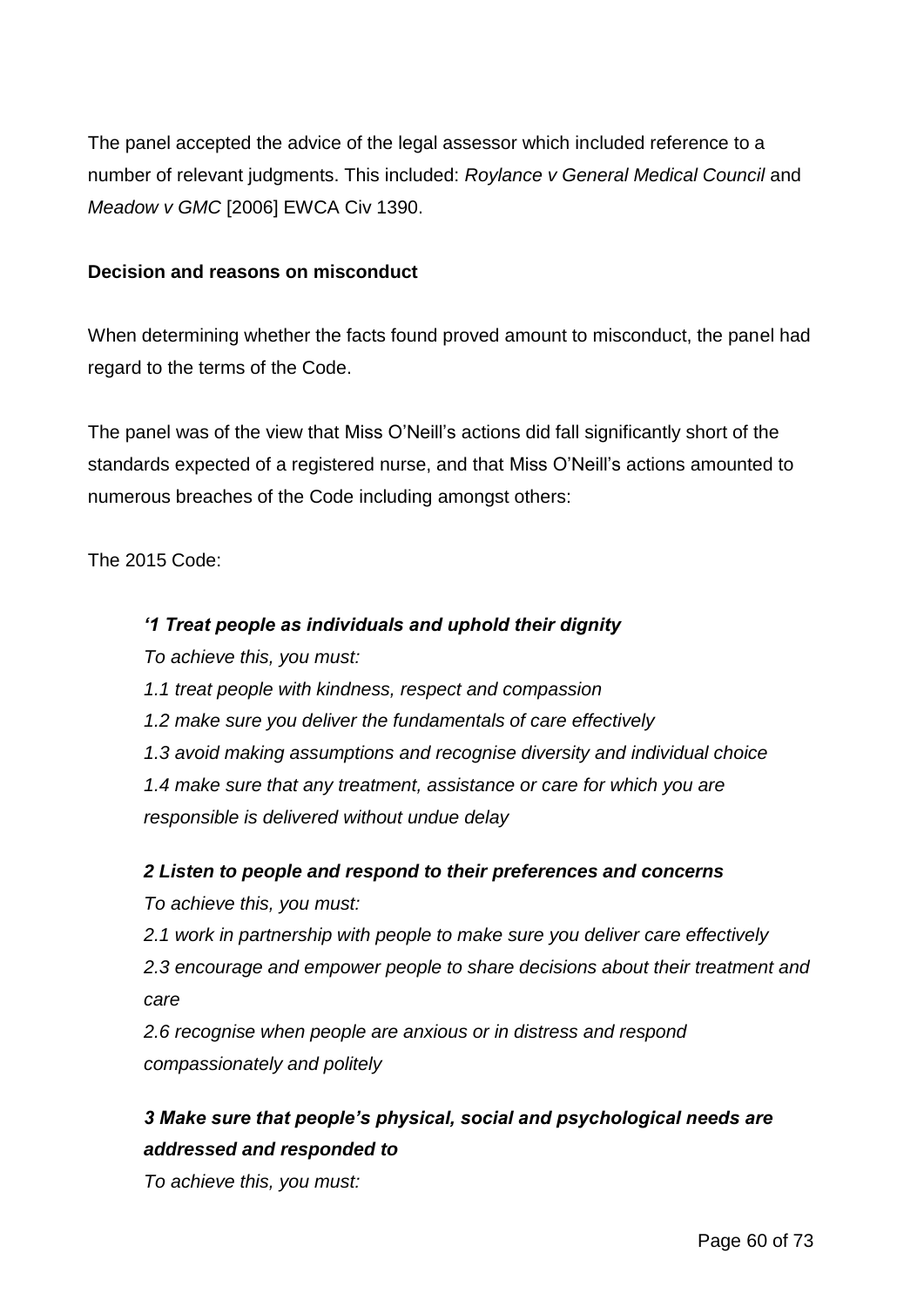*3.4 act as an advocate for the vulnerable, challenging poor practice and discriminatory attitudes and behaviour relating to their care*

#### *8 Work cooperatively*

*To achieve this, you must: 8.1 respect the skills, expertise and contributions of your colleagues, referring matters to them when appropriate 8.2 maintain effective communication with colleagues* 

# *9 Share your skills, knowledge and experience for the benefit of people receiving care and your colleagues*

*To achieve this, you must:*

*9.3 deal with differences of professional opinion with colleagues by discussion and informed debate, respecting their views and opinions and behaving in a professional way at all times, and*

# *19 Be aware of, and reduce as far as possible, any potential for harm associated with your practice*

*To achieve this, you must:*

*19.1 take measures to reduce as far as possible, the likelihood of mistakes, near misses, harm and the effect of harm if it takes place*

# *20 Uphold the reputation of your profession at all times*

- *To achieve this, you must:*
- *20.1 keep to and uphold the standards and values set out in the Code*

*20.2 act with honesty and integrity at all times, treating people fairly and without discrimination, bullying or harassment*

*20.3 be aware at all times of how your behaviour can affect and influence the behaviour of other people*

*20.5 treat people in a way that does not take advantage of their vulnerability or cause them upset or distress*

*20.7 make sure you do not express your personal beliefs (including political, religious or moral beliefs) to people in an inappropriate way*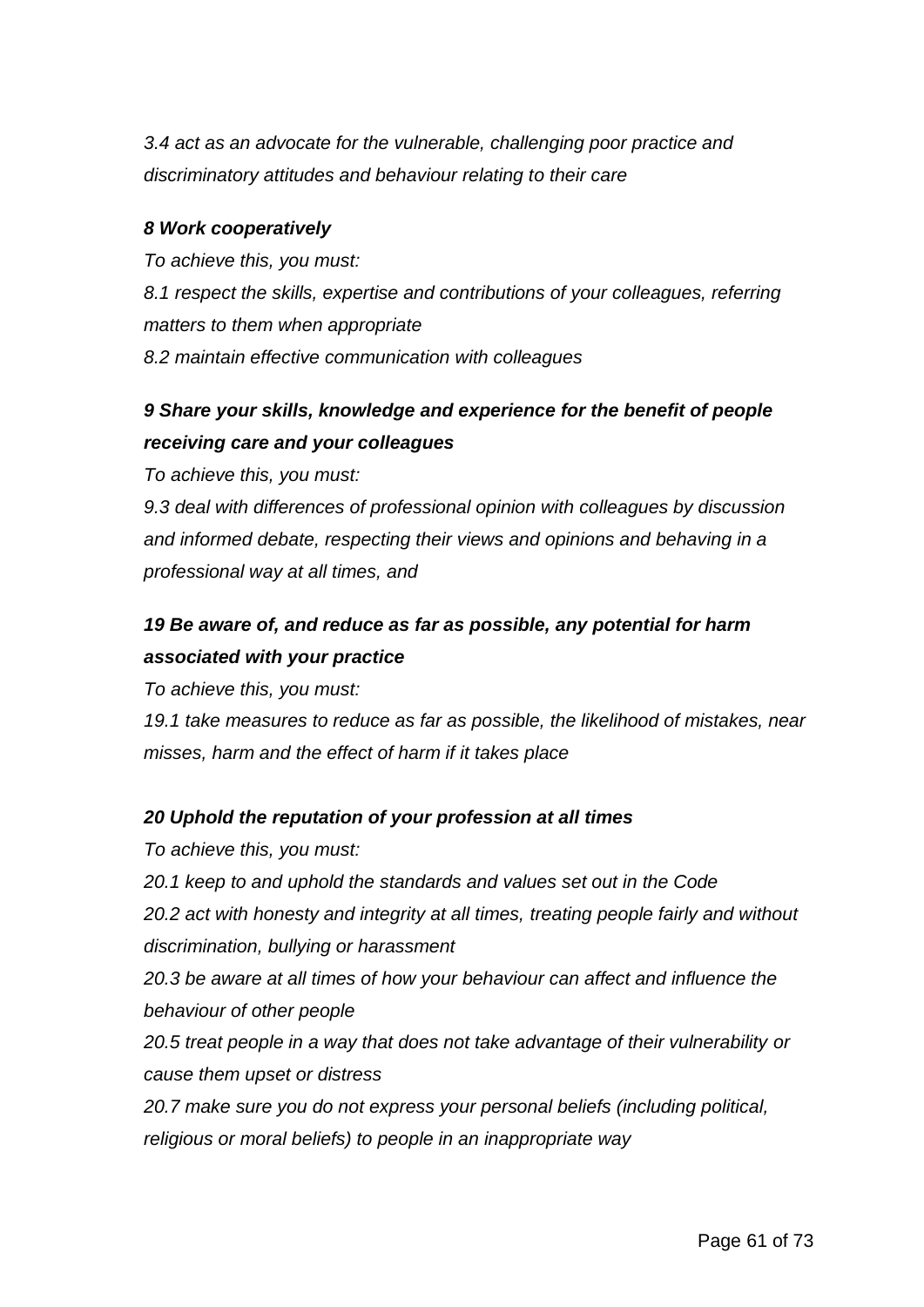# *20.8 act as a role model of professional behaviour for students and newly qualified nurses, midwives and nursing associates to aspire to'*

The panel appreciated that breaches of the Code do not automatically result in a finding of misconduct. In assessing whether the charges amounted to misconduct, the panel considered the charges individually and collectively. It took account of all the evidence before it and the circumstances of the case as a whole.

The panel determined that Miss O'Neill failed to ensure that patients care needs were met. She failed to ensure that the dignity of patients and colleagues were respected. She failed to ensure that residents were able to participate in decision making with regards to their own care and treatment. A number of concerns had arisen in respect of Miss O'Neill working collaboratively with colleagues. The panel also considered the racist comments made by Miss O'Neill within the workplace, and about patients and in particular Nurse A, which the panel considered constituted bullying and harassment. Although the patients and Nurse A were not aware of the racist and discriminatory comments made by Miss O'Neill, comments like these can reasonably be expected to cause upset to other colleagues as well and can have a detrimental impact which can then impact patient safety. The panel considered that both patients and colleagues were impacted by Miss O'Neill's misconduct.

The panel determined that Miss O'Neill's conduct demonstrated repeated and extremely serious departures from the standards expected of a registered nurse. It could fathom no scenario in which the charges found proved could be deemed anything other than serious misconduct.

In all the circumstances of this case, the panel determined that Miss O'Neill's actions represented departures from good professional practice and the facts found proved are sufficiently serious to constitute misconduct.

# **Decision and reasons on impairment**

The panel next went on to decide if as a result of the misconduct, Miss O'Neill's fitness to practise is currently impaired.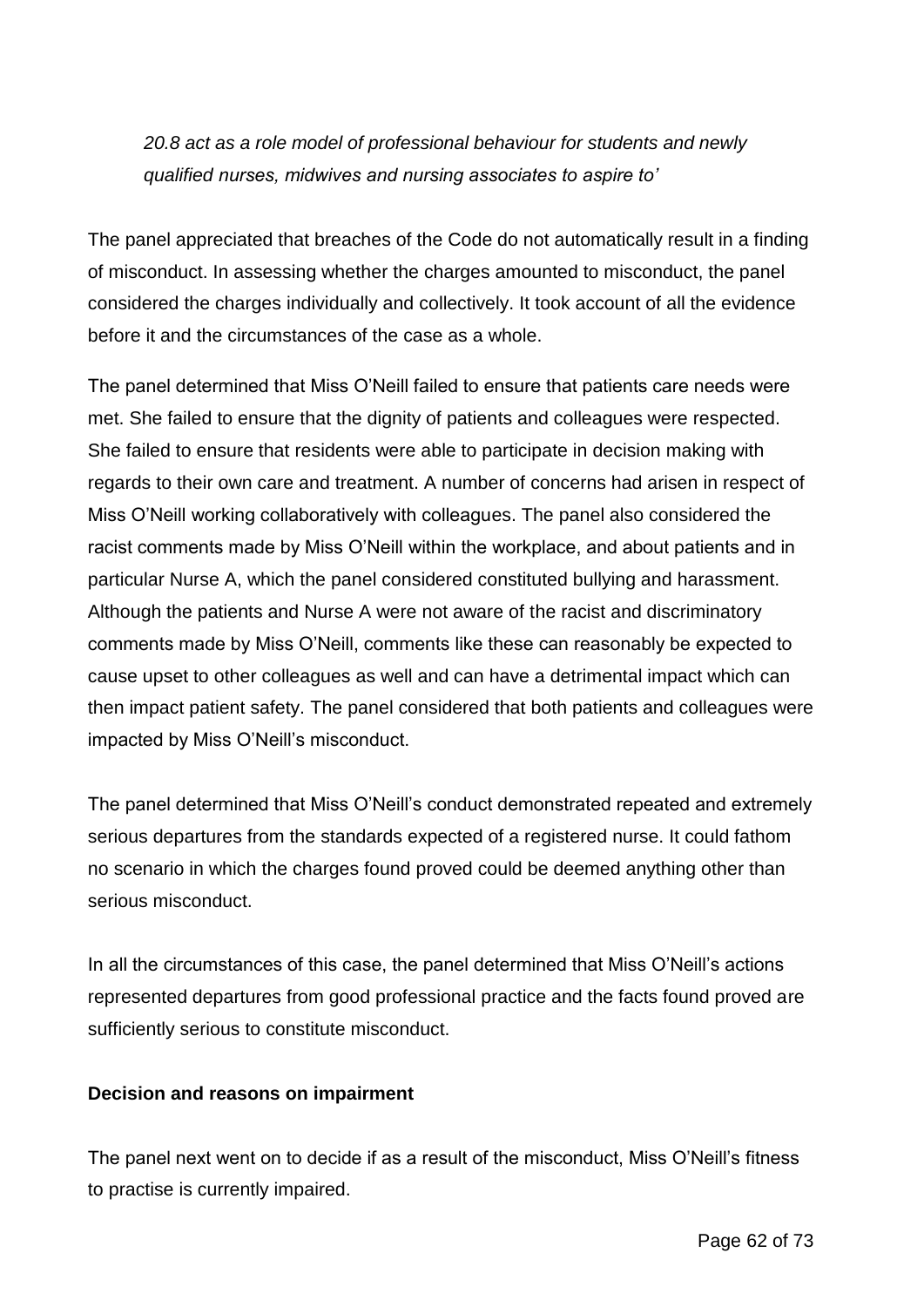Nurses occupy a position of privilege and trust in society and are expected at all times to be professional and to maintain professional boundaries. Patients and their families must be able to trust nurses with their lives and the lives of their loved ones. To justify that trust, they must make sure that their conduct at all times justifies both their patients' and the public's trust in the profession.

In this regard the panel considered the judgment of Mrs Justice Cox in the case of *CHRE v NMC and Grant* in reaching its decision. In paragraph 74, she said:

*'In determining whether a practitioner's fitness to practise is impaired by reason of misconduct, the relevant panel should generally consider not only whether the practitioner continues to present a risk to members of the public in his or her current role, but also whether the need to uphold proper professional standards and public confidence in the profession would be undermined if a finding of impairment were not made in the particular circumstances.'*

In paragraph 76, Mrs Justice Cox referred to Dame Janet Smith's "test" which reads as follows:

*'Do our findings of fact in respect of the doctor's misconduct, deficient professional performance, adverse health, conviction, caution or determination show that his/her fitness to practise is impaired in the sense that s/he:*

- *a) has in the past acted and/or is liable in the future to act so as to put a patient or patients at unwarranted risk of harm; and/or*
- *b) has in the past brought and/or is liable in the future to bring the medical profession into disrepute; and/or*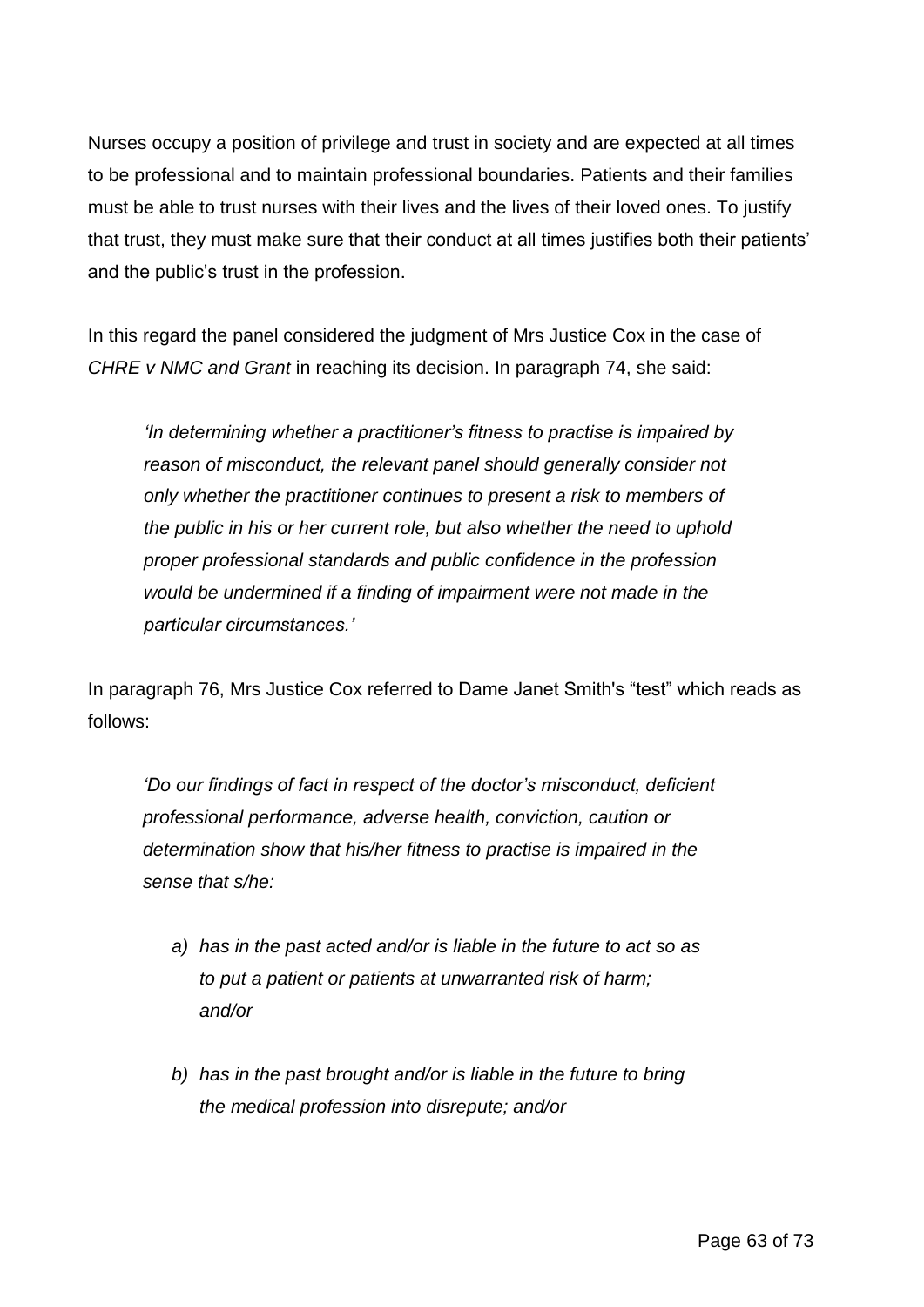*c) has in the past breached and/or is liable in the future to breach one of the fundamental tenets of the medical profession; and/or*

*d) …'*

The panel determined that limbs a, b and c of the above test were engaged by Miss O'Neill's past actions.

The panel finds that patients and colleagues were put at risk and were caused emotional harm as a result of Miss O'Neill's misconduct. The panel judged that Miss O'Neill's conduct was such as to bring the nursing profession into disrepute, and that members of the public would have been horrified if they had witnessed her behaviour.

In relation to Miss O'Neill's behaviours, the panel considered the evidence given from the witnesses, who had worked alongside Miss O'Neill and all whom spoke about her negative and intimidating behaviour towards them. The panel considered Miss O'Neill's behaviour had a negative effect on colleagues which created an intimidating, hostile, degrading, humiliating and offensive environment which caused staff distress. For example, HCA 1 told the panel that her *"heart would sink"* when she was on shift with Miss O'Neill

The panel also considered the use of the word '*commanche'* by Miss O'Neill. It noted that some colleagues did not fully understand the meaning of the word, but that Miss O'Neill had on numerous occasions said about patients that *"they are behaving like complete commanches".* The panel noted that the ordinary meaning of the word '*commanche'* is the name of an indigenous American tribe. The panel determined that using the word in such a way was for the purpose of being discriminatory.

The panel noted that Miss O'Neill used racially discriminatory language and derogatory language towards colleagues and patients. In particular it is said that she made racist comments towards a colleague, Nurse A and that she used derogatory language when discussing patients who were suffering from drug overdoses or alcohol withdrawal as well as patients from different races and other European regions. These comments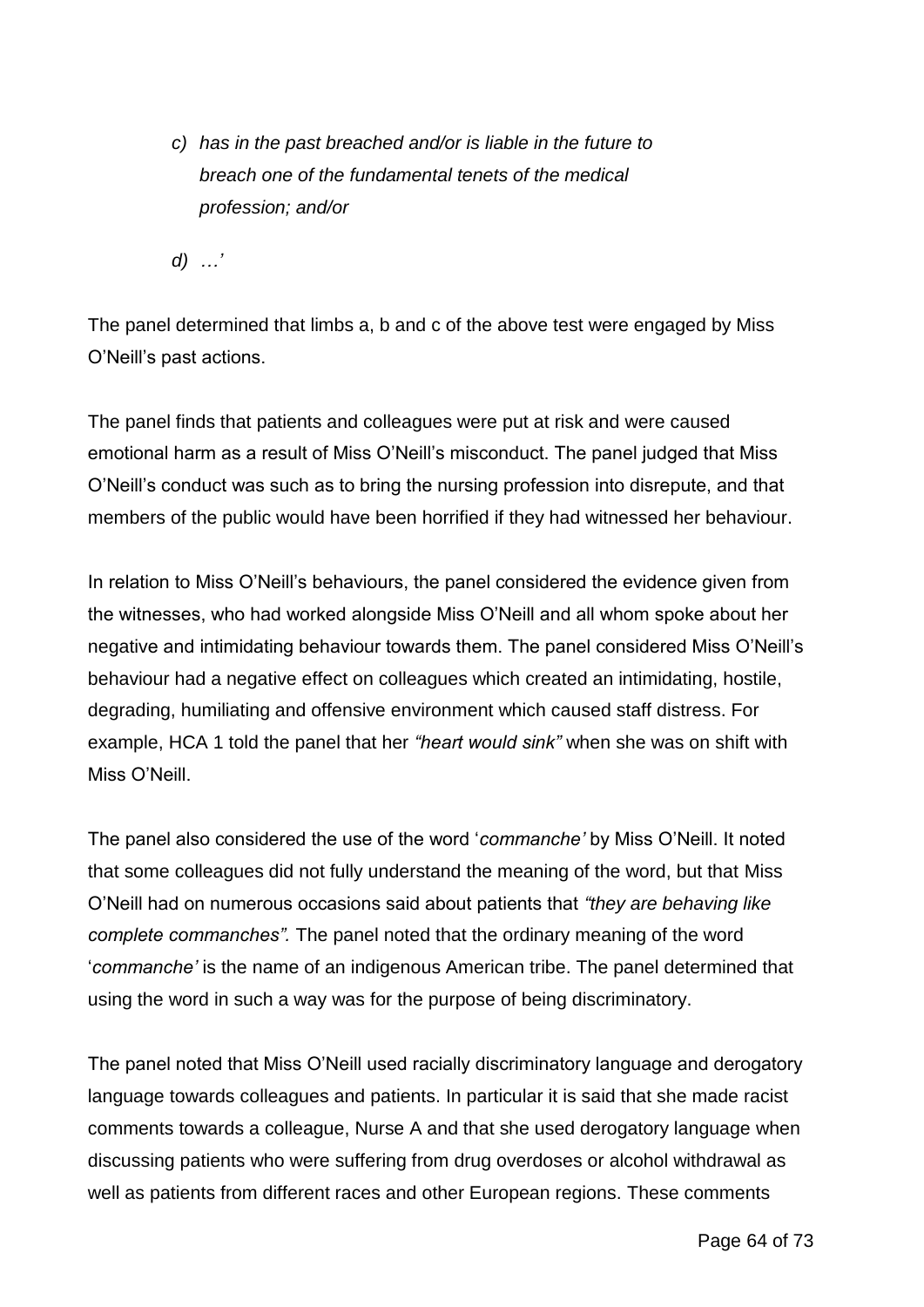were said to other members of staff on the ward which created an unpleasant working environment.

The panel also considered that Miss O'Neill excluded some members of staff when sharing food on a number of occasions.

The panel determined that the use of discriminatory and derogatory language towards colleagues and patients is far removed from the high standards of conduct expected of a nurse. Although the patients and Nurse A were not aware of the racist and discriminatory comments made by Miss O'Neill, her comments caused upset to other colleagues and had a detrimental impact on the working environment which could then impact patient safety. The panel also determined that members of the public becoming aware of misconduct of this nature from a nurse could feel reluctant to engage with healthcare services.

In relation to Miss O'Neill's practice, the panel considered that Miss O'Neill failed to work cooperatively with colleagues. The panel noted that Miss O'Neill would not assist colleagues when required. For example, Miss O'Neill failed to read Nurse A's assessment of a patient as to why medication had not been administered. Then failed to speak to Nurse A about this, and simply administered the medication to the patient and then accused Nurse A of making a medication error. The panel also noted that Miss O'Neill was reluctant to carry out personal care for patients and would try to delegate or get the patients to do it themselves.

The panel also considered that Miss O'Neill on occasion failed to provide assistance and pain relief to patients. Miss O'Neill would refuse to provide pain relief to patients, saying that they did not require it or that they were being '*needy'*. Miss O'Neill would also refuse to take patients to the toilet, when this should have been a priority. The panel heard evidence that Miss O'Neill would prioritise non-urgent matters such as completing paperwork when she should have been responding to patients. The panel also considered that Miss O'Neill was capable and competent to administer intravenous Cyclizine to Person 2, however she walked away and left Person 2 waiting for an hour. This medication was later administered by a different nurse.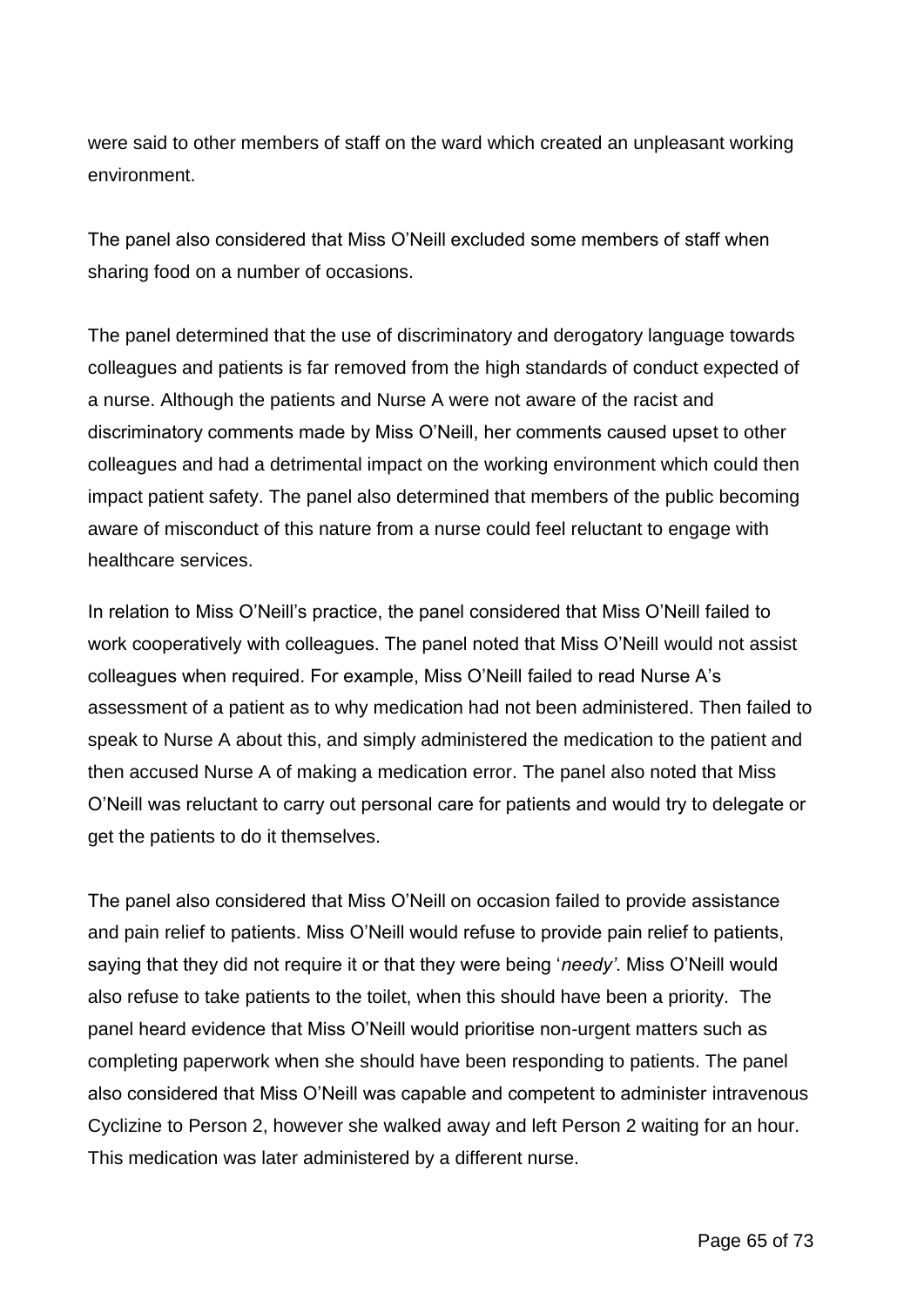The panel determined that patients were put at risk and that there was the potential for harm as a result of Miss O'Neill's conduct. The panel noted that patients in Miss O'Neill's care were vulnerable, and that there were potential safety issues regarding the unwillingness to prioritise patient care. The panel considered that making the care of people a first concern, treating them as individuals and respecting their dignity; working with others to protect and promote the health and wellbeing of those patients, providing a high standard of practice and care at all times and acting with integrity and upholding the reputation of the profession, were fundamental tenets of the nursing profession. The panel considered that Miss O'Neill failed to ensure that such fundamental tenets of the profession were upheld.

The panel then went onto consider whether Miss O'Neill has strengthened her practice or has shown any insight. Miss O'Neill's has not engaged with the NMC investigation and has not provided any material for the purpose of this hearing which might demonstrate her insight. The panel noted that Miss O'Neill had accepted some of the allegations in the internal investigation interview with Witness D. However, the panel attached limited value to this acceptance and did not consider that it amounted to insight, as it did not provide any insight into the effects of her actions on the patients in her care, or her colleagues. The panel was satisfied that the misconduct in this case was indicative of an attitudinal issue and therefore more difficult to remediate.

Due to the lack of insight and remorse on Miss O'Neill's part, the panel concluded that there is a real risk of repetition based on the deep seated attitudinal issues which Miss O'Neill displayed whilst at work. The panel considered that Miss O'Neill's behaviour was that of a bully to both patients and colleagues which continues to present a risk to patients and the public.

The panel also considered that Miss O'Neill's failure to provide appropriate care to patients put them at risk of potential harm. The panel noted that patients in Miss O'Neill's care were vulnerable, and that there were potential safety issues regarding the unwillingness to prioritise patient care. The panel therefore determined that Miss O'Neill was liable to put patients and colleagues at risk of harm, bring the profession into disrepute and breach fundamental tenets of the profession in the future. The panel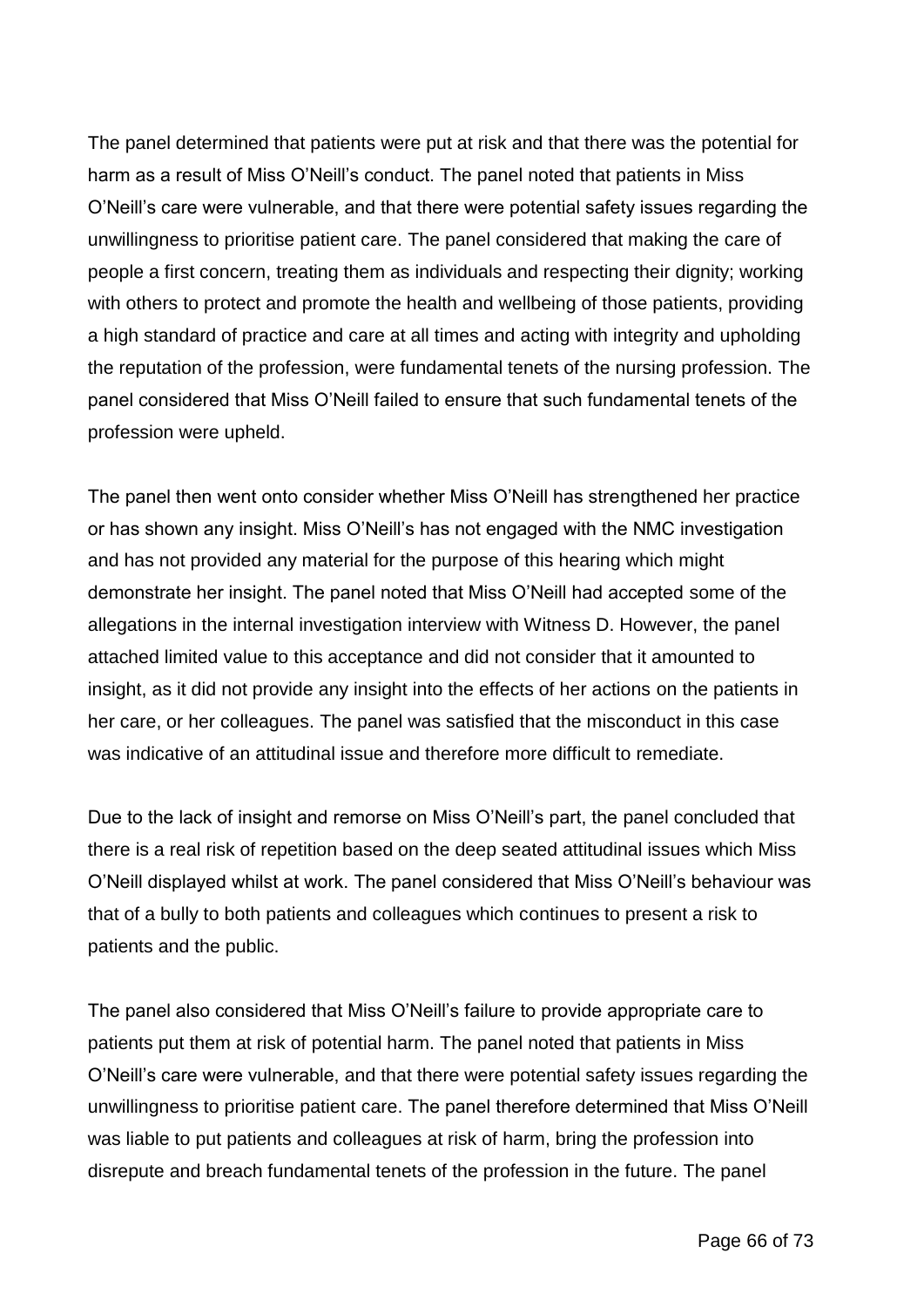therefore determined that a finding of impairment is necessary on the grounds of public protection.

The panel bore in mind the overarching objectives of the NMC; to protect, promote and maintain the health, safety, and well-being of the public and patients, and to uphold and protect the wider public interest. This includes promoting and maintaining public confidence in the nursing and midwifery professions and upholding the proper professional standards for members of those professions. The panel determined that a finding of impairment on public interest grounds is required because of Miss O'Neill's continued and repeated misconduct, and her disregard of her duty of professional conduct. It considered that the public would be concerned, on the basis of the facts found proved, if it were to learn that Miss O'Neill's fitness to practise was not found to be currently impaired.

In addition, the panel concluded that public confidence in the profession and the need to uphold proper standards of conduct and behaviour would be undermined if a finding of impairment were not made in this case and therefore also finds Miss O'Neill's fitness to practise impaired on the grounds of public interest.

Having regard to all of the above, the panel was satisfied that Miss O'Neill's fitness to practise is currently impaired on the basis of both the public protection and public interest grounds identified.

# **Sanction**

The panel has considered this case very carefully and has decided to make a strikingoff order. It directs the registrar to strike Miss O'Neill off the register. The effect of this order is that the NMC register will show that Miss O'Neill has been struck-off the register.

In reaching this decision, the panel has had regard to all the evidence that has been adduced in this case and has had careful regard to the Sanctions Guidance (SG) published by the NMC. The panel accepted the advice of the legal assessor.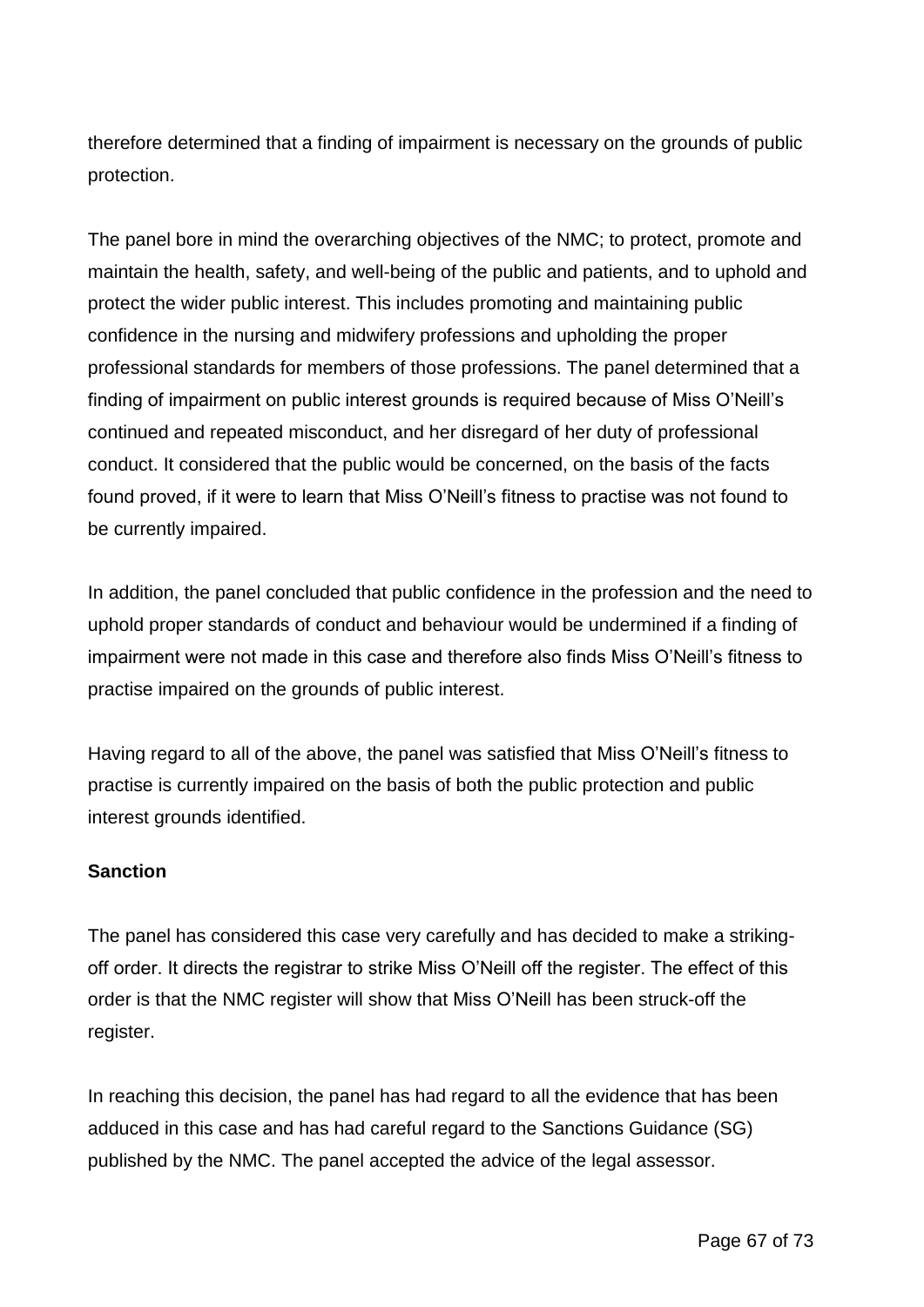## **Submissions on sanction**

Ms Noble invited the panel to impose a striking-off order considering the panel's findings on misconduct and impairment.

Ms Noble submitted that a striking-off order is necessary to maintain the health, safety, and well-being of the public and patients, and to uphold and protect the wider public interest. She told the panel that such a sanction is necessary because Miss O'Neill has failed to remediate her conduct, has failed to engage with the NMC investigation and has shown no remorse. Accordingly, Ms Noble submitted there is a high likelihood of repetition of the conduct found proved.

Ms Noble submitted that a conditions of practice order and the lesser restrictive sanctions would not be appropriate given the seriousness of this case. She told the panel that it would be difficult for a conditions of practice order to manage the concerns and that a strike-off is the only sufficient sanction.

Ms Noble further submitted that a suspension order would not address the seriousness off the case. She referred the panel to the NMC guidance in particular 'cases relating to discrimination' which states:

*'We may need to take restrictive regulatory action against nurses, midwives or nursing associates who've been found to display discriminatory views and behaviours and haven't demonstrated comprehensive insight, remorse and strengthened practice, which addresses the concerns from an early stage.*

*If a nurse, midwife or nursing associate denies the problem or fails to engage with the [Fitness to Practise] process, it's more likely that a significant sanction, such as removal from the register, will be necessary to maintain public trust and confidence.'*

Ms Noble submitted that the NMC consider, that based on the findings in this case that it is no longer appropriate for Miss O'Neill to remain on the register.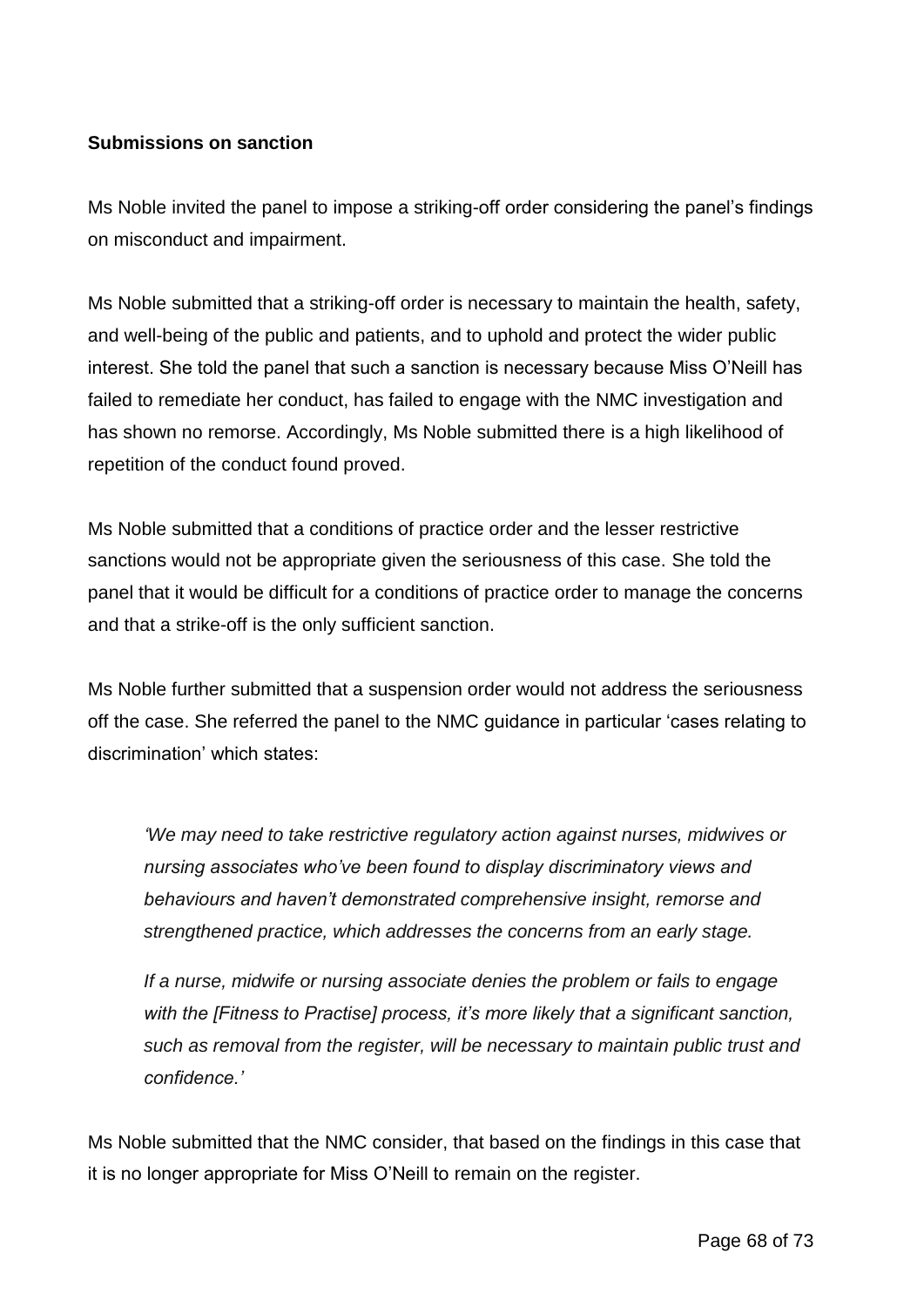## **Decision and reasons on sanction**

Having found Miss O'Neill's fitness to practise currently impaired, the panel went on to consider what sanction, if any, it should impose in this case. The panel has borne in mind that any sanction imposed must be appropriate and proportionate and, although not intended to be punitive in its effect, may have such consequences. The panel had careful regard to the SG. The decision on sanction is a matter for the panel independently exercising its own judgement.

The panel took into account the following aggravating features:

- A serious departure from the relevant professional standards as set out in the Code and internal Trusts policies
- Extremely discriminatory language in relation to race and religion used towards colleagues and patients
- Deep-seated attitudinal issues
- Incidents of bullying over a long period of time to patients and colleagues which continued after being told to desist by colleagues
- Evidence of actual distress and upset caused to colleagues and patients due to Miss O'Neill's conduct
- Conduct which put vulnerable patients at risk of suffering physical and emotional harm
- Lack of engagement with the NMC
- Lack of insight into failings
- Lack of remorse
- Abuse of a position of trust

The panel was unable to identify any mitigating factors in this case.

The panel then went on to consider what sanction to impose in this case.

The panel first considered whether to take no action but concluded that this would be inappropriate in view of the seriousness of the case, Miss O'Neill's lack of insight and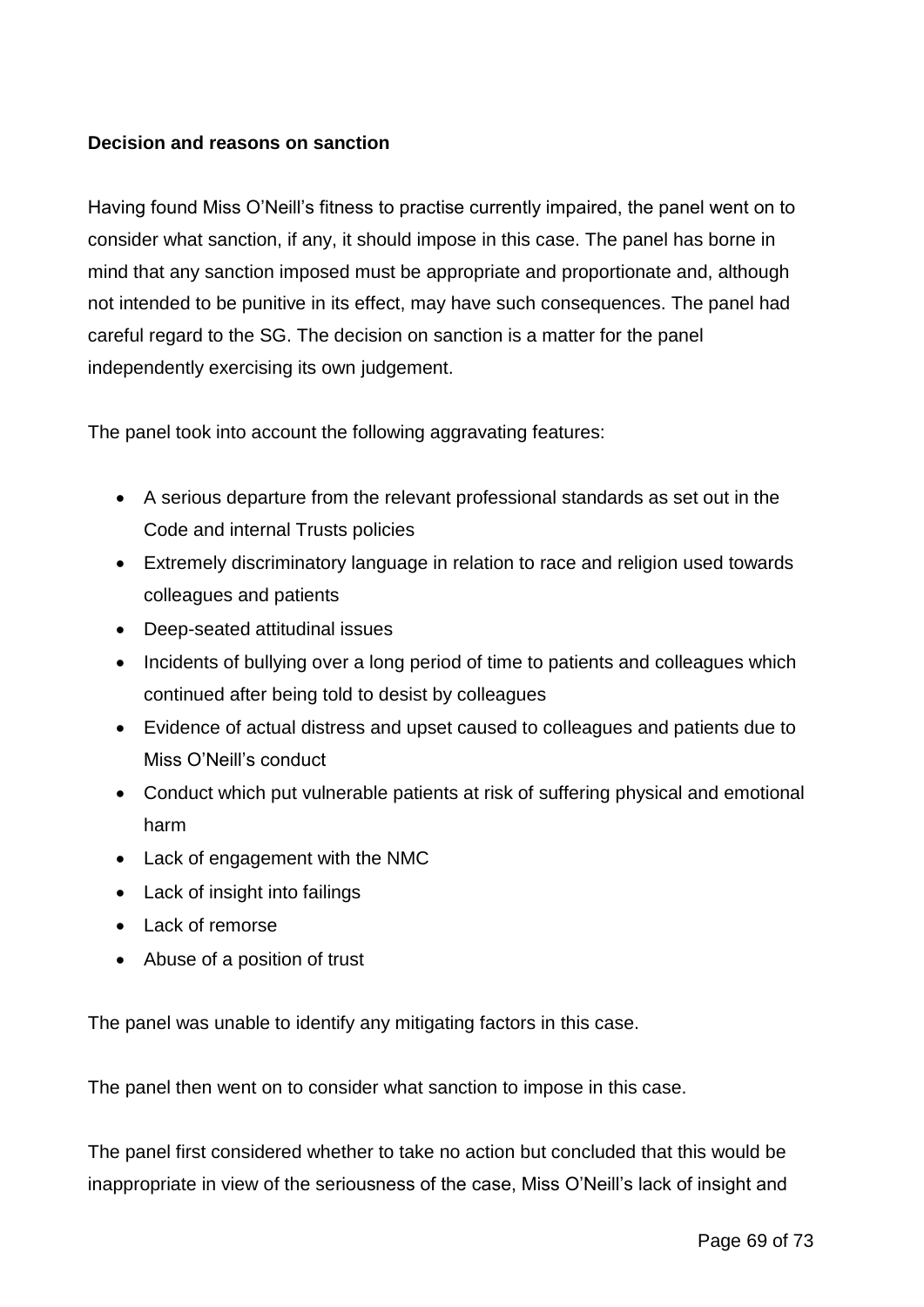remorse and given the fact that the panel has identified a risk of repetition. The panel determined that taking no further action would not protect the public and it would not satisfy the wider public interest.

The panel next considered whether a caution order would be appropriate in the circumstances. The panel took into account the SG, which states that a caution order may be appropriate where:

*'The case is at the lower end of the spectrum of impaired fitness to practise and the Fitness to Practise Committee wishes to mark that the behaviour was unacceptable and must not happen again.'*

The panel determined that Miss O'Neill's misconduct was not at the lower end of the spectrum and that a caution order would be inappropriate in view of the seriousness of the case. The panel determined that Miss O'Neill's misconduct was at the high end of the spectrum of impaired fitness to practise, given the widespread nature of the failings in this case. The panel therefore determined that imposing a caution order would not protect the public and it would not satisfy the wider public interest.

The panel next considered whether placing conditions of practice on Miss O'Neill's registration would be a sufficient and appropriate response. The panel is of the view that there are no practical or workable conditions that could be formulated, given the nature of the charges in this case. The panel considered that the charges related to matters of serious ingrained attitudinal issues and bullying behaviour which was not something that can be addressed through conditions such as requiring Miss O'Neill to work under close supervision or undergoing retraining. The panel further noted that Miss O'Neill has not provided the panel with any evidence of insight or strengthened practice, nor has she engaged with the NMC regulatory process. Therefore the panel could not be satisfied that, even if workable conditions could be formulated, Miss O'Neill would comply with a conditions of practice order. Furthermore, the panel concluded that the placing of conditions on Miss O'Neill's registration would not adequately address the seriousness of this case and would not protect the public or satisfy the public interest.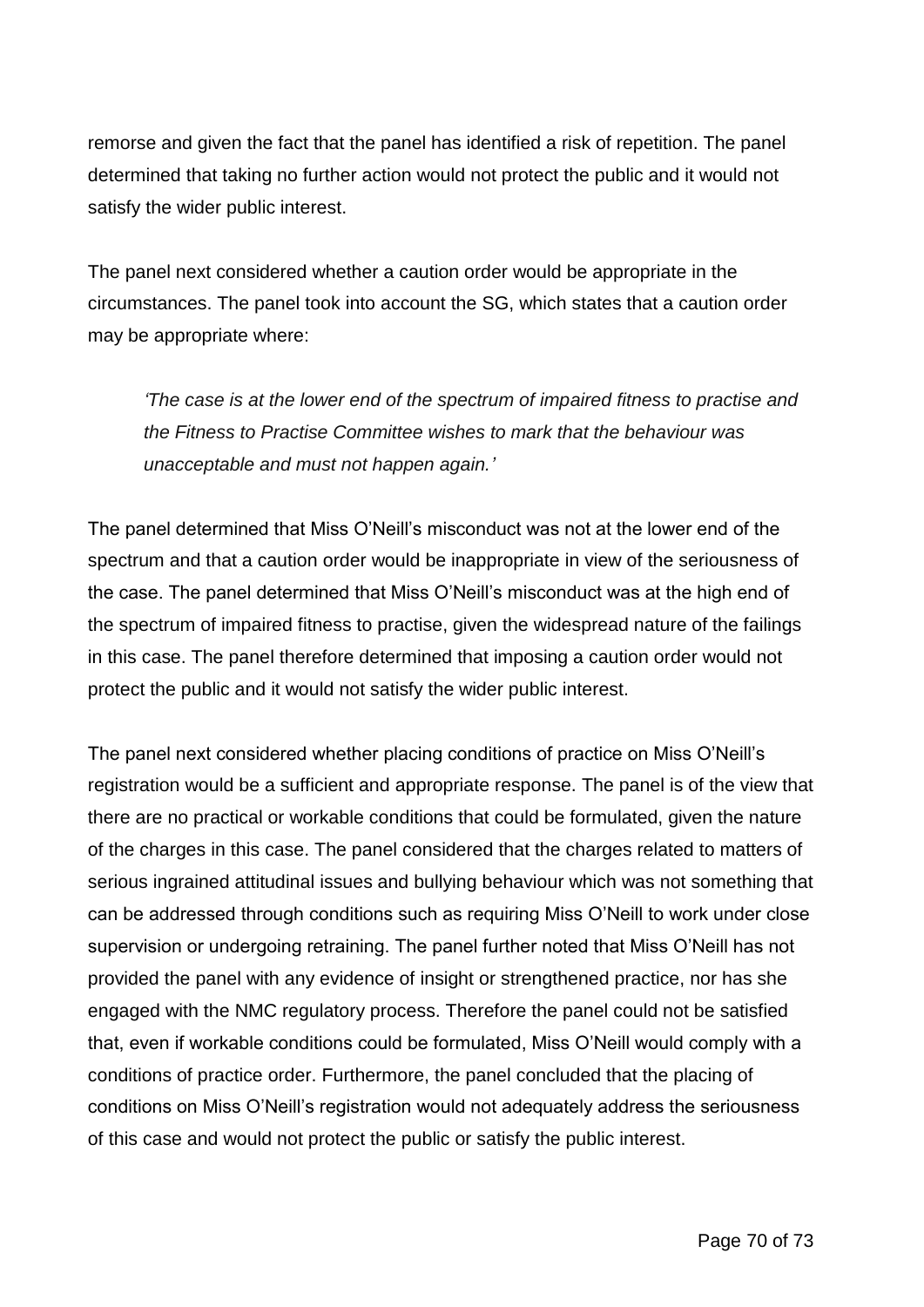The panel then went on to consider whether a suspension order would be an appropriate sanction. The SG states that suspension order may be appropriate where some of the following factors are apparent:

- *A single instance of misconduct but where a lesser sanction is not sufficient;*
- *No evidence of harmful deep-seated personality or attitudinal problems;*
- *No evidence of repetition of behaviour since the incident;*
- *The Committee is satisfied that the nurse or midwife has insight and does not pose a significant risk of repeating behaviour.*

The panel did not consider any of the aforementioned factors to be relevant to this case. The panel found the misconduct was sustained over a period of months and was repeated on numerous occasions. The panel also noted that Miss O'Neill's behaviour within the workplace continued over a prolonged period of time and contributed to a negative working environment. Further, it considered that Miss O'Neill has not displayed insight into the regulatory concerns which would reduce the risk of repetition of such conduct in the future. The panel also considered that an informed reasonable member of the public would be shocked and concerned to know that a nurse who bullied and intimidated members of colleagues and patients was allowed to continue to practise as a nurse.

The panel therefore determined that Miss O'Neill's misconduct, as highlighted by the facts found proved, was a significant departure from the standards expected of a registered nurse. The panel noted that the serious breach of the fundamental tenets of the profession evidenced by Miss O'Neill's actions is fundamentally incompatible with Miss O'Neill remaining on the register.

In this particular case, the panel determined that a suspension order would not be a sufficient, appropriate or proportionate sanction and will not be sufficient to protect the public and satisfy the public interest.

Finally, in looking at a striking-off order, the panel took note of the following paragraphs of the SG: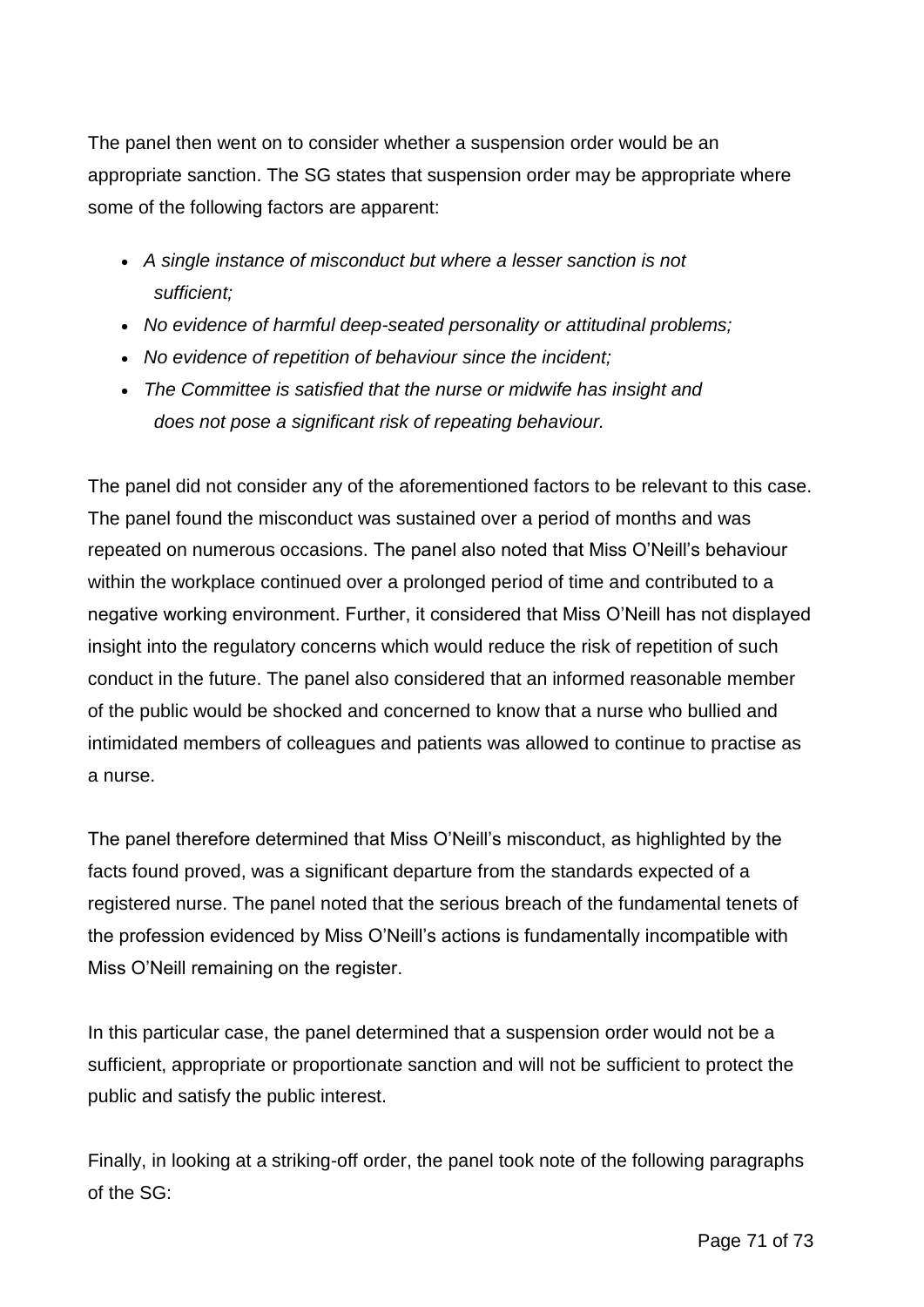- *Do the regulatory concerns about the nurse or midwife raise fundamental questions about their professionalism?*
- *Can public confidence in nurses and midwives be maintained if the nurse or midwife is not removed from the register?*
- *Is striking-off the only sanction which will be sufficient to protect patients, members of the public, or maintain professional standards?*

The panel determined that Miss O'Neill's misconduct raises fundamental concerns about her professionalism, and considered that colleagues would find it extremely difficult to place their confidence in a colleague who acted in the manner that Miss O'Neill had displayed over a significant period of time. Further, members of the public would find it difficult to place their trust in a nurse who displayed bullying and intimidating behaviour to patients and colleagues. The panel was of the view that the findings in this particular case demonstrate that Miss O'Neill's actions were extremely serious and to allow her to continue practising would undermine public confidence in the profession and in the NMC as a regulatory body.

Balancing all of these factors and after taking into account all the evidence before it during this case, the panel determined that the appropriate and proportionate sanction is that of a striking-off order. Having regard to the effect of Miss O'Neill's actions in bringing the profession into disrepute by adversely affecting the public's view of how a registered nurse should conduct herself, the panel concluded that nothing short of this would be sufficient in this case.

The panel considered that this order was necessary to mark the importance of maintaining public confidence in the profession, and to send to the public and the profession a clear message about the standard of behaviour required of a registered nurse**.**

# **Determination on Interim Order**

Under Article 31 of the Nursing and Midwifery Order 2001 ('the Order'), the panel considered whether an interim order should be imposed in this case. A panel may only